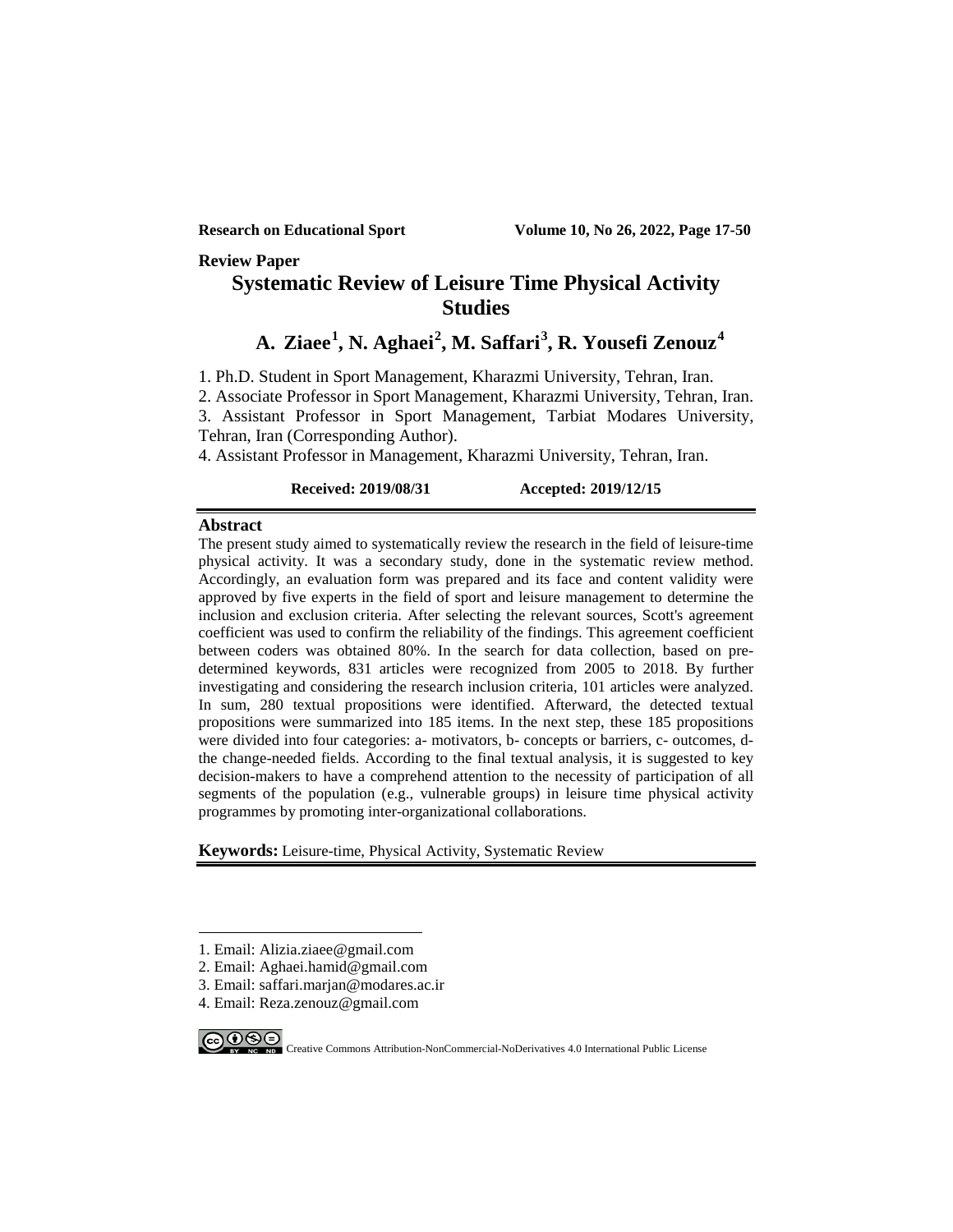#### **Ziaee: Systematic Review of Leisure Time Physical**... **18**

# **Extended Abstract Background and Purpose**

Leisure-time plays an important role in bringing people together, creating a sense of belonging, and improving the quality of life in modern societies (Spracklen, Long & Hylton, 2015). Given this, various scholars have widely studied leisure-time physical activity. Therefore, we aimed at reviewing previous research from a managerial perspective and providing a research guide for future researchers and relevant scientific institutions. With regard to this approach, sports and leisure managers will be able to develop purposeful plans and make effective decisions in addition to saving time and financial costs.

#### **Methodology**

It is argued that systematic review operates stricter than the traditional ones in the reviewing process (Vamaghi, Rafiei, Sajadi & Rashidian, 2010). In this regard, we inspected relevant studies around leisure-time physical activity using a systematic review method. Scientific research, websites, and surveys in the field of sport and leisure-time physical activity (in both Persian and English languages) from 2005 to 2018 constituted the statistical population of the current research. We used keywords such as leisure, recreational sport, sport for all, public sport, citizenship sport, physical education, community sport, social media, leisure-time physical activity, and sport participation to explore relevant sources. To screen the collected sources, we prepared a checklist considering the inclusion criteria (i.e. the research goal, framework, and methodology). Five experts from the field of sport and leisure management confirmed the face and content validity of this checklist.

We also used Scott's agreement coefficient to confirm the reliability of the findings. With regard to this agreement coefficient, three coders reviewed 10 to 15 percent of articles. If the agreement coefficient is obtained more than 70 percent, we can approve the agreement between coders. So that only one coder can continue reviewing the rest of the statistical samples (in this study: articles, scientific reports, etc.) (Asgari, Elahi & Poursoltanizarandi, 2014; Forghani & Khajir, 2006). In doing so, we selected coders and educated them to extract textual propositions. Accordingly, the agreement coefficient between coders was obtained 80 percent using the following formula:

 $Pi = coefficient$  agreement

 $Pi = \frac{OA\% - EA\%}{1 - EA\%}$ 

Observed –coefficient- agreement = OA



COOSO Creative Commons Attribution-NonCommercial-NoDerivatives 4.0 International Public License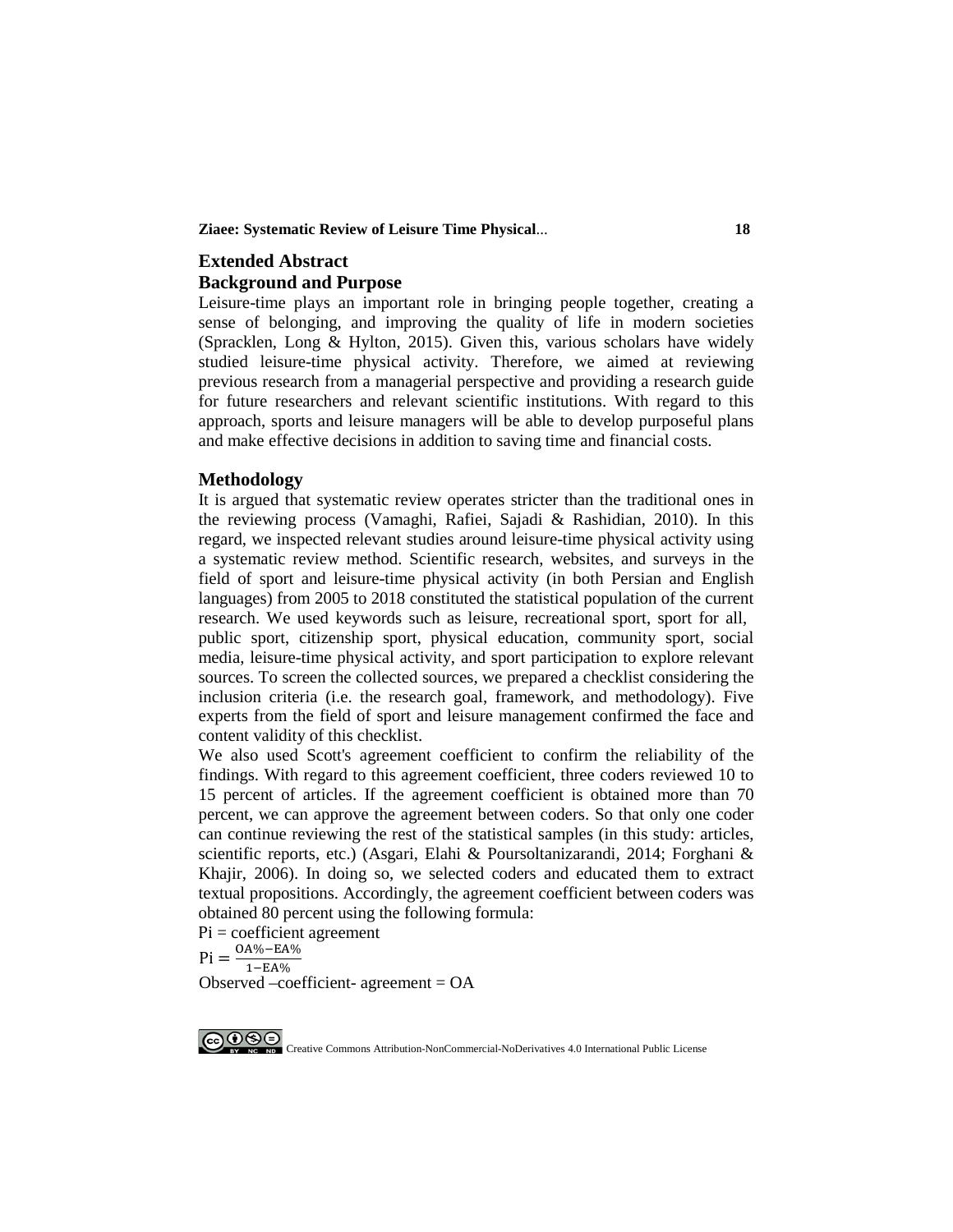Expected –coefficient- agreement  $= EA$ 

#### **Results**

We explored 831 articles, dissertations, and scientific reports and then screened them into 507 sources after an initial review. In the next step, we analyzed 101 sources regarding the inclusion criteria, from which 56 items (58%) were scientific articles, 30 items (30%) review articles, seven items (7%) scientific reports, and five items (5%) dissertations. Additionally, 70 items (69%) were undertaken using a quantitative method, 23 items (23%) a qualitative method, and eight items (8%) mixed method. In sum, we extracted 280 textual propositions and then summarized them into 185 items. Finally, these propositions were categorized into four groups including a- pushing factors, bconcepts or barriers, c- outcomes, and d- the change-needed areas.

We divided pushing factors into personal/interpersonal, target groups (women, kids, people with disabilities, elderlies), economic, political/legal, social/cultural, structural, and sport/sports sciences factors. The role of social factors seemed noticeable due to their contribution to improving social interactions between different segments of the population who have something in common. It was also true of managerial actions in providing convenient conditions for participation in leisure-time physical activities. Moreover, it is highly necessary to take into account the needs of vulnerable groups, since they comprise a considerable part of each society. In fact, supportive (social, managerial, and economic) atmospheres play an important role in leading all of the society members towards regular participation in these activities. To develop an active lifestyle, the media and educational organizations are required to establish a culture of an active lifestyle.

In addition to pushing factors, we categorized the barriers to participation in leisure-time physical activities into structural, personal/interpersonal, cultural/social, managerial, economic, and target groups. In this regard, it was indicated on the lack of convenient infrastructures, equipment, access to these facilities, and insufficient income as the main barriers to participation. It is worthy of note that the restricting role of beliefs about sports and physical activity participation is more obvious in Islamic countries such as Iran than in other countries. Moreover, the development of physical activities among elderlies is highly indicated, since Iran is projected to have 26 million seniors (over 60 years old) by 2050 (Amini, Ingman & Sahaf, 2013).

Besides, we classified outcomes of participation in leisure-time physical activities into three groups of cultural/social, sport/sports sciences, and



COOS Creative Commons Attribution-NonCommercial-NoDerivatives 4.0 International Public License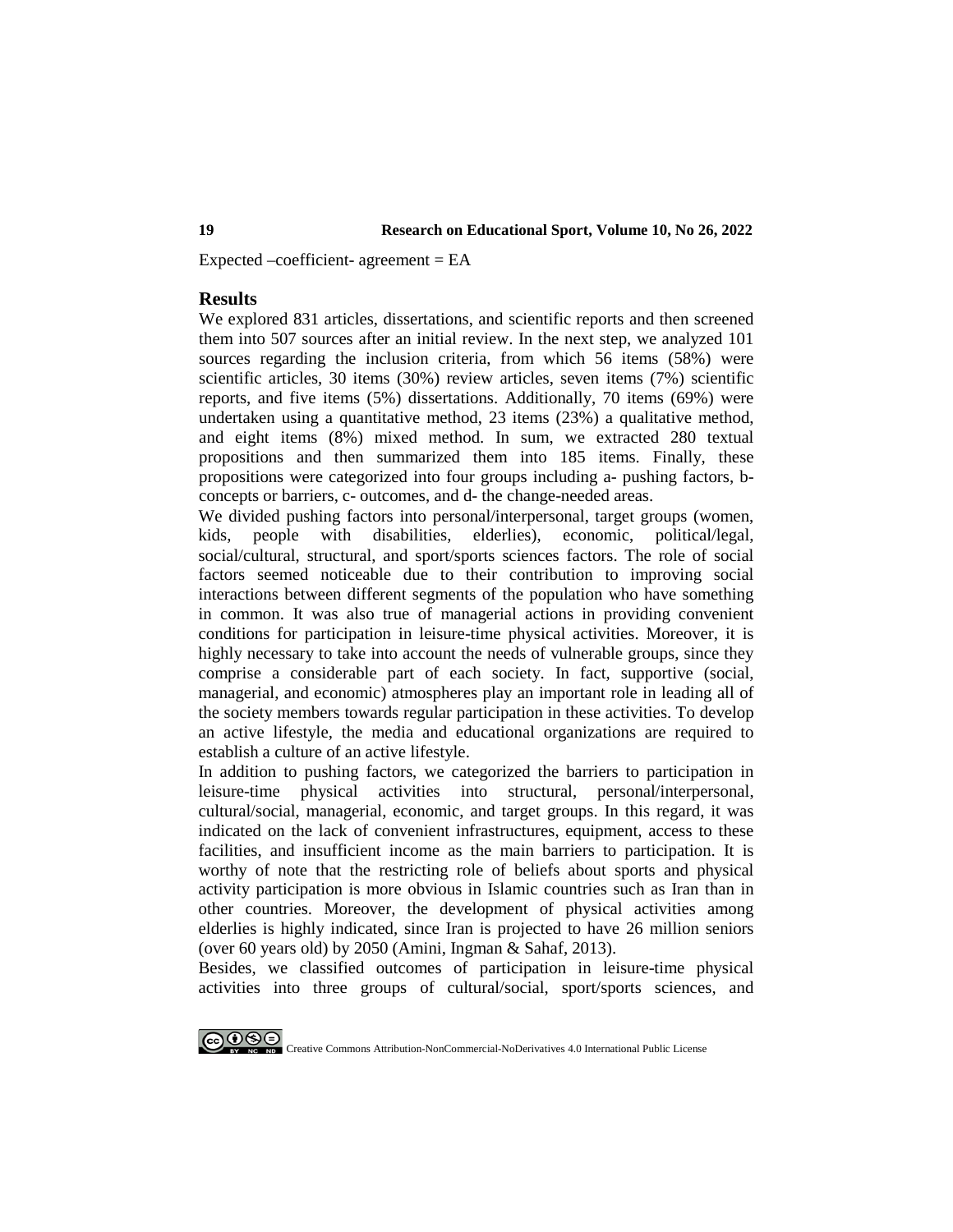#### **Ziaee: Systematic Review of Leisure Time Physical**... **20**

personal/interpersonal. Indeed, participation in these activities can reduce the costs of physical and mental diseases as well as antisocial behaviors throughout society.

It was also indicated that masculine consideration of physical activities and negative attitudes towards female and disabled sports are all rooted in the attitudes of key decision-makers. Even though they are less complicated factors, but can considerably influence the participation of society members in leisuretime physical activities.

#### **Conclusion**

Earlier studies have investigated participation in leisure-time physical activities from different aspects and amongst various segments of the population. Based on these studies, it is required to take a multi-facet approach via interorganizational collaborations to promote the rate of participation. More importantly, with regard to the concept of leisure democracy, it is notable that relevant key decision-makers should consider the needs of all society members such as vulnerable groups (e.g., women, disabled, elderly, etc.) from these leisure programs. Additionally, the media and educational organizations should encourage the culture of an active lifestyle. Thus, it would be much more feasible to create a healthy and active lifestyle for future generations after providing these conditions.

**Keywords:** Leisure-Time, Physical Activity, Systematic Review, Public Health

#### **References**

- 1. [Spracklen, K., Long, J., & Hylton, K. \(2015\). Leisure opportunities and new migrant](https://cogentoa.tandfonline.com/doi/full/10.1080/02614367.2014.939989)  [communities: challenging the contribution of sport.](https://cogentoa.tandfonline.com/doi/full/10.1080/02614367.2014.939989) *Leisure Studies*, 34(1): 114-129. [DOI:10.1080/02614367.2014.939989.](https://cogentoa.tandfonline.com/doi/full/10.1080/02614367.2014.939989)
- 2. [Vamaghi, M., Rafiei, H., Sajadi, H., & Rashidian, A. \(2010\). Systematic review of](http://refahj.uswr.ac.ir/article-1-554-en.html)  [studies on street children in Iran in the recent decade: Poverty, a risk factor](http://refahj.uswr.ac.ir/article-1-554-en.html) for [becoming a street child. Social Welfare Quarterly, 9 \(35\): 337-378.](http://refahj.uswr.ac.ir/article-1-554-en.html) (Persian)
- 3. [Asgari, B., Elahi, A., & Poursoltanizarandi, H. \(2014\). Content analysis of sport](https://smrj.ssrc.ac.ir/article_214.html?lang=en)  [management's articles of the journal of research in sport sciences.](https://smrj.ssrc.ac.ir/article_214.html?lang=en) *Sport Management Studies*[, \(22\): 155-172.](https://smrj.ssrc.ac.ir/article_214.html?lang=en) (Persian)
- 4. [Forghani, M. M., & Khajir, Y. \(2006\). Local magazines and presidential elections.](https://www.sid.ir/fa/journal/ViewPaper.aspx?id=87235)  *[Social Sciences Quarterly](https://www.sid.ir/fa/journal/ViewPaper.aspx?id=87235)*, (37): 141-166. (Persian)
- 5. [Amini, R., Ingman, S.R., & Sahaf, R. \(2013\). Aging in Iran: Past, present and future.](https://www.academia.edu/2529557/AGING_IN_IRAN_PAST_PRESENT_AND_FUTURE)  *[Aging in Emerging Economies](https://www.academia.edu/2529557/AGING_IN_IRAN_PAST_PRESENT_AND_FUTURE)*, (4)1: 17-34.



COOS Creative Commons Attribution-NonCommercial-NoDerivatives 4.0 International Public License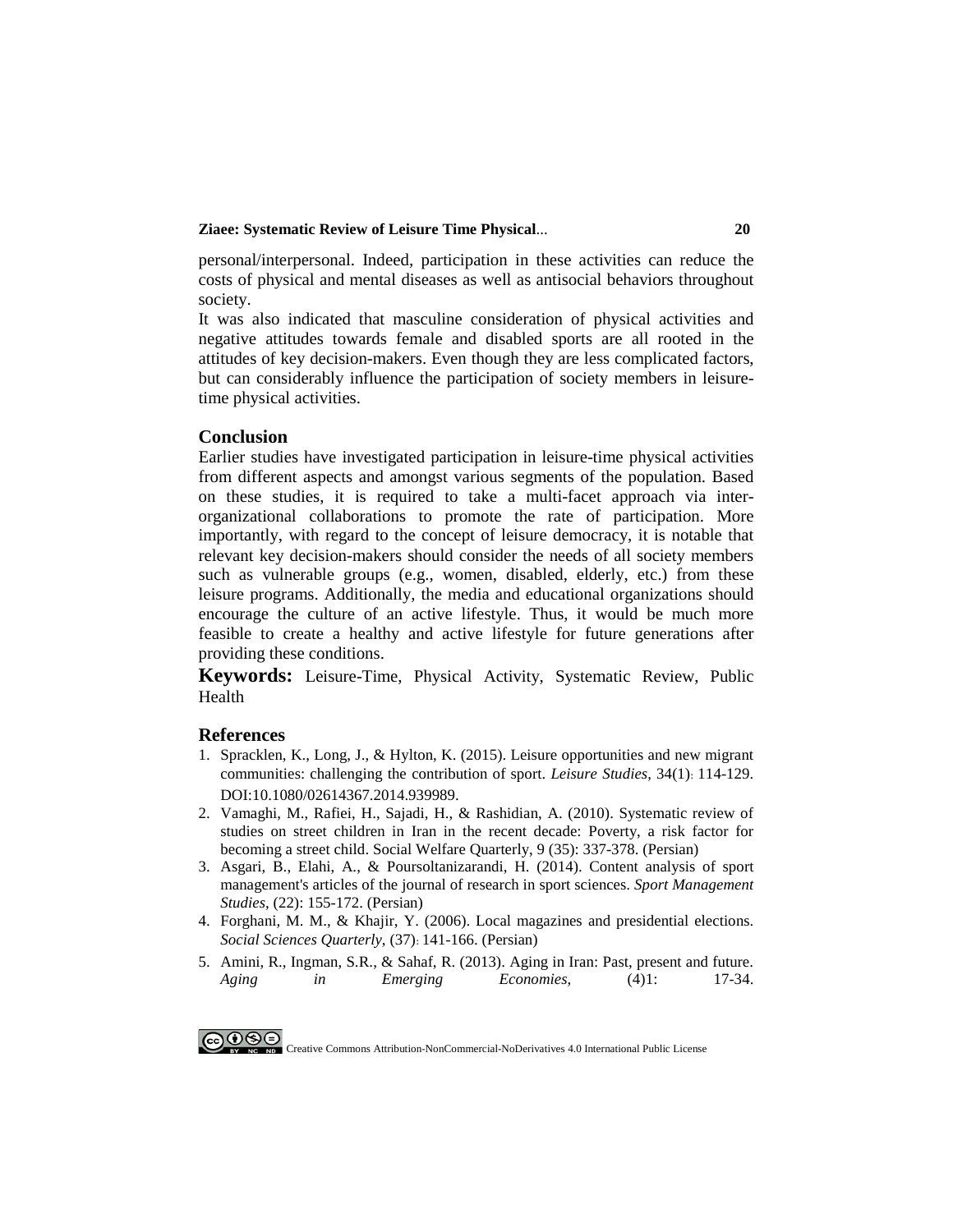**مقالۀ مروري**

# **1 مرور نظاممند تحقیقات حوزة فعالیت بدنی زمان فراغت**

# **4 ، رضا یوسفی زنوز <sup>3</sup> ، مرجان صفاري <sup>2</sup> ، نجف آقایی <sup>1</sup> علی ضیائی**

.1 دانشجوي دکتري مدیریت ورزشی دانشگاه خوارزمی، تهران، ایران. .2 دانشیار مدیریت ورزشی دانشگاه خوارزمی، تهران، ایران. .3 استادیار مدیریت ورزشی دانشگاه تربیت مدرس، تهران، ایران (نویسنده مسئول) .[4](#page-4-0) استادیار مدیریت دانشگاه خوارزمی، تهران، ایران.

**تاریخ دریافت: 1398/06/09 تاریخ پذیرش: 1398/09/24**

#### **چکیده**

**هدف مطالعه حاضر مرور نظاممند پژوهشهاي حوزة فعالیت بدنی زمان فراغت بود. این مطالعه از نوع مطالعات ثانویه است که به روش مرور نظاممند اجرا گردید. به این منظور ابتدا جهت تعیین معیارهاي ورود و خروج به تحقیق یک فرم ارزیابی تهیه شد و روایی صوري و محتوایی آن توسط پنج تن از متخصصان حیطۀ مدیریت ورزش و اوقات فراغت تأیید شد. بعد از گزینش منابع مرتبط، به منظور اطمینان از اعتبار یافتهها، از ضریب توافق اسکات استفاده گردید. این ضریب توافق بین کدگذاران 80 درصد به دست آمد. در جستجو براي گردآوري اطلاعات، بر اساس کلید واژههاي مورد استفاده، 831 مقاله از سال 1383 تا 1397 شناسایی و با بررسیهاي بیشتر و در نظر گرفتن معیارهاي ورود به تحقیق، 101 مقاله تحلیل شدند. در مجموع 280 گزاره متنی شناسایی گردیدند. سپس گزارههاي متنی شناخته شده به 185 مورد تلخیص شد. در گام بعدي، این 185 گزاره در قالب چهار دسته کلی الف- محركها یا عوامل، ب- مفاهیم یا موانع، ج- پیامدها و د- حوزههاي نیازمند تغییر تقسیمبندي شدند. بنابر گزارههاي متنی نهایی، به مسئولان و تصمیمگیران کلیدي پیشنهاد میشود که از طریق توسعه همکاريهاي بینسازمانی، توجه جامعی به ضرورت مشارکت اقشار مختلف جامعه (مانند گروههاي آسیبپذیر) در برنامههاي فعالیت بدنی زمان فراغت داشته باشند.**

**واژگان کلیدي: اوقات فراغت، فعالیت بدنی، مرور نظاممند**

$$
\textcolor{blue}{\bigcirc} \textcolor{blue}{\textcolor{blue}{\bullet}} \textcolor{blue}{\textcolor{blue}{\bullet}}
$$

-

EV NC ND Creative Commons Attribution-NonCommercial-NoDerivatives 4.0 International Public License

<span id="page-4-0"></span><sup>1.</sup> Email: Alizia.ziaee@gmail.com

<sup>2.</sup> Email: Aghaei.hamid@gmail.com

<sup>3.</sup> Email: saffari.marjan@modares.ac.ir

<sup>4.</sup> Email: Reza.zenouz@gmail.com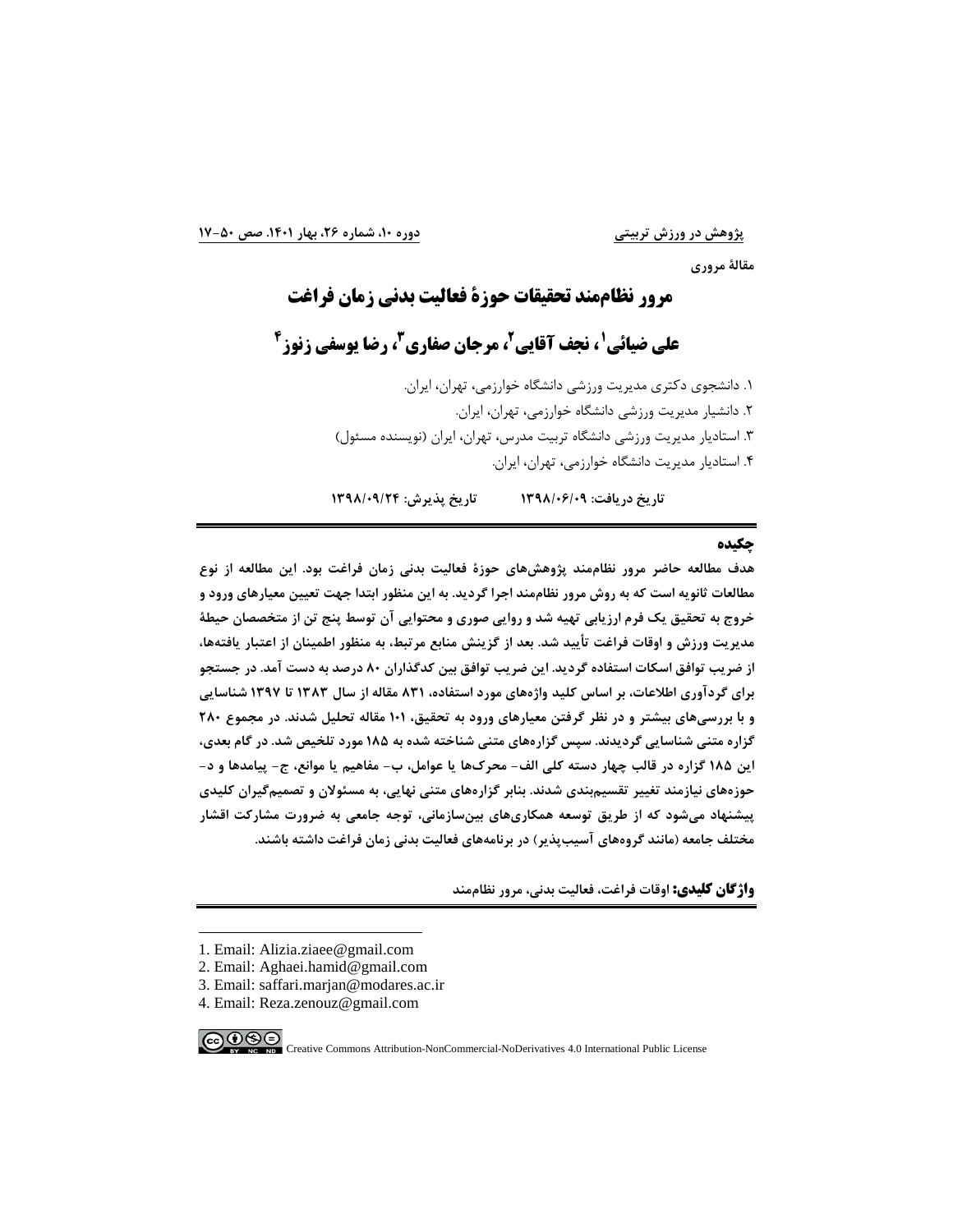#### **مقدمه**

در یک جامعۀ مدرن، مسئله فراغت نقش زیادي در گردهمایی مردم، ایجاد حس تعلق و افزایش کیفیت زندگی در آنها ایفا می کند (اسپراکلن[،](#page-5-0) لانگ و هایلتون <sup>۱</sup>، ۲۰۱۵). بنابراین، بیشتر مردم سعی میکنند تا از داشتن سبک زندگی سالم اطمینان حاصل کنند. بر اساس دیدگاه دیوید و ناستاز<sup>۲</sup> (2012) افراد میتوانند کیفیت زندگی خود را با روشهایی مثل گذران اوقات فراغت تحت تأثیر قرار بدهند. در واقع اوقات فراغت عرصۀ اجتماعی جدیدي است که در میان تغییرات فرهنگی و اجتماعی کنونی اهمیت پیدا کرده و این تحولات باعث تفکیک ساعات کاري و غیرکاري و در نتیجه امکان فراغت پیشتر شده است (تورکیلدسن <sup>7</sup>، 2010). با وجود گزینههای فراغتی بسیار در زندگی مدرن امروزي، فعالیتهاي بدنی تأثیرگذارترین عامل در کمک به ایجاد سبک زندگی سالم و متمدن است؛ چرا که در درجۀ نخست، مردم جوامع سالم داراي سلامت جسمی و ذهنی هستند و از بهزیستی کافی جهت رسیدگی به زندگی روزانۀ خود برخوردار خواهند بود (دپی ٔ، ۱۹۸۹). همچنین تمامی جوامع براي پیشرفت، به هوش و خلاقیت نیروي انسانی خود متکی هستند. کیفیت تربیت، توسعه و آموزش افراد در ارتباطی نزدیک با روشی که اوقات فراغت خود را میگذارنند، قرار دارد. در این میان فعالیتهاي بدنی میتوانند بهترین گزینه براي تنظیم حالات بدن در اوقات فراغت و توسعۀ جسمی و ذهنی باشند (بیچسکو $^{\circ}$ ، ۲۰۱۴). موضوع فعالیتبدنی به یک مسئله سلامت همگانی در دنیاي امروز تبدیل شده چراکه توصیههاي مربوط به آن با اقبال عمومی کمتري روبرو گردیده و زندگی روزانۀ مردم با نرخ پایین فعالیت بدنی مواجه شده است (کرچنگاست ُ، ۲۰۱۴). موانع متعددي بر سر راه توسعۀ این فعالیتها وجود داشته است. غالب بودن نگرش تک بعدي یا محدود نسبت به مشارکت در این دسته از فعالیتهاي فراغتی از مهمترین این بازدارندههاست. این موضوع به ویژه در کشور ایران نمود بیشتري پیدا میکند چرا که در آن سهم مردان یا افراد سالم از برنامه- هاي فعالیت بدنی زمان فراغت با دیگر اقشار جامعه مانند معلولان، زنان و سالمندان اختلاف قابل ملاحظهاي دارد. با توجه به عدم مغایرت این فعالیتها با ارزشها و هنجارهاي فرهنگی و نیز اهمیت

- <span id="page-5-0"></span>[1.](#page-5-5) Spracklen, Long & Hylton
- <span id="page-5-1"></span>2. David & Năstase
- <span id="page-5-2"></span>3. Torkildsen
- <span id="page-5-3"></span>4. Dephi

-

- <span id="page-5-4"></span>5. Bichescu
- <span id="page-5-5"></span>6. Kirchengast

 $@@@@$ 

Creative Commons Attribution-NonCommercial-NoDerivatives 4.0 International Public License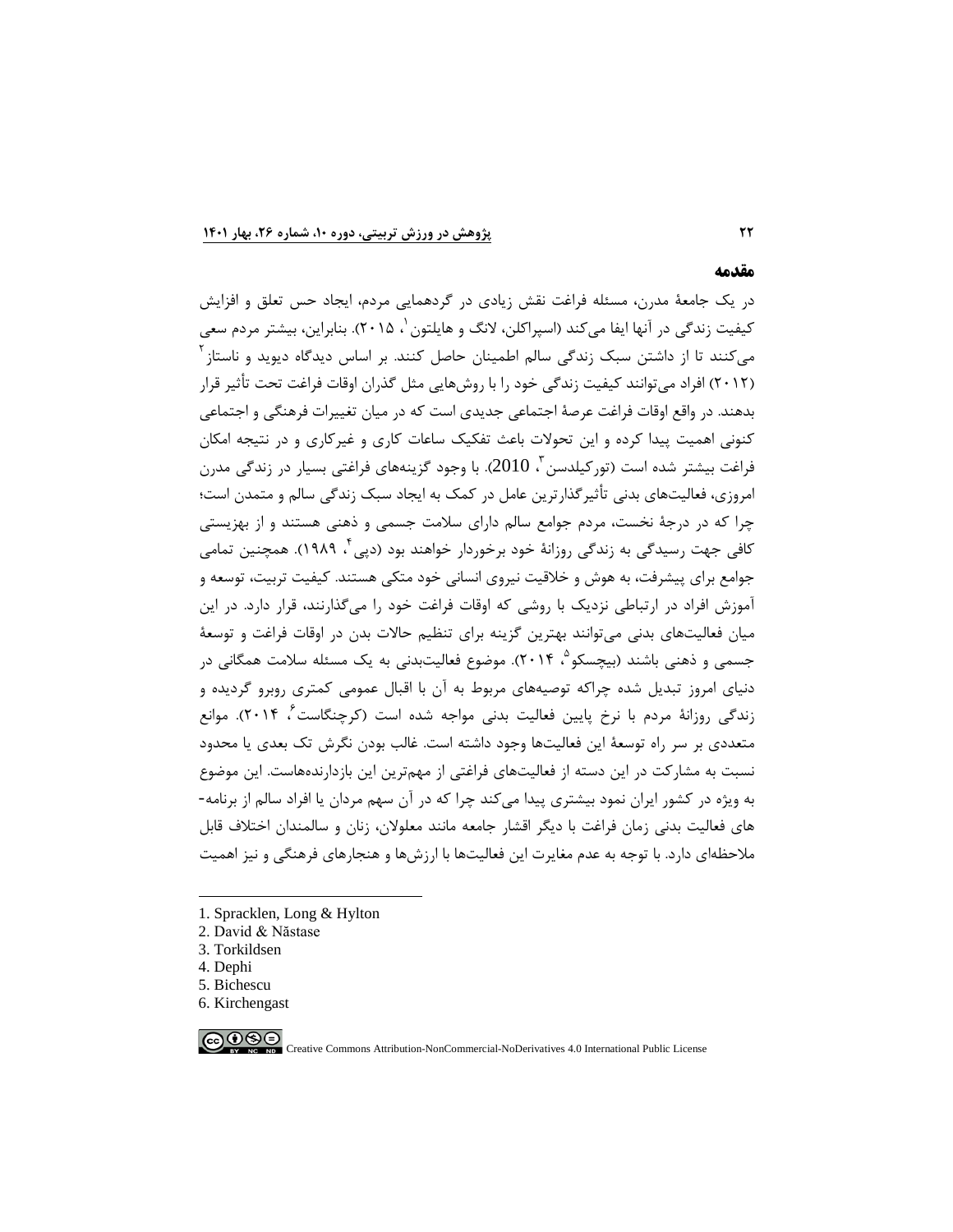توسعۀ همه جانبۀ فعالیت بدنی در جامعه، لازم است مسئولان ورزش و مدیران فراغتی به تدوین، پیادهسازي و نظارت بر روند اجراي منظم و برابر این برنامهها براي تمام گروههاي جمعیتی بپردازند. به هر حال، شرایط مختلفی بر مشارکت در فعالیتهاي بدنی زمان فراغت تأثیرگذار هستند که در ادامه به مرور برخی از مطالعات داخلی و خارجی انجام شده در این باره میپردازیم.

تحقیقات متفاوتی با مضمون و محتواي اوقات فراغت و فعالیت بدنی با هدف جلب توجه افراد و سازمانهاي مسئول به منظور غنیسازي این اوقات صورت گرفته است. به طور کلی در یک رویکرد جامعهشناسانه، کیم، پارک، مالنوبچ و هئو <sup>۱</sup> (۲۰۱۵) در پژوهشی که با محوریت فعالیتهای فراغت و تبادل فرهنگی به انجام رساندند، بیان داشتند که فراغت فرصتی است تا مشارکتکنندگان در آن محیط جدیدي را ایجاد نمایند و به دانش فرهنگی دست یابند. آنها ابراز داشتند که در محتواي فراغت، مشارکتکنندگان به سادگی گروههاي پیوندي با دیگران ایجاد میکنند تا از این طریق تجارب و شباهتهاي خود را به اشتراك بگذارند و به توسعه دوستیها با میزبانان خود بپردازند. تعدادي از جامعهشناسان ورزش و فراغت نیز اظهار نمودهاند که ورزش و فعالیت بدنی یکی از راه- هایی است که میتواند در ایجاد اشکالی از تعلق بین گروههاي مختلف جمعیتی با زمینههاي گوناگون فرهنگی و اجتماعی نقش ایفا کند. در همین راستا اسپارکلن و همکاران (2015) در تحقیقی که پیرامون نقش فعالیت بدنی در فرصتهاي فراغت انجام دادند، به این نتیجه رسیدند که سیاستمداران در دولتهاي ملی و محلی به این عامل به عنوان شکلی از فراغت مینگرند که داراي ظرفیت لازم به منظور گردهم آوردن جوامع مختلف، ایجاد پلهایی بین آنها و کاهش احساس طرد شدگی و به حاشیه رفتن، است. با وجود نقش مهم اوقات فراغت در بلوغ جوامع، ضمن در نظر گرفتن نابرابريهاي اجتماعی موجود در حوزة فراغت، صادقی، بالایی و محمدپور (2009) به این نتیجه دست یافتند که در فضاي فرهنگی اجتماعی کنونی ایران، همچنان شاهد تبعیضها و تمایزات در رفتارهاي فراغتی هستیم. آنها همچنین با تأکید بر نابرابريهاي موجود جنسیتی، قومیتی و طبقاتی، بیان نمودند که ما هنوز به دموکراسی فراغتی در جامعۀ کنونی ایران دست نیافتهایم. از این رو به نظر میرسد فعالیتهاي فراغتی در دیدگاه جامعهشناسان بیشتر به عنوان راه- حلی براي تسهیل ادغام و همبستگی اجتماعی به ویژه در جوامع چند فرهنگی اهمیت پیدا میکند. در حوزة علوم ورزشی نیز تحقیقات متعددي به منظور کشف موانع مشارکت در فعالیتهاي بدنی زمان فراغت صورت گرفته است. براي مثال، شعبانی، غفوري و هنري (2011) عنوان کردند که در

$$
\textcircled{\footnotesize\textcircled{\footnotesize\textcircled{\footnotesize\textcirc}}} \textcircled{\footnotesize\textcircled{\footnotesize\textcirc}} \textcircled{\footnotesize\textcircled{\footnotesize\textcirc}} \textcircled{\footnotesize\textcircled{\footnotesize\textcirc}} \textcircled{\footnotesize\textcircled{\footnotesize\textcirc}} \textcircled{\footnotesize\textcircled{\footnotesize\textcirc}} \textcircled{\footnotesize\textcircled{\footnotesize\textcirc}} \textcircled{\footnotesize\textcircled{\footnotesize\textcirc}} \textcircled{\footnotesize\textcircled{\footnotesize\textcirc}} \textcircled{\footnotesize\textcircled{\footnotesize\textcirc}} \textcircled{\footnotesize\textcircled{\footnotesize\textcirc}} \textcircled{\footnotesize\textcircled{\footnotesize\textcirc}} \textcircled{\footnotesize\textcircled{\footnotesize\textcirc}} \textcircled{\footnotesize\textcircled{\footnotesize\textcirc}} \textcircled{\footnotesize\textcircled{\footnotesize\textcirc}} \textcircled{\footnotesize\textcircled{\footnotesize\textcirc}} \textcircled{\footnotesize\textcircled{\footnotesize\textcirc}} \textcircled{\footnotesize\textcircled{\footnotesize\textcirc}} \textcircled{\footnotesize\textcircled{\footnotesize\textcirc}} \textcircled{\footnotesize\textcircled{\footnotesize\textcirc}} \textcircled{\footnotesize\textcircled{\footnotesize\textcirc}} \textcircled{\footnotesize\textcircled{\footnotesize\textcirc}} \textcircled{\footnotesize\textcircled{\footnotesize\textcirc}} \textcircled{\footnotesize\textcircled{\footnotesize\textcirc}} \textcircled{\footnotesize\textcircled{\footnotesize\textcirc}} \textcircled{\footnotesize\textcircled{\footnotesize\textcirc}} \textcircled{\footnotesize\textcircled{\footnotesize\textcirc}} \textcircled{\footnotesize\textcircled{\footnotesize\textcirc}} \textcircled{\footnotesize\textcircled{\footnotesize\textcirc}} \textcircled{\footnotesize\textcircled{\footnotesize\textcirc}} \textcircled{\footnotesize\textcircled{\textcirc}}
$$

-

ERN NG NG Creative Commons Attribution-NonCommercial-NoDerivatives 4.0 International Public License

<span id="page-6-0"></span>[<sup>1.</sup>](#page-6-0) Kim, Park, Malonebeach & Heo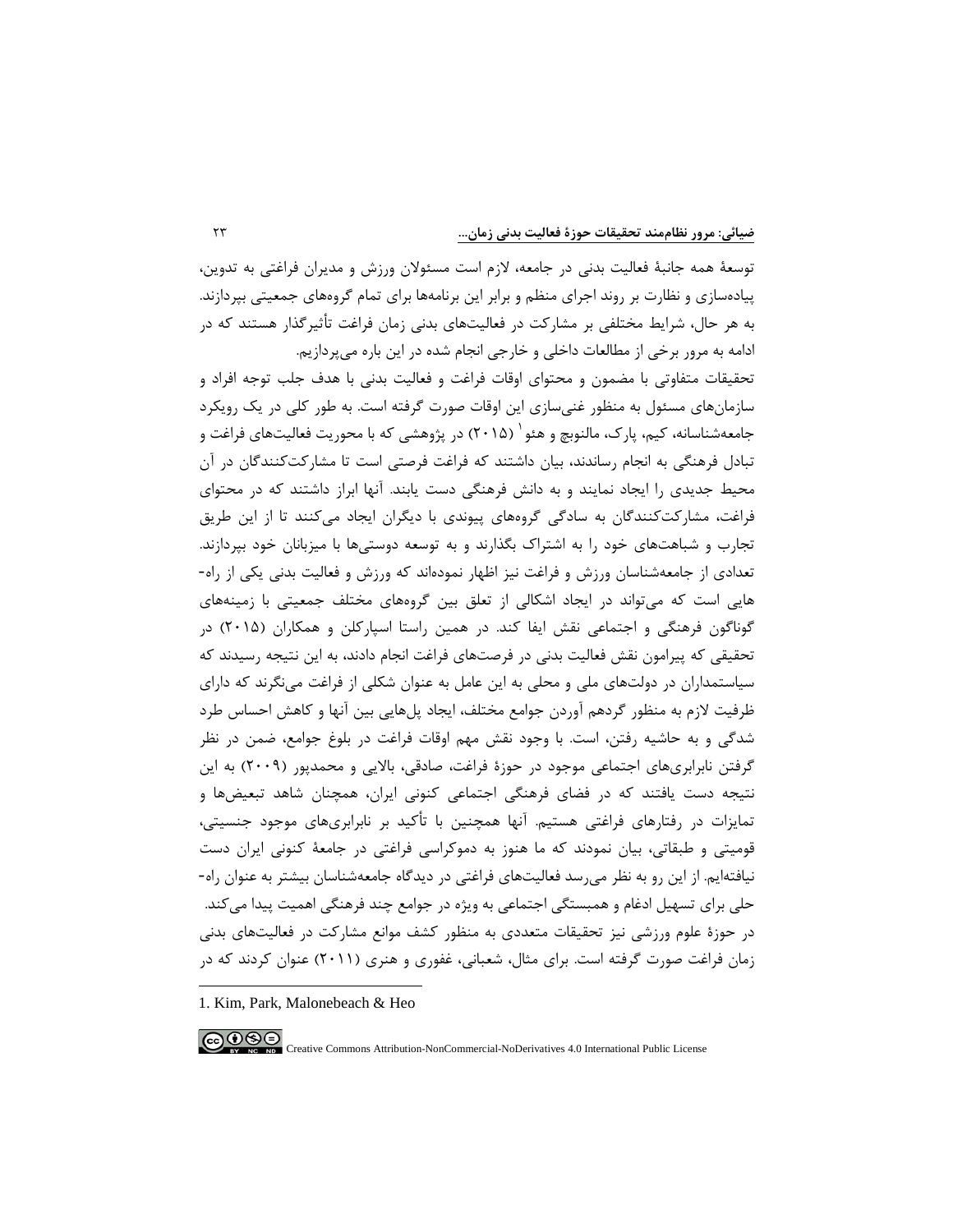بعد درونی میتوان به مواردي مانند نبود برنامههاي مدون براي تشویق و ترغیب مردم به ورزش براي همه، نبود مدیریت واحد و سیاست یکسان در ورزش براي همه، بهره نگرفتن از نیروهاي متخصص و کارشناس، بیتوجهی به ورزش و فعالیتهاي بدنی در مدارس و دانشگاهها و بیتوجهی به ورزش براي طبقات کمدرآمد؛ و در بعد بیرونی نیز به مشکلات اقتصادي جامعه، تغییر روش زندگی مردم (رواج زندگی غیرفعال، تفریح غیرفعال)، کم بودن آگاهی جامعه در مورد فواید فعالیت- هاي بدنی و زیانهاي کمتحرکی، افزایش میزان اعتیاد و سهم کم رسانهها در این حیطه اشاره نمود. آنها در پایان تأکید میکنند که با شناخت چالشهاي موجود در کشور در هر دو بخش درونی و بیرونی، سیاستگذاري در این زمینه آسانتر و عملیتر میشود. در همین راستا شهبازي، شعبانی- مقدم و صفاري (2013) در مطالعه خود به این نتیجه رسیدند که از بین راهکارهاي مربوط به ساختار تشکیلاتی و وضع قوانین، سه راهکار مشخص کردن شرح وظایف تمام سازمانها و نهادهاي دستاندرکار ورزش براي همه، یکپارچگی بین سازمانهاي مسئول ورزش خصوصی همگانی در کشور و فراهم آوردن زمینههاي ورود بخش خصوصی به حوزة ورزش براي همه باید در اولویت قرار بگیرند. از بین راهکارهاي مربوط به ورزش براي همه نیز، سه راهکار انتقال پیامها از طریق رسانه- هاي مختلف و اطلاعرسانی از طریق صدا و سیما، استفاده از ایدههاي نوآورانه و جذاب براي گسترش این حوزه از ورزش و ترغیب مردم به کاهش استفاده از خودرو؛ در میان راهکارهاي مربوط به نیروي انسانی، دو راهکار بهرهگیري از نیروهاي داوطلب در توسعۀ ورزش براي همه و تربیت کارشناسان و مدیران حرفهاي در این زمینه؛ و در میان راهکارهاي مربوط به زیر ساختها، سه راهکار طراحی شهري با رویکرد گسترش همگانی، احداث اماکن ورزشی، پاركها و فضاهاي باز و تجهیز آنها با وسایل ورزشی و تفریحی و حمایت مالی دولت از پرداخت یارانه بالاترین اولویت را به خود اختصاص دادند. همچنین از بین راهکارهاي فرهنگی و اجتماعی، دو راهکار از بین بردن باورهاي غلط درباره بانوان به ورزش و تغییر نگرش رهبران دینی و مدیران ارشد کشور به ورزش، بالاترین اولویت را داشتند. علاوه بر این، تیموری، رودز و بری  $(7\cdot 1\cdot)$  $(7\cdot 1\cdot)$  $(7\cdot 1\cdot)$  با تمرکز بر دختران نوجوان ایرانی، مسائل اجتماعی و فرهنگی را مورد بررسی قرار داده و موانع فرهنگی فراغت فعال مانند محدودیت در انجام فعالیتهاي بدنی را در عموم متذکر شدهاند. آنها همچنین اظهار داشتند که این نوع محدودیت، حمایت اجتماعی بر مشارکت در فعالیت بدنی را تحت تأثیر قرار میدهد. میرصفیان،

-

<span id="page-7-0"></span><sup>1.</sup> Taymoori, Rhodes & Berry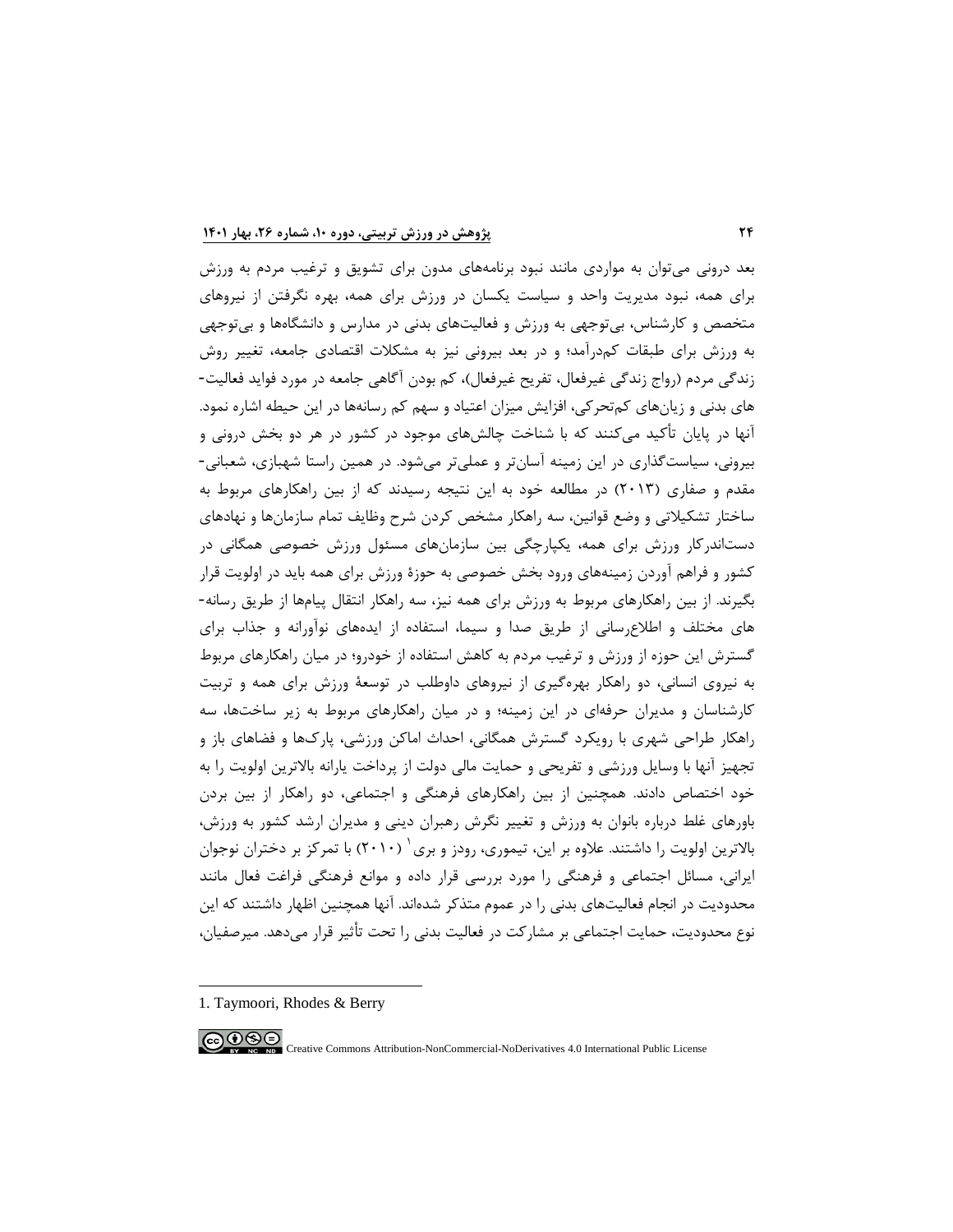دوکزی و محمدینژاد <sup>۱</sup> (۲۰۱۴) نیز در تحقیقی که بر روی دختران دانشجوی ایرانی انجام دادند نتیجۀ تقریباً مشابهاي را گزارش نمودند. بنابر یافتههاي آنها داشتن نگرشی منفی نسبت به فعالیت- هاي بدنی علاوه بر دشوار و مردانه فرض نمودن این فعالیتها، نقش چشمگیري در کاهش مشارکت دختران داشته است. افزون بر اینها، پژوهشهایی که اخیراً به انجام رسیدهاند بر نقش پیشرفت فناوري نیز در گذران فعالیت بدنی اوقات فراغت تأکید کردهاند. براي مثال نوبخت، عفیف و اشرفی (2018) گزارش نمودند که استفاده زیاد از این ابزارها زمان و هم تمایل اندکی را براي پرداختن دانشآموزان به فعالیتهاي بدنی زمان فراغت باقی گذاشته است.

در مجموع، با بررسی مطالعات داخلی دیگر در این حوزه میتوان دریافت که توجه عمده آنها بر نحوه گذران اوقات فراغت در بین اقشار مختلف جامعه (سالمندان، معلولین، دانشجویان، زنان و...) بود و غالباً [د](#page-8-0)اراي ماهیت گزارشی از وضعیت مشارکت این گروههاي جمعیتی و موانع پیش روي آنها هستند (محمدي و منعم، 2016؛ حسینپور، دوستی، حسینی و ساکی، 2014؛ شاهی، جدیدي و خبیري، 2014؛ مهديزاده، اندام و روزبهانی، 2013؛ موتمنی، همتی و مرادي، 2013؛ رضوي، رجبزاده، میرزاپور و سجادي، 2013؛ چمنپیرا، فراهانی و فراهانی، 2013).

از سویی دیگر، میتوان به تعدادي از پژوهشهاي خارجی انجام شده در حیطه فعالیت بدنی اوقات فراغت نیز اشاره نمود. برای مثال دیاس، لونچ و رونکیو<sup>۲</sup> (۲۰۱۵) موانع ادراک شدهٔ مشارکت دختران در فعالیت بدنی زمان فراغت را مطالعه کردند. آنها این موانع را به دستههاي روانشناختی، شناختی و هیجانی، فرهنگی و اجتماعی، محیط فیزیکی و عوامل فردي تقسیمبندي نمودند. همچنین سه مورد نخست به عنوان بازدازندههاي پرداختن پسران به این فعالیتها شناسایی شدند. از این رو، بر ضرورت کمک براي غلبه بر این موانع به عنوان یک مسئله سلامت عمومی تأکید شد. همچنین ویل<sup>۳</sup> (۲۰۱۶) در پژوهشی که به منظور مطالعه ارتباط بین سطوح درآمد، زمان فراغت و فعالیتهاي بدنی و فرهنگی انجام داد به این نتیجه دست یافت که ارتباط منفی معناداري بین درآمد نابرابر و مقدار زمان فراغت و سطوح مشارکت در فعالیتهاي بدنی و فرهنگی وجود دارد: .1 بدین صورت که در کشورهایی که برابري در آنها بیشتر است، زمان فراغت بیشتر است و نیز سطوح بالاتري از فعالیتهاي بدنی و فرهنگی دارند؛ .2 این پژوهش ثابت کرد که در کشورهاي داراي

- <span id="page-8-0"></span>[1.](#page-8-2) Mirsafian, Dóczi & Mohamadinejad
- <span id="page-8-1"></span>2. Dias, Loch & Ronque
- <span id="page-8-2"></span>3. Veal

-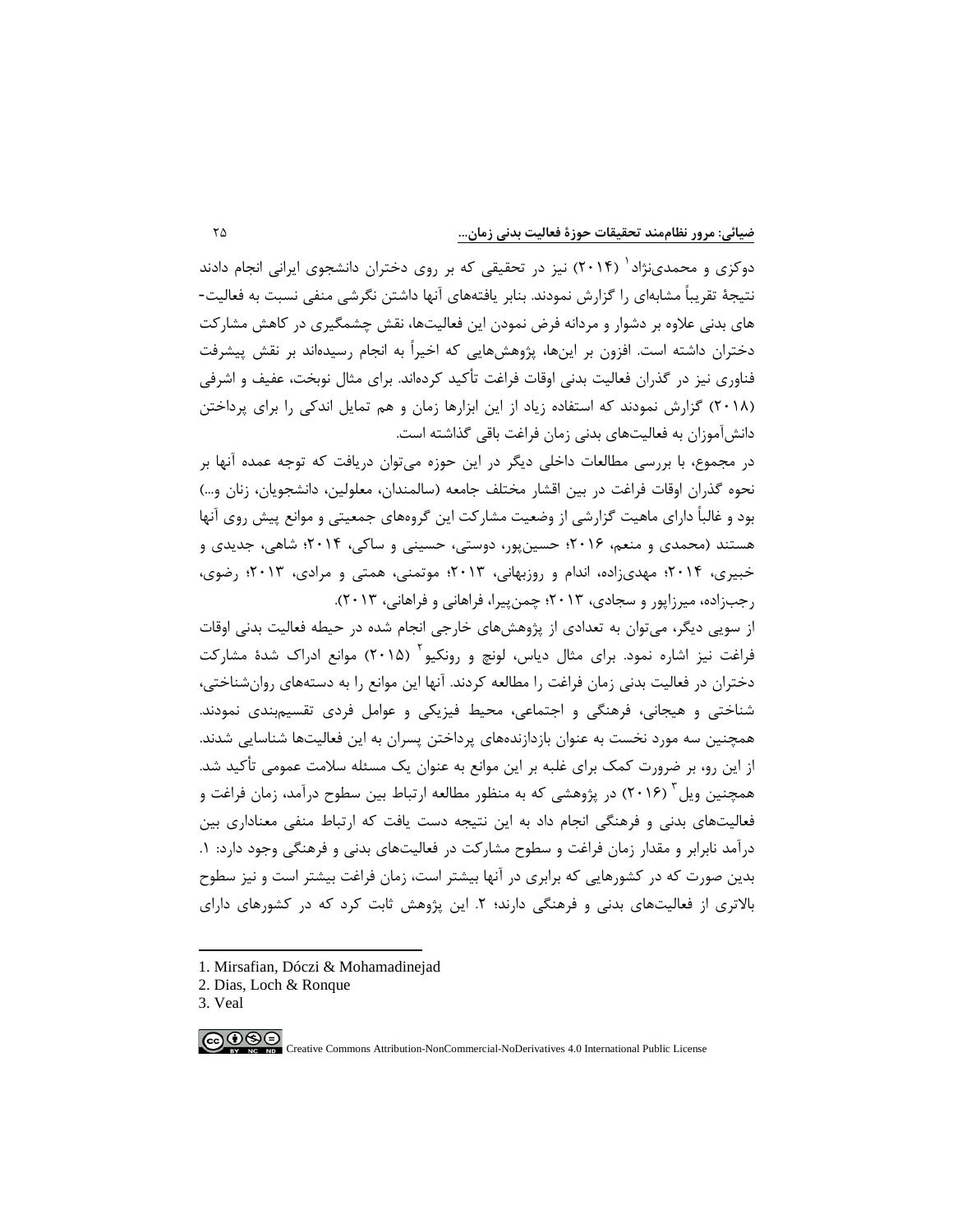برابري بیشتر، زمان فراغت افزایش یافته است و همچنین سطوح بالاتر مشارکت در فعالیتهاي فرهنگی و بدنی زمان فراغت در میان تمام گروههای درآمد/اجتماعی-اقتصادی مشاهده می شود؛ ۳. علاوه بر نابرابري در درآمد، اینگونه استنباط گردید که سطوح مشارکت به طور مثبتی با سطح تولید ناخالص داخلی مرتبط است. ماکینن و همکاران <sup>۱</sup> (۲۰۱۰) نیز با استناد به پژوهشی که در مورد تأثیر فعالیتهاي بدنی دوران اولیۀ زندگی بر الگوي فعالیت بدنی اوقات فراغت انجام دادند، بیان نمودند مردان بیشتر از زنان از مهارتهاي آموخته شده در کلاسهاي تربیتبدنی رضایت داشتند. همچنین در میان ورزشهاي منتخب در جوانی و نوجوانی، مردان در مقایسه با زنان فعالتر بودهاند. به عقیدة آنها مشارکت در ورزشهاي رقابتی در دوران جوانی در میان کمتر تحصیلکردهها و تمرین در اواخر دوران نوجوانی در بین تحصیلکردهها تأثیر مستقیمی روي فعالیت بدنی اوقات فراغت داشته است. در تحقیقی تقریباً مشابه، هایکوک و اسمیت<sup>۲</sup> (۲۰۱۲) که اثر مشارکت بدنی دوران کودکی بر اوقات فراغت بدنی دوران بزرگسالی را مورد سنجش قرار داده بودند به این نتیجه رسیدند که خانوادهاي که سبک زندگی فعال دارد و والدین نیز از فعالیتهاي بدنی فرزندان خود حمایت میکنند، این عادت رفتاري بر مشارکت بدنی آنها در آینده نیز تأثیر مثبتی دارد. در نهایت آنها اینگونه عنوان میکنند که تدوین سیاستهاي ورزشی میتواند سطح کلی مشارکت بدنی را در بین جمعیت به طور چشمگیري افزایش دهد. این سیاستها از جنبه سختافزاري نیز مورد توجه قرار گرفتهاند. به عنوان مثال اوریلی، برگر، هرناندز، پارنت و سگویین ۳ (۲۰۱۵) با اتکا به شعار «بساز؛ خواهد آمد» بر اهمیت زیرساختها در جذب مردم به مشارکت در این فعالیتها تأکید نمودند.

همچنین موضوع فعالیت بدنی زمان فراغ[ت](#page-9-2) روي اقشار مختلف جامعه مانند سالمندان نیز مورد توجه محققان بوده است. برای مثال لی، کیم و یی<sup>۴</sup> (۲۰۱۴) در پژوهشی که پیرامون عوامل فشار در مشارکت ورزشی اوقات فراغت و اجتماعیسازي سالمندان بازنشسته انجام دادند، به این نتیجه رسیدند که اگر سالمندان بازنشسته دستیابی به پایداري روانی و سلامتی را به عنوان یکی از عوامل انگیزشی در مشارکت ورزشی فراغت خود دنبال کنند؛ این عامل میتواند تأثیري مثبت بر اجتماعی- سازي راحتتر و شادتر داشته باشد. به طور خاص، پایداري روانی براي اجتماعیسازي مجدد

- <span id="page-9-0"></span>[1.](#page-9-3) Mäkinen & et al.
- <span id="page-9-1"></span>2. Haycock & Smith
- <span id="page-9-2"></span>3[. O'Reilly,](https://www.sciencedirect.com/science/article/pii/S1441352314000515#!) Berger, Hernandez, Parent & Séguin
- <span id="page-9-3"></span>4. Lee, Kim & Yi

ெ⊕ை

-

Creative Commons Attribution-NonCommercial-NoDerivatives 4.0 International Public License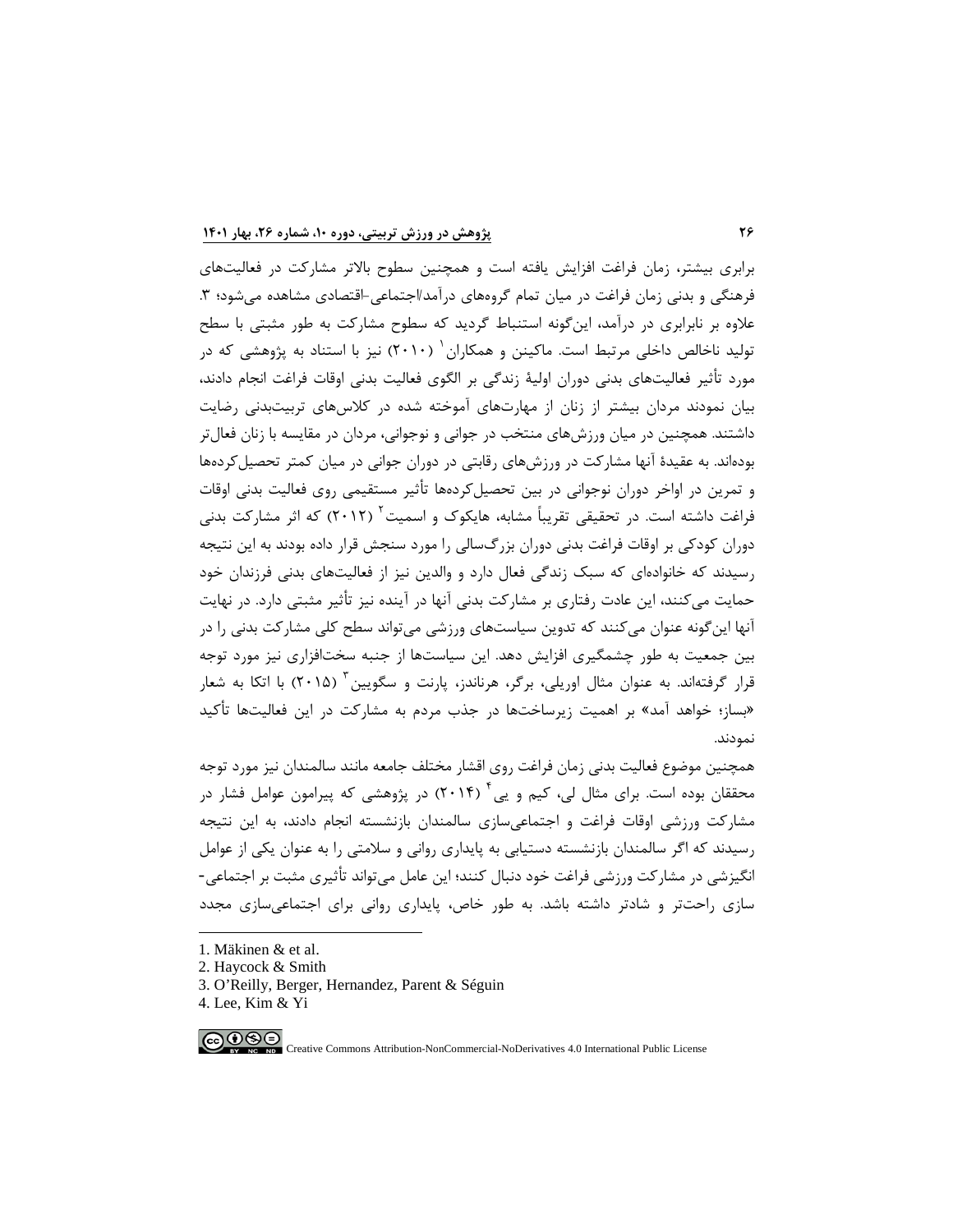سالمندان بازنشستهاي که احساس از دست دادن نقش، احساس انزوا، یا احساس از خود بیگانگی دارند، مساعد خواهد بود. در مطالعهاي دیگر که روي تجربۀ روزانۀ اوقات فراغت جدید در بین افراد مسن انجام شد، رفاه ذهنی به عنوان مهمترین پیامد مشارکت این افراد در این دسته از برنامههاي فراغتی شناسایی گردید (هئو[،](#page-10-0) لی، مککورمیک و پدرسون ۱۰ ۲۰۱۰). یافتههای برخی دیگر از محققان نیز حاکی از آن بود که فعالیتهاي فراغتی صرفاً داراي منافع مرتبط با سلامت نیستند. همچنین به منظور ارزیابی مشارکت دختران نوجوان در فعالیتهاي بدنی نیز، کسی، امی، پایه و هاروی<sup>۲</sup> (۲۰۰۹) بیان داشتند دامنهای از عوامل درونفردی و سازمانی و به طور ویژه برگزاری کلاسهاي تربیت بدنی به صورت مختلط بر خودپنداره درك شده تأثیر میگذارند. از این رو آنها پیشنهاد دادند که توسعۀ فعالیتهاي تفریحی و نه رقابتی به همراه برگزاري این کلاسها به صورت تکجنسیتی میتواند میزان مشارکت این دختران را افزایش دهد. مک نیل، لیم، وانگ، تان و مک- فیل<sup>۳</sup> (۲۰۰۹) نیز با مروری که بر وضعیت درس تربیت بدنی در مدارس سنگاپور به انجام رساندند، به این نتیجه رسیدند که مدارس از لحاظ نیروي انسانی و تجهیزات عمومی با مشکل مواجه هستند. هم تعداد و هم مدت زمان کلاسهاي تربیت بدنی به منظور دستیابی به پیامدهاي دلخواه محدود است و همچنین تعداد دانشآموزان کلاسها به اندازهاي زیاد است که مشارکت در این فعالیتها را با مشکل مواجه میکند.

علاوه بر اینها، هیرونسالو و لینتونن ٔ (۲۰۱۱) در مطالعهای گزارش نمودند که وضعیت اقتصادی-اجتماعی، محل اقامت و تحرك اجتماعی به همراه برخوداري از الگوهاي مشارکت در فعالیت بدنی در سنین مدرسه از پیشبینیکنندههاي سبک زندگی (فعال یا غیر فعال) هستند.

همچنین ارتباط دادن برنامههاي تفریحی و ورزشی با سایر خدمات و فرصتها (مانند خدمات سلامت، مشاورههاي شغلی، برنامههاي آموزشی)، در تماس بودن با افراد شرکتکننده در این فعالیتها و کاهش هزینههاي مشارکت از جمله پیشنهادهایی بود که در مطالعهاي دیگر براي [،](#page-10-4) 2013). [5](#page-10-4) افزایش سطح فعالیتهاي بدنی ارائه شد (وار و مردیس

<span id="page-10-4"></span><sup>5.</sup> Ware & Meredith



-

Creative Commons Attribution-NonCommercial-NoDerivatives 4.0 International Public License

<span id="page-10-0"></span><sup>1.</sup> Heo, Lee, McCormick & Pedersen

<span id="page-10-1"></span><sup>2.</sup> Casey, Eime, Payne & Harvey

<span id="page-10-2"></span><sup>3.</sup> McNeill, Lim, Wang, Tan & MacPhail

<span id="page-10-3"></span><sup>4.</sup> Hirvensalo & Lintunen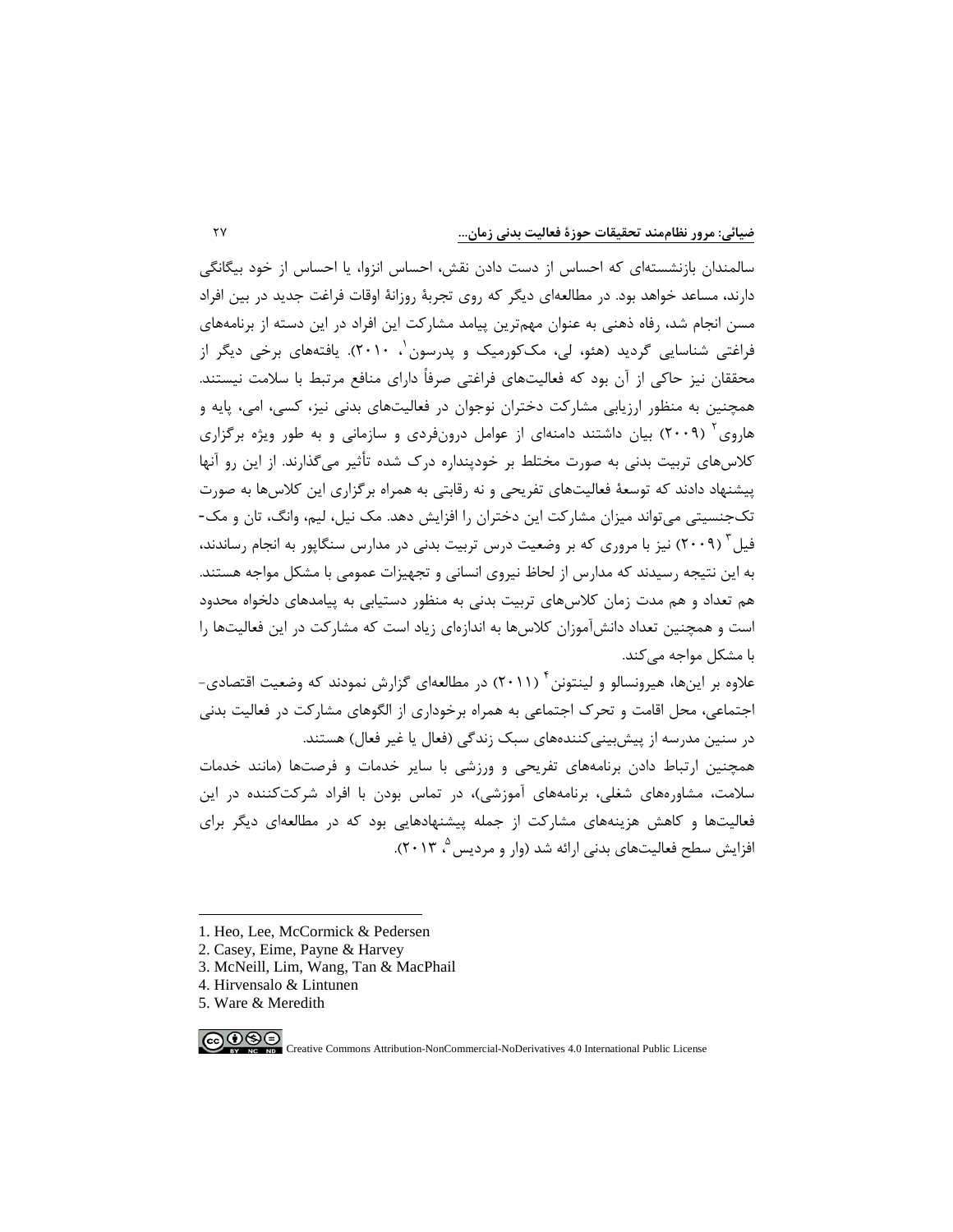با توجه به پراکندگی تحقیقات صورت گرفته در حوزة اوقات فراغت با رویکردهاي مختلف، میتوان به ضرورت برخورداري از یک ساختار پژوهشی منسجم در این حوزه پی برد. بنابراین انجام این مطالعه در یک رویکرد مدیریتی میتواند از طریق مرور تحقیقات پیشین، راهنماي عمل پژوهشگران و مؤسسات تحقیقاتی فعال براي اقدامات آتی باشد. همچنین، با اتخاذ چنین رویکردي مدیران مرتبط -از حوزههاي سلامت، ورزش و اوقات فراغت- قادر خواهند بود ضمن جلوگیري از هدر رفتن هزینههاي مالی و زمانی، به تدوین برنامههاي هدفمند و اتخاذ تصمیمات اثربخش در این حیطه بپردازند. از این رو، مطالعۀ حاضر به دنبال شناسایی و دستهبندي موانع، عوامل و پیامدهاي مشارکت در این دسته از فعالیتهاي بدنی سلامتمحور و نیز حوزههایی است که با ایجاد تغییر در آنها میتوان سطح فعالیت بدنی زمان فراغت را به طور قابل ملاحظهاي ارتقا داد.

## **روش پژوهش**

هدف از انجام این پژوهش مرور و دستهبندي مستندهاي پژوهشی در حوزه فعالیت بدنی اوقات فراغت است. این مطالعه از نوع مطالعات ثانویه و روش پیادهسازی آن مرور نظاممند<sup>۱</sup> است. با استفاده از این روش، مطالعات پیشین پیرامون مسئلهاي خاص به صورت مختصر و مفید مورد بررسی قرار میگیرند. روش مرور نظاممند برخلاف رویکرد سنتی، در مرور مقالات سختگیرانهتر عمل میکند (وامقی، رافعی، سجادي و رشیدیان، 2011).

جامعه آماري تحقیق حاضر شامل تمامی مطالعات پژوهشی، وب سایتها و نظرسنجیهاي معتبر و مطالعات مروري نظاممند و غیر نظاممند صورت گرفته در حوزه ورزش و فعالیت بدنی زمان فراغت در دامنۀ زمانی 2005 تا 2018 به دو زبان فارسی و انگلیسی است. گروه تحقیق تمایل داشت تا حد امکان از مطالعات جدیدتر در حوزه فعالیت بدنی اوقات فراغت استفاده نماید، اینگونه فرض گردید که مطالعات صورت گرفته در این فاصلۀ زمانی میتوانند پیوند ملموستري با شرایط کنونی و نیز جهتگیريهاي آینده داشته باشند.

بنابراین به منظور دستیابی به اطلاعات مورد نیاز، از کلید واژههایی به زبانهاي انگلیسی و فارسی براي جستجو در پایگاههاي اطلاعاتی زیر استفاده شد (جدول 1).

-

ெ⊕ Creative Commons Attribution-NonCommercial-NoDerivatives 4.0 International Public License

<span id="page-11-0"></span><sup>1.</sup> Systematic Review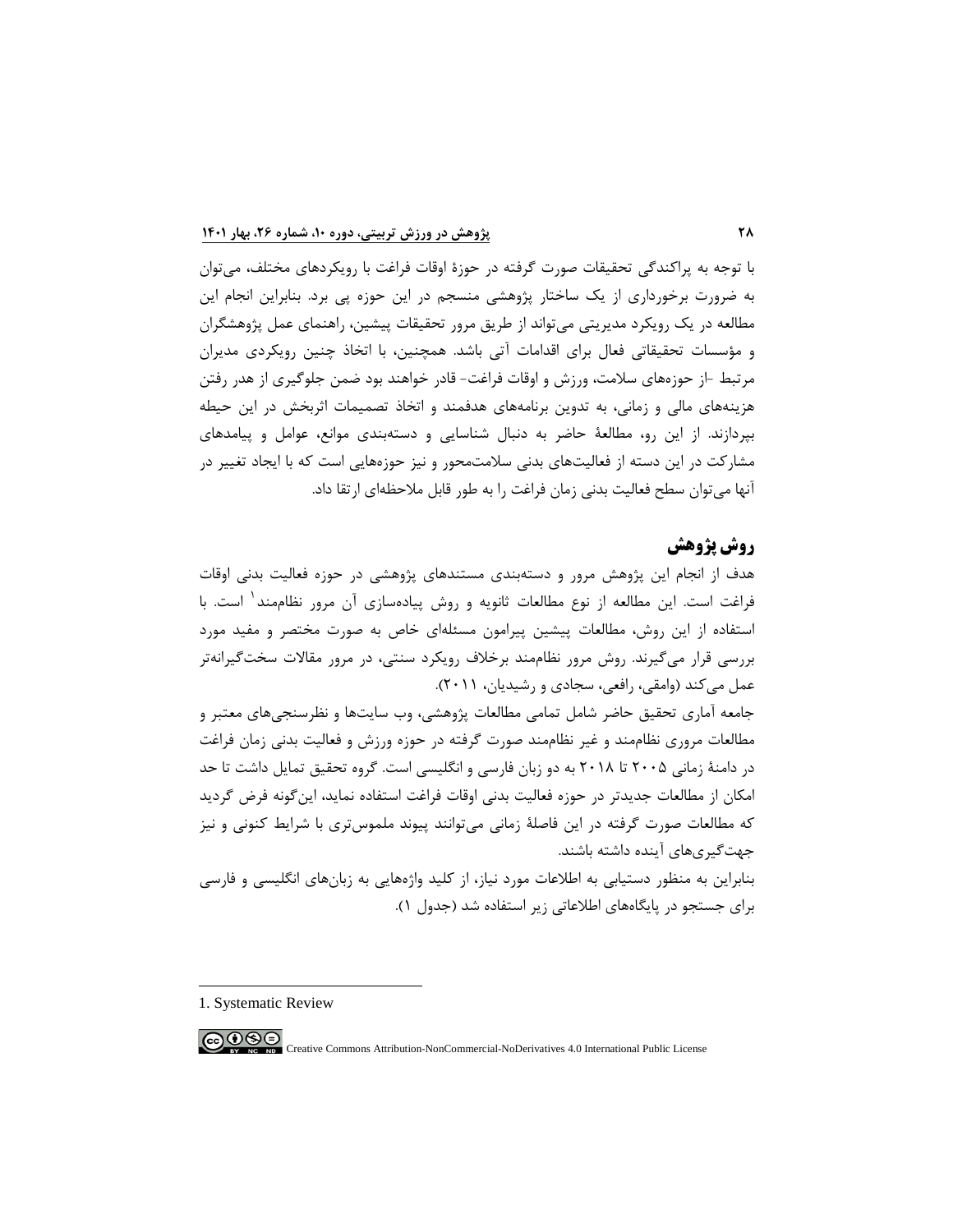**جدول -1 واژههاي کلیدي، وب سایتها و پایگاههاي اطلاعاتی مورد استفاده**

| انگلىسى                                                                                                                                                                                                                                                         | فارسى                                                 |
|-----------------------------------------------------------------------------------------------------------------------------------------------------------------------------------------------------------------------------------------------------------------|-------------------------------------------------------|
| Leisure, recreational sport, sport for all, public<br>sport, citizenship sport, physical education,<br>community sport, social media, leisure time<br>physical activity                                                                                         | فعالیت بدنی زمان فراغت، مشارکت ورزشی، ورزش<br>دای همه |
| وب سایتها و پایگاههای اطلاعاتی                                                                                                                                                                                                                                  |                                                       |
| ncbi.nlm.nih.gov/PubMed, ScienceDirect.com,<br>http://search.proquest.com,<br>http://link.springer.com, scholar.google.com,<br>http://journals.humankinetics.com,<br>http://www.ingentaconnect.com,<br>http://en.cnki.com.cn, webofknowledge.com,<br>google.com | sid.ir, Irandoc.ac.ir, google.com                     |

پس از انجام جستجوها، از یک چک لیست براي تعیین معیارهاي ورود و حذف منابع گردآوري شده استفاده گردید و سپس چکیده تمام مقالات و منابع بررسی شدند. منابعی که معیارهاي ورود به مطالعه حاضر را نداشتند، حذف شدند. سپس، متن کامل تمام مطالعاتی که داراي معیارهاي ورود به پژوهش بودند مورد تجزیه و تحلیل قرار گرفت. به عبارتی بهتر جهت گزینش منابع شناسایی شده در فاصلۀ زمانی ۲۰۰۵ تا ۲۰۱۸، یک فرم ارزشیابی با در نظر گرفتن معیارهای ورود به تحقیق از قبیل هدف پژوهش، چارچوب و روش تحقیق تهیه شد. روایی صوري و محتوایی این فرم نیز توسط پنج تن از متخصصان حوزة مدیریت ورزش و اوقات فراغت تأیید گردید. همچنین بعد از انتخاب منابع، آزمون اسکات<sup>۱</sup> به منظور اطمینان از اعتبار یافتههای این تحقیق در نظر گرفته شد. در این روش ابتدا 10 تا 15 درصد مقالات توسط سه کدگذار بررسی میگردند.

<span id="page-12-0"></span>[1.](#page-12-0) Scott's pi

-

COOSO Creative Commons Attribution-NonCommercial-NoDerivatives 4.0 International Public License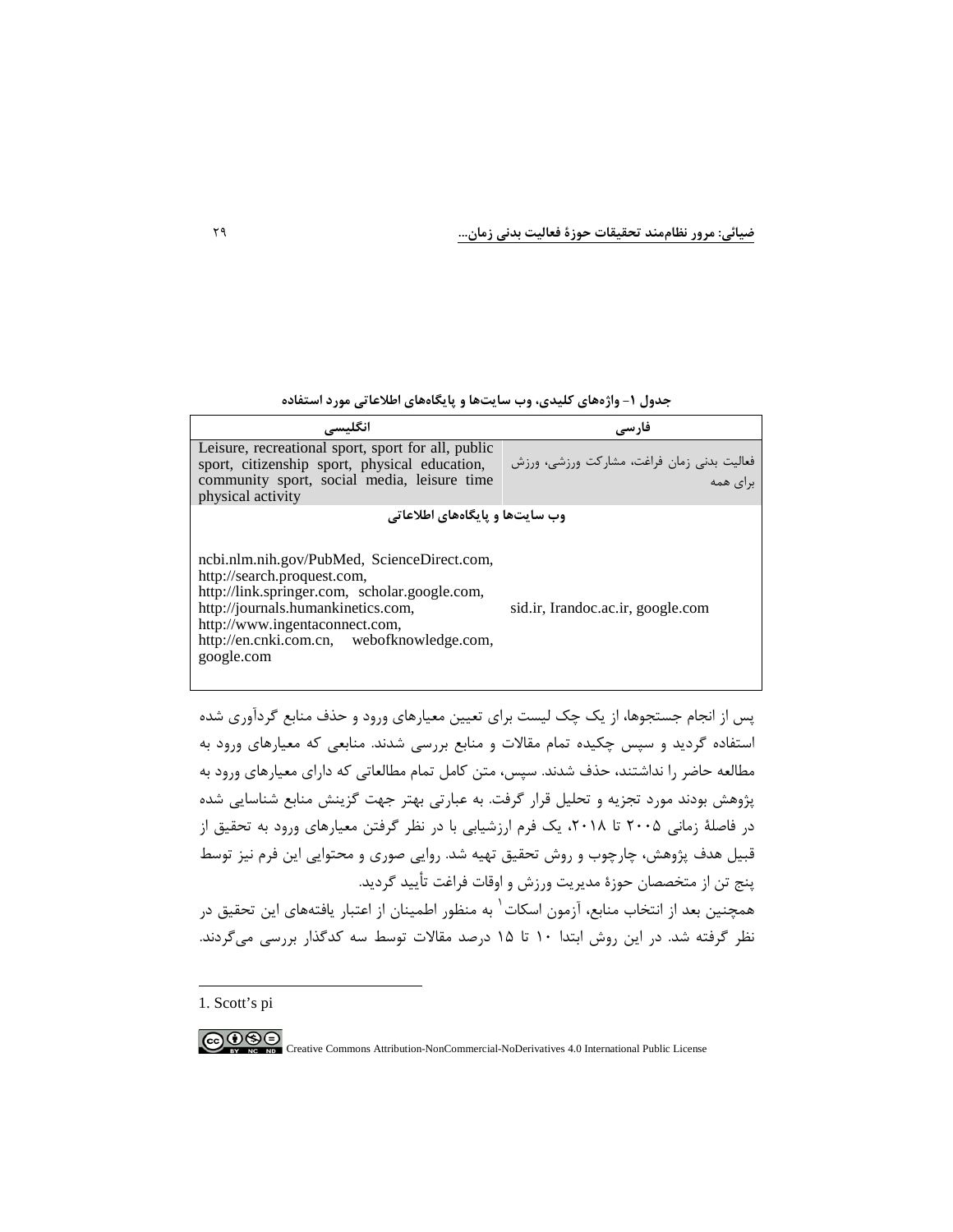چنانچه ضریب توافق بین این سه کدگذار بیشتر از 70 درصد باشد، میتوان گفت بین کدگذاران توافق وجود دارد و پس از آن تمام نمونۀ آماري (در این مطالعه شامل مقالات، گزارشهاي پژوهشی و...) توسط یک نفر بررسی میشوند (عسگري، الهی و پورسلطانی زرندي، 2014؛ فرقانی و خجیر، 2006). بر این اساس، بعد از انتخاب و آموزش کدگذاران، نسبت به استخراج گزارههاي متنی اقدام گردید. سپس با مقایسۀ این گزارههاي استخراج شده، ضریب توافق بین کدگذاران با استفاده از فرمول زیر، 80 درصد به دست آمد.  $=$   $Pi$  ضریب توافق  $=$  Pi

 $\text{Pi} = \frac{\text{OA}\%-\text{EA}\%}{1-\text{EA}\%}$  ضریب توافق مشاهده شده $\text{OA}$ 

EA = ضریب توافق مورد انتظار

#### **نتایج**

بعد از مرور منابع مرتبط به منظور گردآوري اطلاعات بر اساس کلیدواژههاي مورد استفاده، 831 مقاله، پایاننامه، رساله و گزارش پژوهشی شناسایی شدند. با توجه به معیار تکراري بودن منابع، 507 مورد براي بررسی بیشتر باقی ماندند. در گام بعدي، با در نظر گرفتن معیارهاي ورود به تحقیق، 101 مورد تحلیل شدند. از این مجموعه 56 مورد (58 درصد) مقالات علمی پژوهشی، 30 مورد (30 درصد) مقالات علمی ترویجی، 7 مورد (7 درصد) گزارشهاي پژوهشی و 5 مورد (5 درصد) پایاننامه، رساله و منابع پراکنده بودند. همچنین از بین منابع مرور شده، 70 مورد (69 درصد) به روش تحقیق کمی، 23 مورد (23 درصد) به روش تحقیق کیفی و 8 مورد (8 درصد) به روش تحقیق آمیخته به انجام رسیده بودند. در مجموع 280 گزاره متنی مورد شناسایی قرار گرفت. با تمرکز بیشتر بر مسئله تحقیق و ادغام برخی موارد، گزارههاي متنی شناخته شده به 185 مورد تلخیص شد. سپس، این 185 گزاره در قالب چهار دسته کلی الف- محركها یا عوامل، ب- مفاهیم یا موانع، ج- پیامدها و د- حوزههاي نیازمند تغییر تقسیمبندي شدند (جدول 2).

ெ⊕

Creative Commons Attribution-NonCommercial-NoDerivatives 4.0 International Public License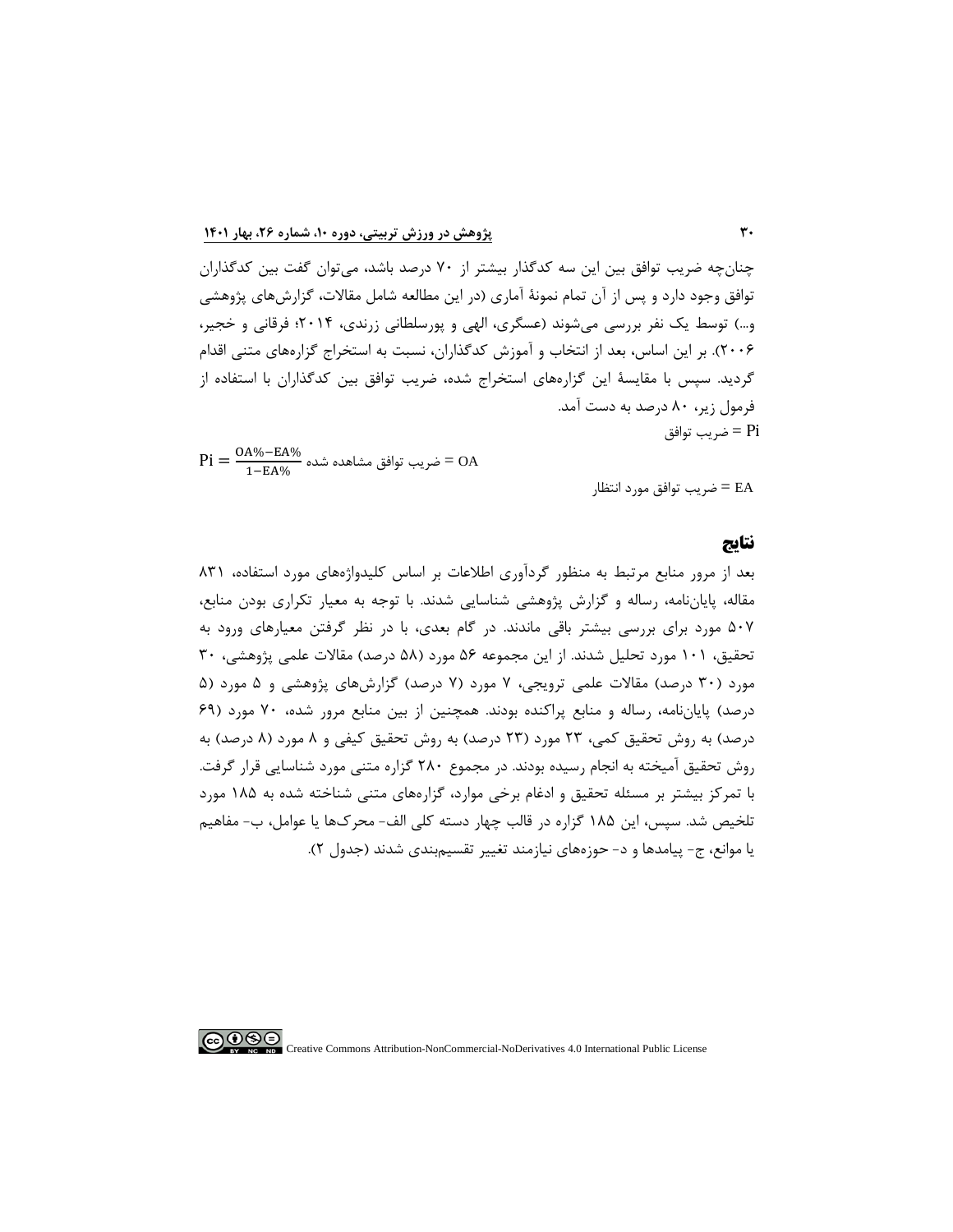| عوامل فردی/بین فردی مشارکت در فعالیتهای بدنی زمان فراغت |                                                                        |
|---------------------------------------------------------|------------------------------------------------------------------------|
| مرجع                                                    | عوامل                                                                  |
| Palacios-Cena et al. (2011)                             | تمایل به رقابت با دیگران                                               |
| Scheerder et al. (2005)                                 | نشان دادن توانايى ها و قابليتها                                        |
| Brudzynski and Ebben (2010),<br>Sarol and çimen (2017), | برای رسیدن به فرم زیبای بدنی                                           |
| Aaltonen et al. (2014)                                  |                                                                        |
|                                                         | میل به تعیین سرنوشت و خودشکوفایی                                       |
|                                                         | براي هيجان                                                             |
| Sperazza & Banerjee (2009),<br>Titze et al. (2005),     | تمایل به ارتقا و یاد گرفتن مهارتها و قابلیتهای جدید                    |
| Sarol and çimen (2017)                                  | توسعه توانايي ذهني                                                     |
|                                                         | برای کمک به جامعه                                                      |
|                                                         | برای همکاری با دوستان                                                  |
| Young and Stewart (2006),                               |                                                                        |
| Moosavi and Safania (2014)<br>Casey et al. (2009)       | دریافت حمایت اجتماعی از خانواده و دوستان                               |
| قادری و میرباقری (۲۰۱۲)                                 | برخورداری از سلامت روانی                                               |
|                                                         | رعایت ادب و مهربانی از طرف مسئولان اماکن ورزشی نسبت به زنان            |
| Ampofo-Boateng (2009),                                  | وجود امكانات ورزشى مناسب زنان                                          |
| فرهودی و همکاران (۲۰۱۱)                                 | طراحی صحیح تجهیزات ورزشی با در نظر گرفتن فناوریهای نوین                |
|                                                         | برای زنان                                                              |
|                                                         | وجود امكانات ورزشى مناسب زنان                                          |
| Liechty and Yarnal (2013)                               | تصور مثبت بدنی زنان مسن از مشارکت ورزشی                                |
|                                                         | از بین بردن نابرابری بین زنان و مردان از طریق ایجاد کمپینهای رسانه-    |
| Tuyckom (2011)                                          | های جمعی با هدف متقاعد کردن زنان به انجام فعالیت بدنی در زمان<br>فراغت |
|                                                         | افزایش حمایت از گروهها و شوراهای ترویج دهندهٔ برنامههای تفریحی         |
| Austin et al. (2008)                                    | براي معلولان                                                           |
|                                                         | توسعه همکاری بین آژانسهای تفریحی عمومی برای معلولان                    |

جدول ۲- عوامل، موانع، پیامدها و حوزههای نیازمند تغییر مربوط به مشارکت در فعالیتهای بدنی زمان **فراغت**

COOCO Creative Commons Attribution-NonCommercial-NoDerivatives 4.0 International Public License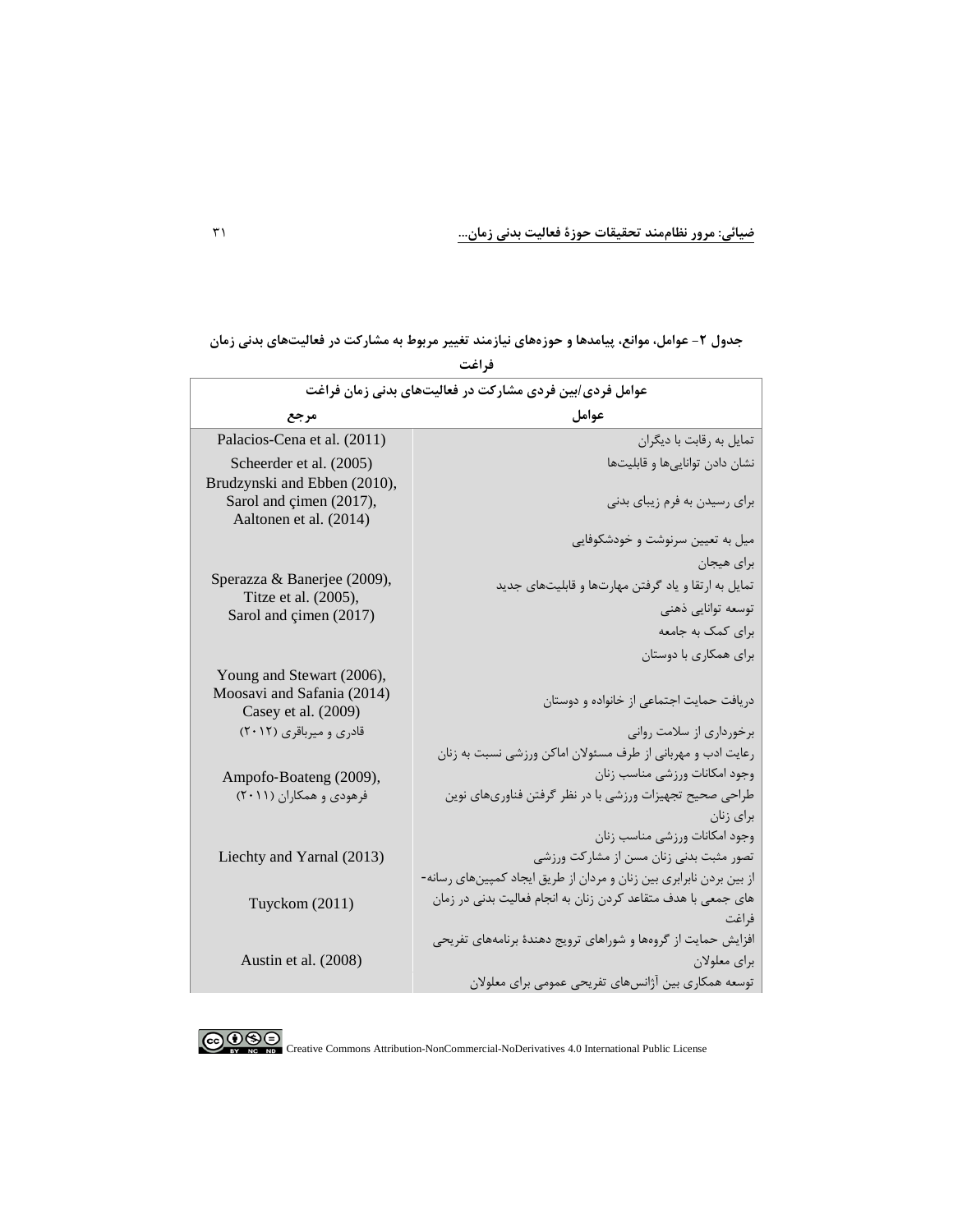توسعه برنامههاي درسی اواقات فراغت براي معلولان ایجاد سیاستها و روندهاي حمایتی افراد معلول در برنامهها، خدمات و تجهیزات

**ادامۀ جدول -2 عوامل، موانع، پیامدها و حوزههاي نیازمند تغییر مربوط به مشارکت در فعالیتهاي بدنی** 

| زمان فراغت                  |                                                                |  |
|-----------------------------|----------------------------------------------------------------|--|
|                             | توسعه فناوریهای کمکی به منظور برطرف ساختن نیازهای تفریحی (و    |  |
|                             | ورزشي) معلولان                                                 |  |
| زارعی و قربانی (۲۰۰۷)       | تربيت نيروى انسانى متخصص جهت بهينهسازى اوقات فراغت             |  |
|                             | سالمندان                                                       |  |
|                             | عوامل اقتصادی مشارکت در فعالیتهای بدنی زمان فراغت              |  |
| مرجع                        | عوامل                                                          |  |
|                             | رشد سريع اقتصادي                                               |  |
| Chin et al. (2011)          | رشد سریع امکانات ورزشی ساده و مناسب در مناطق مسکونی            |  |
| Mansfield and Gibson (2015) | سرمایهگذاری در زمینه حمل و نقل فعال (مسیرهای دوچرخه، پیاده-    |  |
|                             | روي و …)                                                       |  |
|                             | تنظیم سیاستهای بودجهای برای حمایت از ظرفیت پارکها و مراکز      |  |
| Godbey and Mowen (2010)     | تفریحی در انجام اهداف فعالیت بدنی                              |  |
|                             | ایجاد پارکها و مراکز تفریحی در نواحی مسکونی جدید و در نظر      |  |
|                             | گرفتن راههای ارتباطی با آنها                                   |  |
| Xiong (2007)                | تحول ساختارهای بنیادین (نهادی) در شهرها                        |  |
|                             | عوامل طراحی شهری (ترافیک، روشنایی و تعمیر و نگهداری پیادهرو    |  |
|                             | و…)                                                            |  |
| Tuyckom (2011)              | بازاریابی حرفهای و ایجاد کمپینهای آگاهی در زمینه «ورزش برای    |  |
|                             | همه»                                                           |  |
|                             | رشد صنعت ورزش                                                  |  |
|                             | گسترش درک کامل از رفتار مصرفی مشارکتکنندگان ورزشی توسط         |  |
| Scheerder et al. (2005)     | بازاریابان و سیاستگذاران                                       |  |
|                             | اعلامیه جهانی حقوق بشر و تاکید آن بر لزوم توجه دولتها به اوقات |  |
| Higgins-Desbiolles (2006)   | فراغت در قالب گردشگری اجتماعی                                  |  |
| Austin et al. (2008),       |                                                                |  |
| جیرانی و میرهادی (۲۰۱۴)     | اهمیت دولتها به ورزش برای همه به عنوان ابزار کنترل اجتماعی     |  |
|                             |                                                                |  |

COOCO Creative Commons Attribution-NonCommercial-NoDerivatives 4.0 International Public License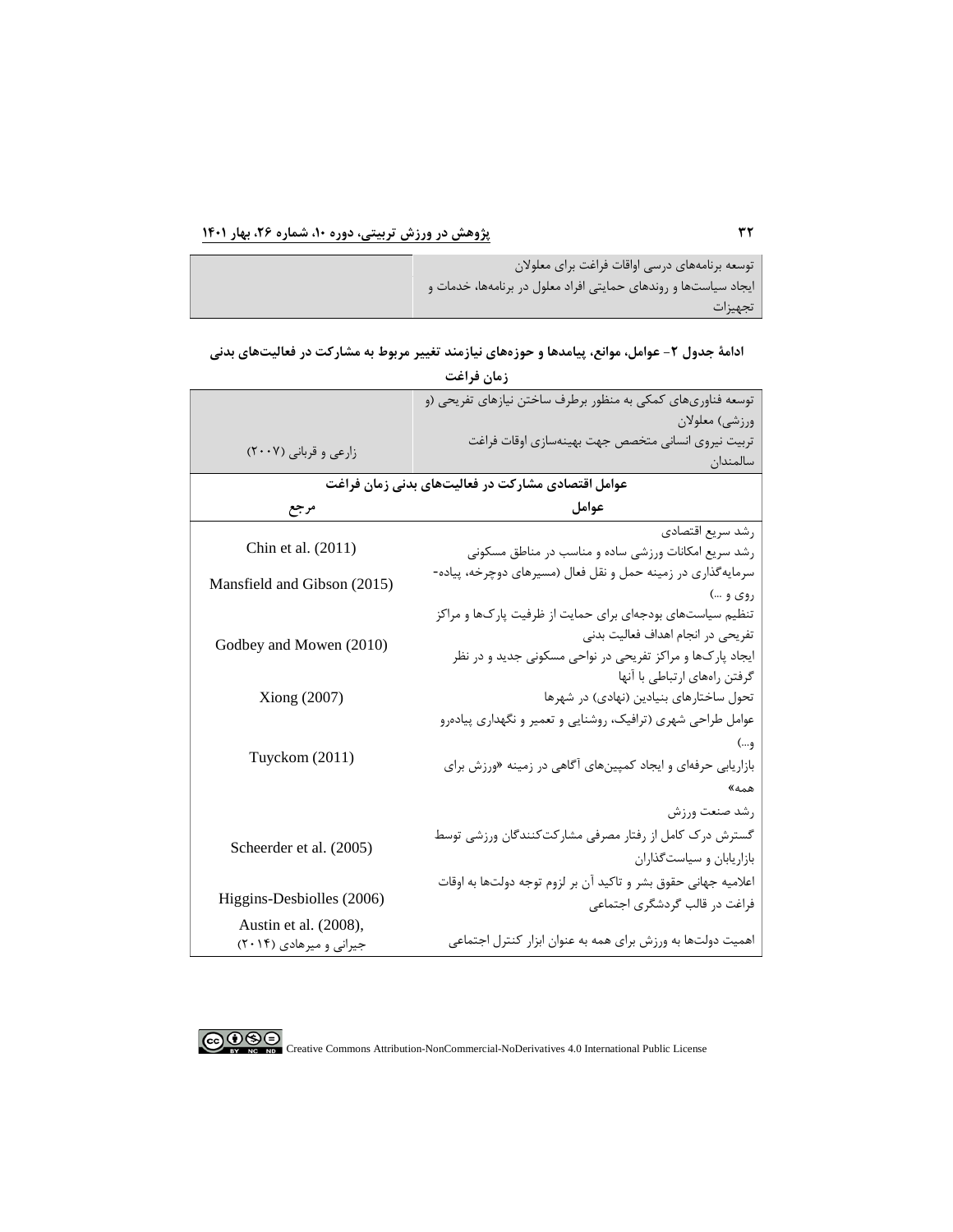| عوامل سیاسی/قانونی مشارکت در فعالیتهای بدنی زمان فراغت |                                                                                    |
|--------------------------------------------------------|------------------------------------------------------------------------------------|
| مرجع                                                   | عوامل                                                                              |
|                                                        | ایجاد شعارهای تشویقی مانند «ورزش برای ورزش» یا «ورزش به عنوان                      |
|                                                        | سرگرمی» توسط دولتها به منظور سوق دادن افراد به سمت مشاركت                          |
|                                                        | ورزشى                                                                              |
| Tuyckom (2011)                                         | افزايش سطوح فعاليت بدنى زمان فراغت با فعاليت بيشتر رسانههاى                        |
|                                                        | مستقل و تدوین و اجرای سیاستهای صحیح توسط دولتها                                    |
|                                                        | ایجاد انگیزه و سوق دادن مردم به مشارکت در ورزشهای همگانی از                        |
|                                                        | سوی اشخاص مهم سیاسی                                                                |
|                                                        | استفاده از قدرت سیاسی جهت بهبود وضعیت مشارکت در فعالیتهای                          |
| McNeill et al. (2010)                                  | بدنی زمان فراغت                                                                    |
|                                                        | تعبیر سیاست گذاران از «مشارکت در ورزش» به «مشارکت در زندگی»                        |
|                                                        | به عنوان ابزاری جهت رسیدن به یک اقتصاد پر رونق                                     |
|                                                        | در نظر گرفتن عنوان «ورزشي بودن» در تعريف اشخاص مهم سياسي از                        |
|                                                        | شهروند ايدهآل                                                                      |
|                                                        | تنظیم سیاستهای حمایتی در زمینه امکان استفاده از حیاط مدارس                         |
| Godbey and Mowen (2010)                                | بعد از تعطیلی آنها                                                                 |
|                                                        | تنظیم سیاستهای حمایتی در ایجاد راهها و مسیرهای پیادهروی و                          |
|                                                        | دوچرخهسواری بین پارکها و محلهای کار، زندگی، خرید و عبادت                           |
| Daugbjerg et al. (2009)                                | اصلاحات دولتی روی سیاستها به منظور توسعه فعالیت بدنی مرتبط با                      |
|                                                        | سلامت                                                                              |
| Godbey and Mowen (2010)                                | ایجاد برنامه درسی مرتبط با تفریح (فعال) در دانشگاهها و مدارس                       |
| Palacios-Cena et al. (2011)                            | افزايش سطح تحصيلات                                                                 |
| Christodoulides (2009)                                 | نگرش مردم به ورزش به عنوان یک عنصر فرهنگی شبیه یک صنعت                             |
|                                                        | قوی در بین صنایع ملی                                                               |
| Tuyckom and Scheerder (2008)                           | وضعيت ازدواج                                                                       |
| Blackman and Green (2016),                             | تغییرات بزرگ جمعیتشناختی تا سال ۲۰۵۰ (به عنوان مثال                                |
| Kirchengast (2014)                                     | شهرنشين حدود ٧۵ درصد مردم، افزايش جمعيت سالخورده، افزايش<br>تنوع قومي و نژادي، و…) |
|                                                        |                                                                                    |

ادامۀ جدول ٢- عوامل، موانع، پیامدها و حوزههای نیازمند تغییر مربوط به مشارکت در فعالیتهای بدنی **زمان فراغت**



COOCO EX NO Creative Commons Attribution-NonCommercial-NoDerivatives 4.0 International Public License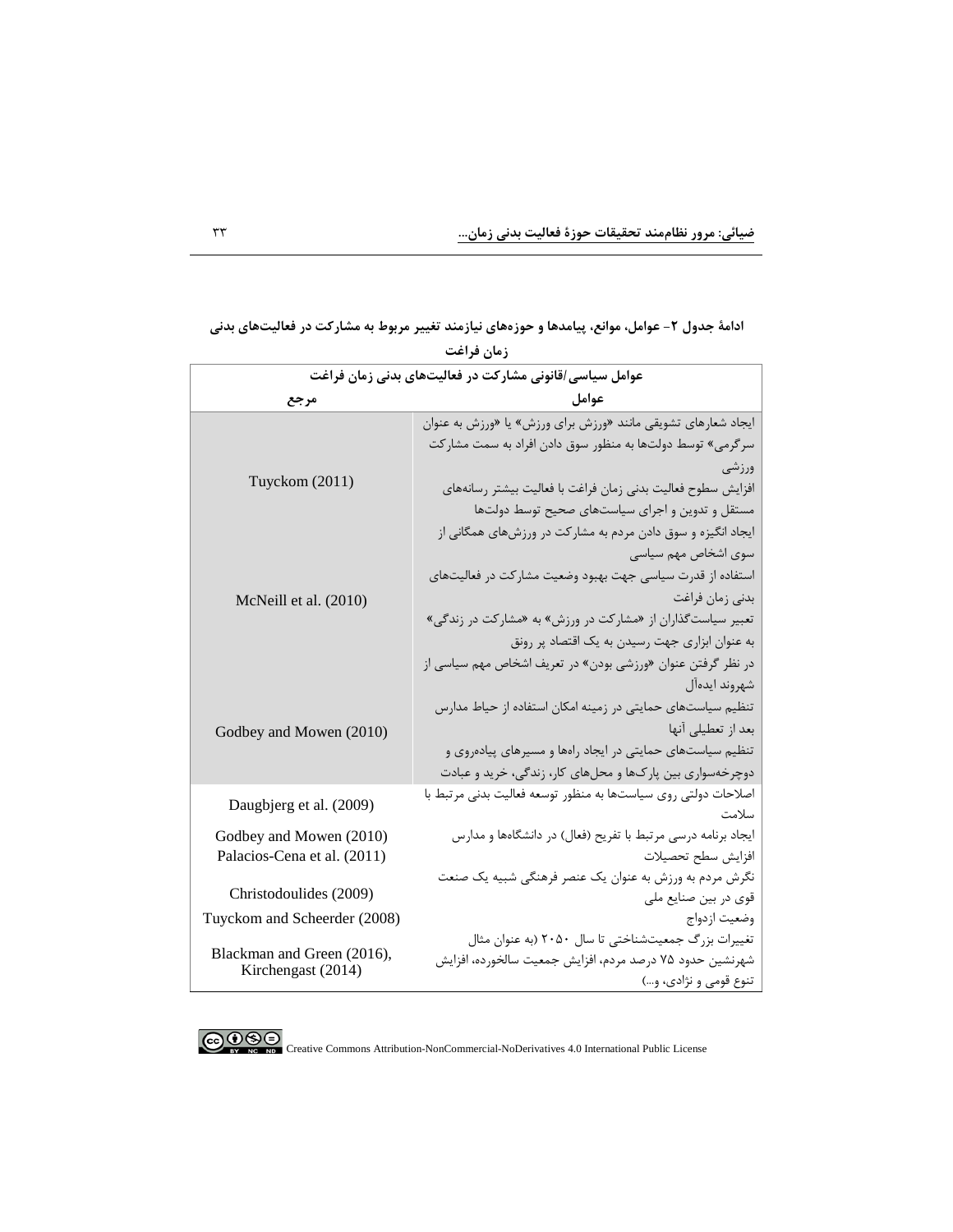|                                                                                | زمان فراغت                                                     |
|--------------------------------------------------------------------------------|----------------------------------------------------------------|
| Austin et al. (2008)<br>Sperazza and Banerjee (2009),                          | افزایش تأكید بر رقابت اجتماعی                                  |
| Maya et al. (2008),<br>کفاشی و پیرجلیلی (۲۰۱۵)                                 | برای تعامل فرهنگی و اجتماعی                                    |
|                                                                                | ایجاد سیستم رفاه دموکراتیک اجتماعی که با کاهش نابرابریهای      |
|                                                                                | جنسیتی نابرابریهای اجتماعی را نیز کاهش میدهد.                  |
| Tuyckom (2011)                                                                 | ایجاد کمپینهای حساسسازی نسبت به پرداختن به ورزشهای             |
|                                                                                | تفريحي                                                         |
| McNeill et al. (2010)                                                          | طراحی جوایزی مانند جایزه تناسب اندام به منظور تشویق مشارکت     |
|                                                                                | مردم در ورزش                                                   |
| Blackman and Green (2016),<br>کفاشی و پیرجلیلی (۲۰۱۵)                          | ايجاد فعاليتهاي تفريحي بين فرهنگي                              |
| Liu (2008)                                                                     | ايجاد مركز تحقيقات اوقات فراغت                                 |
|                                                                                | وجود آداب و رسوم کهن زندگی در فضای باز و محیط طبیعی برای       |
|                                                                                | فعاليت بدني زمان فراغت                                         |
| Laakso et al. (2008)                                                           | وجود آداب و رسوم کهن از فعالیتهای جسمانی زنان و دختران در      |
|                                                                                | نظام مؤثر ورزش جوانان                                          |
| Ware and Meredith (2013)                                                       | كسب هويت فرهنگى                                                |
|                                                                                | کمک گرفتن از شرکای رسانه و شرکتهای تجاری معتبر برای انتقال     |
| Godbey and Mowen (2010)                                                        | پیامهای بهداشتی در نتیجه زندگی فعال و فعالیت در پارکها و مراکز |
|                                                                                | تفريحي                                                         |
| Eichberg $(2010)$                                                              | ترکیب ورزش با موسیقی و آواز                                    |
| Spivey and Hritz (2013)                                                        | وجود شبکه پشتیبانی (خانواده و دوستان)                          |
| Jose et al. (2011),                                                            |                                                                |
| et al. (2014), Aaltonen<br>Kim et al. (2011),<br>and Lintunen (2011)Hirvensalo | داشتن والدين فعال و ترويج فعاليت بدني از سنين اوليه زندگي      |

**ادامۀ جدول -2 عوامل، موانع، پیامدها و حوزههاي نیازمند تغییر مربوط به مشارکت در فعالیتهاي بدنی** 



COOCO EX NO Creative Commons Attribution-NonCommercial-NoDerivatives 4.0 International Public License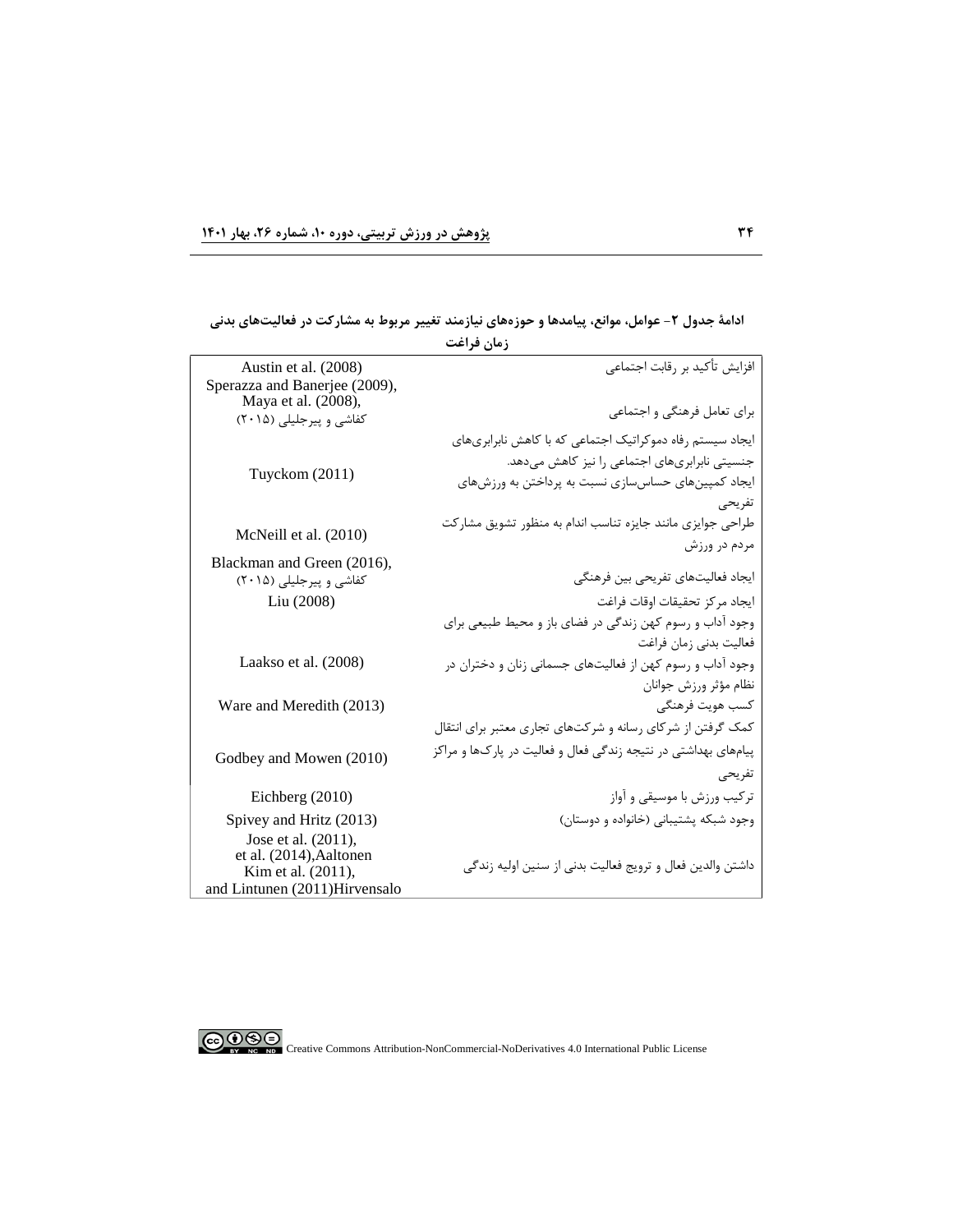**ادامۀ جدول -2 عوامل، موانع، پیامدها و حوزههاي نیازمند تغییر مربوط به مشارکت در فعالیتهاي بدنی زمان فراغت**

| زمان قراعت                                                           |                                                                 |
|----------------------------------------------------------------------|-----------------------------------------------------------------|
| عوامل اقتصادی مشارکت در فعالیتهای بدنی زمان فراغت                    |                                                                 |
| مرجع                                                                 | عوامل                                                           |
|                                                                      | در نظر گرفتن نیازهای مخصوص افراد متأهل در اماکن ورزشی (مثل      |
| Ampofo-Boateng (2009)                                                | طراحی محل بازی برای بچهها به منظور افزایش امکان مشارکت          |
|                                                                      | متاهلین)                                                        |
|                                                                      | وجود مسیرهای ورزشی ویژه (مثل مسیر دوچرخهسواری، پیادهروی) و      |
| Wall (2015)                                                          | طراحی محیطی مناسب (به لحاظ روشنایی، موقعیت) برای آنها           |
| French et al. $(2014)$ ,                                             |                                                                 |
| et al. $(2014)$ , O'Reilly<br>et al. (2016), Pitanga                 |                                                                 |
| فلاحت و كلامي (٢٠٠٨)                                                 | طراحی محلهای زندگی فراغت محور                                   |
| عوامل مربوط به ورزش و علوم ورزشی مشارکت در فعالیتهای بدنی زمان فراغت |                                                                 |
| مرجع                                                                 | عوامل                                                           |
| Chin et al. (2011)                                                   | سازماندهی رویدادهای ورزشی در سطح محلی                           |
|                                                                      | تنظیم برنامه دوچرخه سواری ملی                                   |
| Austin et al. (2008)                                                 | توسعهٔ ورزشهای زمستانی                                          |
|                                                                      | مذاکرات معلمان با دانش آموزان درباره ارزشها و شیوههای تربیت     |
| Haudenhuyse and Theeboom<br>(2015)                                   | بدنی                                                            |
|                                                                      |                                                                 |
|                                                                      | وجود برنامههای مشارکت در فعالیت ورزشی در مدارس                  |
|                                                                      | وجود سیاست اعطای نشان به مشارکت در فعالیت ورزشی در نظام         |
|                                                                      | ورزش                                                            |
| McNeill $&$ et al $(2010)$                                           | تقسیمٖبندی نوع ورزش و فعالیت بدنی برای هر یک از نواحی جغرافیایی |
|                                                                      | که دارای قومیت متفاوتی میباشند.                                 |
|                                                                      | ایجاد شورای ورزش با هدف بهبود مشارکت همگانی                     |
| Xiong (2007)                                                         | برگزاری رویدادهای بزرگ ورزشی به لحاظ درگیر کردن مردم در ورزش    |

CO O SO Creative Commons Attribution-NonCommercial-NoDerivatives 4.0 International Public License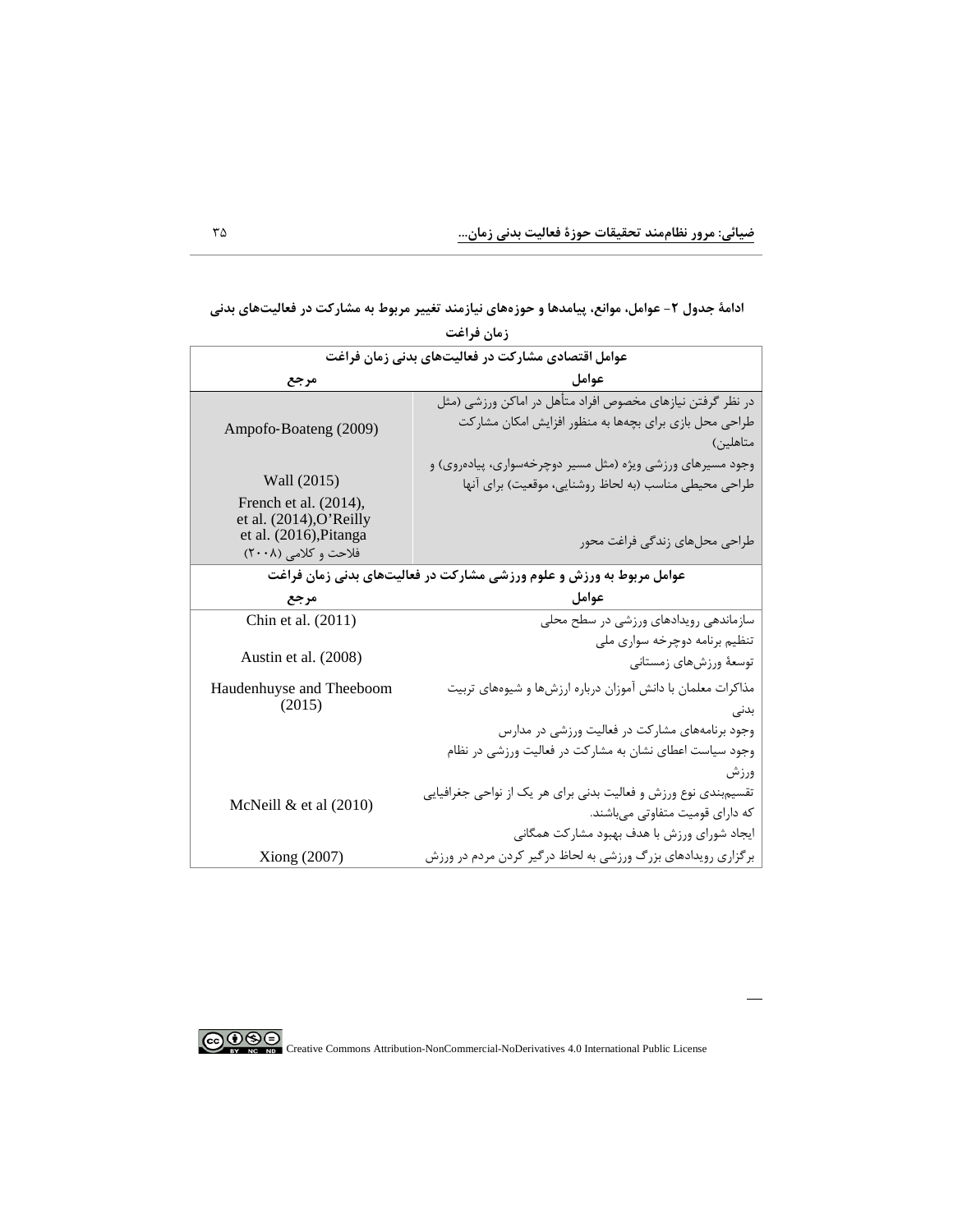**ادامۀ جدول -2 عوامل، موانع، پیامدها و حوزههاي نیازمند تغییر مربوط به مشارکت در فعالیتهاي بدنی** 

|                                       | در نظر گرفتن نیازهای ورزشی اقشار مختلف مانند افراد تحصیل کرده،   |
|---------------------------------------|------------------------------------------------------------------|
| Ampofo-Boateng (2009)                 | کارمندان دولت و افراد دارای شغل آزاد به منظور افزایش مشارکت آنها |
|                                       | ایجاد ارتباط بین گردشگری با ورزش و فعالیت بدنی                   |
| Wall (2015)                           | نيازسنجي ورزشي مردم                                              |
|                                       | موانع ساختاری مشارکت در فعالیتهای بدنی زمان فراغت                |
| مرجع                                  | موانع                                                            |
| Roult et al. (2016)                   | تناسب پایین اماکن ورزشی موجود برای تمام اقشار جامعه              |
| مادوانی و رمضانی (۲۰۱۳)، منصوری و     |                                                                  |
| فرزان (۲۰۱۵)                          | كمبود تجهيزات ورزشى در جامعه                                     |
| مهدیزاده و همکاران (۲۰۱۳)، محمدی و    |                                                                  |
| منعم (۲۰۱۶)                           | كمبود فضاها و اماكن ورزشى                                        |
|                                       | قيمت بالاي تجهيزات تفريحي ورزشي                                  |
| Jackson (2009)                        | ابهام در یافتن جا و محل برای مشارکت در فعالیت بدنی               |
|                                       | کمبود فضاهای ورزشی در فصلهای پاییز و زمستان                      |
|                                       | ضعف اطلاع رساني درباره محل دقيق اماكن ورزشي و نوع خدمات آنها     |
| Roult et al. (2016)                   | چند منظوره نبودن اماكن ورزشى                                     |
| دیهیم (۲۰۱۱)، موتمنی و همکاران (۲۰۱۳) | دشواری دسترسی به فضاها و امکانات ورزشی                           |
| مهدیزاده و همکاران (۲۰۱۳)             | نامناسب بودن وضعيت بهداشتي اماكن و فضاهاى ورزشى                  |
| پوررنجبر و همکاران (۲۰۱۵)             | كمبود نيروي انساني متخصص براي اقشار أسيبپذير (مانند معلولين)     |
| Dias et al. (2015)                    | شرایط آب و هوایی نامناسب                                         |

**زمان فراغت**

**ادامۀ جدول -2 عوامل، موانع، پیامدها و حوزههاي نیازمند تغییر مربوط به مشارکت در فعالیتهاي بدنی** 

**زمان فراغت**

**موانع فردي/بین فردي مشارکت در فعالیتهاي بدنی زمان فراغت**

COOCO Creative Commons Attribution-NonCommercial-NoDerivatives 4.0 International Public License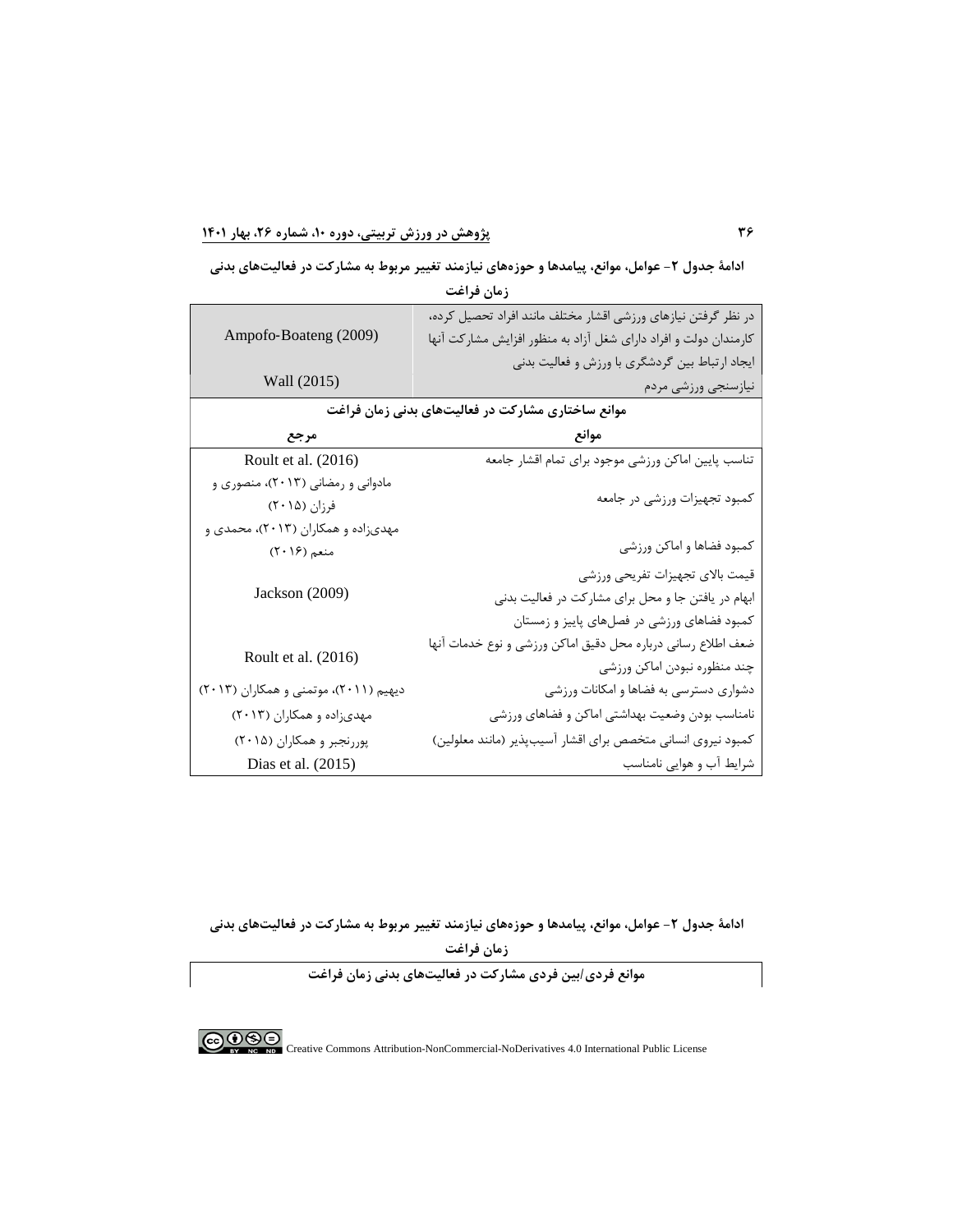**ضیائی: مرور نظاممند تحقیقات حوزة فعالیت بدنی زمان...** 37

| مرجع                                              | موانع                                                         |
|---------------------------------------------------|---------------------------------------------------------------|
| محمدی و منعم (۲۰۱۶)،                              | عدم آگاهی از فواید ورزش و فعالیت بدنی                         |
| Andrade et al. (2018)                             | مشغله خانوادگی خیلی زیاد (تعهدات خانوادگی)                    |
|                                                   | دشواری در یافتن گروه دوستان علاقهمند                          |
| موتمنی و همکاران (۲۰۱۴)                           | فقدان انگیزه برای پرداختن به فعالیتهای بدنی زمان فراغت        |
|                                                   | ورزش نكردن اعضاى خانواده                                      |
|                                                   | ترس از بدتر شدن مشکلات جسمانی                                 |
| مهدیزاده و همکاران (۲۰۱۳)، موتمنی و               | خجالتي بودن                                                   |
| همکاران (۲۰۱۴)، حسینینیا و صانعی                  | توان پایین بدنی                                               |
| $(Y \cdot Y)$                                     | احساس تنبلى زياد                                              |
|                                                   | تجارب منفی از فعالیتهای بدنی گذشته                            |
| Sebastião et al. (2013)                           | نداشتن برنامه ورزشي مشخص                                      |
| موانع مدیریتی مشارکت در فعالیتهای بدنی زمان فراغت |                                                               |
| مرجع                                              | موانع                                                         |
|                                                   | كمبود فعاليتهاى تبليغاتي براي ترويج فعاليتهاى بدني زمان فراغت |
| مادوانی و رمضانی (۲۰۱۳)                           | از طرف دانشگاهیان                                             |
|                                                   | عدم حمایت مسئولین مرتبط از فعالیتهای بدنی و ورزشی             |
|                                                   | عمکلرد ضعیف ادارات ورزش و جوانان و عدم توجه کافی به ورزش      |
| مهدیزاده و همکاران (۲۰۱۳)،                        | همگانی                                                        |
| Berger et al. (2008)                              | عدم وجود مشاور پزشکی در زمینه فعالیت بدنی                     |
|                                                   | عدم اختصاص بودجه به ورزش همگانی و فعالیت بدنی                 |
|                                                   | نبود یا عدم فعالیت تشکلها و انجمنهای ورزش همگانی              |
| موتمنی و همکاران (۲۰۱۴)                           | عدم توجه و عدم شرکت مسئولین مربوطه در فعالیتهای بدنی          |
| مادوانی و رمضانی (۲۰۱۳)، موتمنی و                 | عدم حمایت کافی نظام آموزشی (به ویژه آموزش و پرورش) از فعالیت  |
| همکاران (۲۰۱۴)                                    | بدنی و نبود برنامه مناسب در این زمینه                         |
|                                                   | عدم وجود سیاستهای هماهنگ بین بخشهای ورزش، آموزش و             |
| Vanner et al. (2008),                             | پرورش، امور اجتماعی، و بهداشت                                 |
| Manz et al. (2016)                                | شلوغی برنامههای درسی                                          |

ادامۀ جدول ۲- عوامل، موانع، پیامدها و حوزههای نیازمند تغییر مربوط به مشارکت در فعالیتهای بدنی

**زمان فراغت**

نبود یا کمبود نیروي انسانی متخصص و با دانش در مراکز مربوط به

COOCO EXTREMENTATION-NonCommercial-NoDerivatives 4.0 International Public License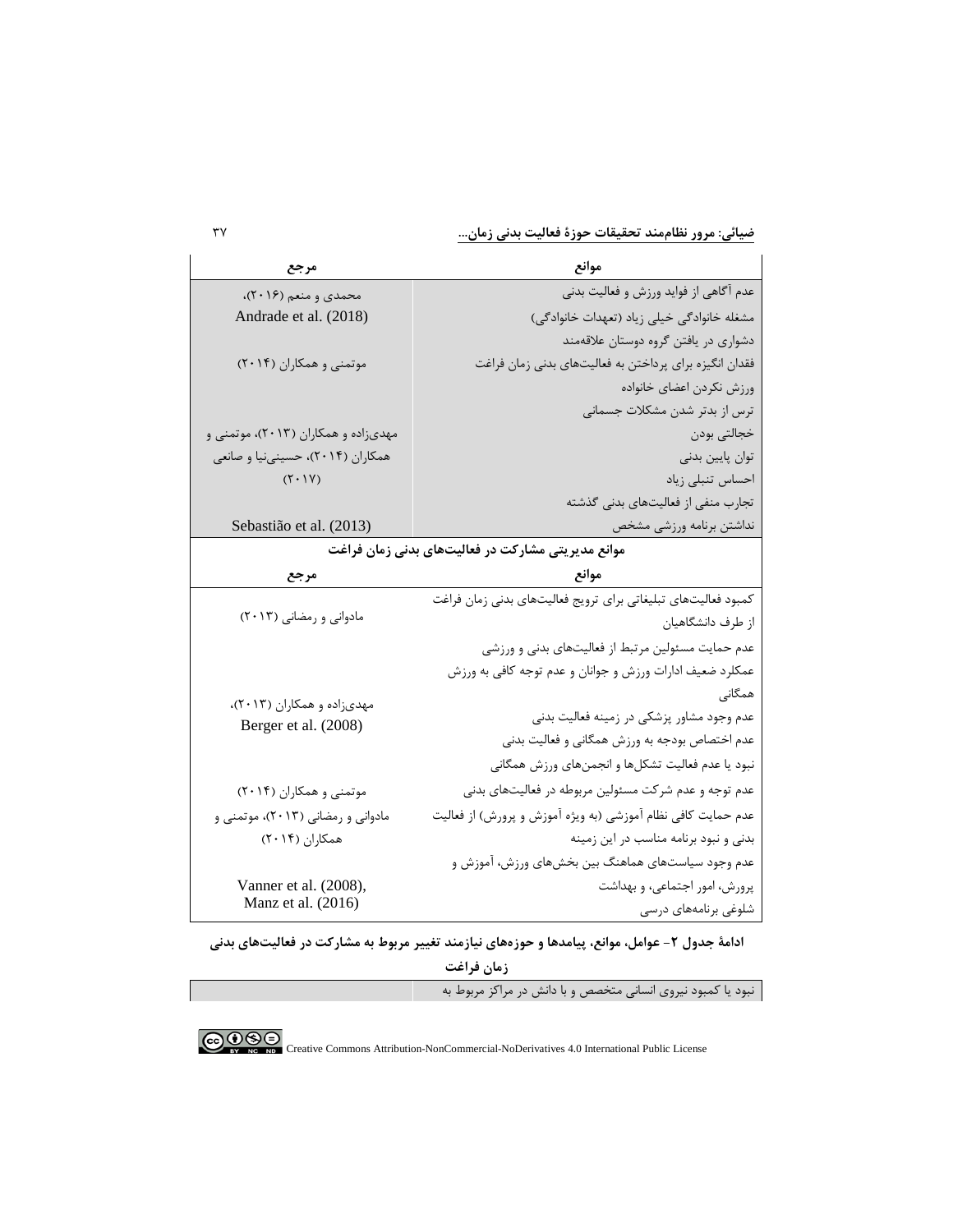| حسینی و همکاران (۲۰۱۳)                            | فعاليت بدني                                                    |  |
|---------------------------------------------------|----------------------------------------------------------------|--|
|                                                   | عدم وجود سمینارهای علمی در زمینه گسترش فعالیتهای ورزشی به      |  |
|                                                   | عنوان اوقات فراغت                                              |  |
|                                                   | هماهنگ نبودن تصميمات سياسي و شهري با نيازهاي واقعي مردم        |  |
| Northern Ireland Assembly,                        | نابرابری در توزیع امکانات تفریحی ورزشی در نواحی با سطوح بالا و |  |
| Research and Library Service<br>(2010)            | پایین اجتماعی-اقتصادی                                          |  |
| Roult et al. (2016)                               | تناسب پایین اماکن ورزشی موجود برای تمام اقشار جامعه            |  |
| Burk (2015)                                       | ارتباط پایین مدیران با فعالیتهای اجتماعی و برنامههای تفریحی    |  |
|                                                   | ارتباط پایین مدیران با فعالیتهای اجتماعی و تفریحی              |  |
| Xiong (2007)                                      | توسعهٔ نابرابر ورزش شهری و روستایی                             |  |
| موانع مدیریتی مشارکت در فعالیتهای بدنی زمان فراغت |                                                                |  |
| مرجع                                              | موانع                                                          |  |
| مادوانی و رمضانی (۲۰۱۳)                           | عدم فرهنگسازی کافی در مورد مزایای پرداختن به فعالیتهای بدنی    |  |
|                                                   | محدوديتهاى فرهنگى مرتبط با فعاليت بدنى                         |  |
| مهدیزاده و همکاران (۲۰۱۳)                         | برخورد نامناسب دستاندركاران اماكن ورزشى                        |  |
|                                                   | عدم حمایت و ضعف اطلاعرسانی رسانهها درباره فواید فعالیت بدنی و  |  |
| موتمنی و همکاران (۲۰۱۴)،                          | ورزش                                                           |  |
| Marcellino (2012)                                 | مزاحمت از جانب دیگران در مسیر رفت و برگشت                      |  |
|                                                   | نداشتن نگاه فرهنگی و تربیتی به برنامههای فعالیت بدنی در جامعه  |  |
| شکرانی (۲۰۱۱)                                     | عدم وجود شناخت علمی و فرهنگی مناسب به اوقات فراغت و اصول و     |  |
|                                                   | ویژگیهای آن در جامعه و رسانههای گروهی                          |  |
| <b>Watkins</b> (2015)                             | تعداد نقشهای اجتماعی زنان                                      |  |
|                                                   | عدم وجود جشنوارههای آشنایی جامعه با ورزش                       |  |
| حسینی و همکاران (۲۰۱۳)                            | عدم وجود برنامههای ترغیبی مناسب برای تشویق به شرکت در فعالیت-  |  |
|                                                   | های بدنی                                                       |  |
| Northern Ireland Assembly,                        |                                                                |  |
| Research and Library Service<br>(2010)            | قرار گرفتن در بین اقلیتهای قومی                                |  |
| Földesi (2010)                                    | اهمیت ندادن به فواید اجتماعی ورزش برای دانشآموزان              |  |

ادامۀ جدول **۲- عوامل، موانع، پیامدها و حوزههای نیازمند تغییر مربوط به مشارکت در فعالیتهای بدنی** 

| زمان فراغت                                               |                            |
|----------------------------------------------------------|----------------------------|
| موانع فرهنگی/اجتماعی مشارکت در فعالیتهای بدنی زمان فراغت |                            |
| مرجع                                                     | موانع                      |
|                                                          | ترس از افت تحصیلی قشر محصل |

COOCO EX NO Creative Commons Attribution-NonCommercial-NoDerivatives 4.0 International Public License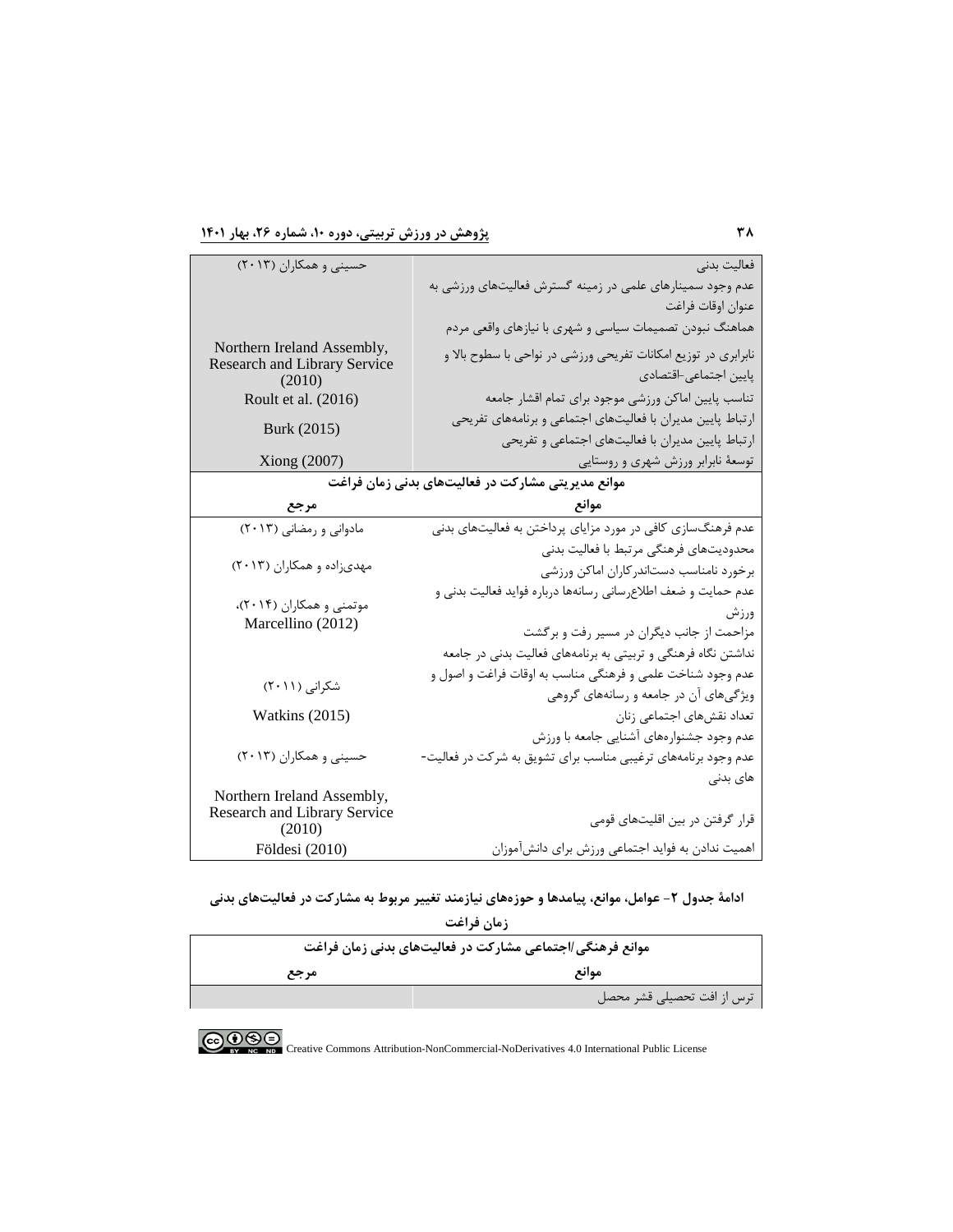**ضیائی: مرور نظاممند تحقیقات حوزة فعالیت بدنی زمان...** 39

| موتمنی و همکاران (۲۰۱۴)                                                         | وجود تفكر تأثير منفى ورزش و فعاليت بدنى                     |
|---------------------------------------------------------------------------------|-------------------------------------------------------------|
|                                                                                 | نگرانی از نگرش منفی دیگران                                  |
| Földesi (2010)                                                                  | بی توجهی به جنبه همگانی ورزش در مدارس                       |
| مهدیزاده و همکاران (۲۰۱۳)                                                       | تأثير باورها و اعتقادات مذهبي و سنتي حاكم بر جامعه          |
| دیهیم (۲۰۱۱)، موتمنی و همکاران (۲۰۱۴)                                           | ترس از آسیب به اعتقادات مذهبی                               |
|                                                                                 | موانع اقتصادی مشارکت در فعالیتهای بدنی زمان فراغت           |
| مرجع                                                                            | موانع                                                       |
| Xiong (2007)                                                                    | کمبود بودجه برای حمایت از ورزش همگانی                       |
|                                                                                 | عدم علاقه سرمایهگذاران به فعالیت و سرمایهگذاری در حوزه ورزش |
| موتمنی و همکاران (۲۰۱۴)                                                         | همگانے                                                      |
|                                                                                 | بالا بودن هزينهها و مشكلات اقتصادى خانوادهها                |
| محمدی و منعم (۲۰۱۶)، موتمنی و                                                   |                                                             |
| همکاران (۲۰۱۴)                                                                  | محرومیت بالای اجتماعی و اقتصادی                             |
| محمدي و منعم (٢٠١٧)،                                                            |                                                             |
| Woitas-Ślubowska (2011),                                                        | سطح درأمد پايين                                             |
| غفوری و همکاران (۲۰۱۶)                                                          |                                                             |
| Torkildsen (2011)                                                               | عدم استقلال مالي فرزندان                                    |
| موانع گروههای هدف (زنان، سالمندان، معلولان) مشارکت در فعالیتهای بدنی زمان فراغت |                                                             |
| مرجع                                                                            | موانع                                                       |
|                                                                                 | حضور همه جانبهٔ مردان در فعالیتهای تفریحی ورزشی (محدودیتی   |
| Roult et al. (2016)                                                             | برای حضور زنان)                                             |
| Northern Ireland Assembly,<br><b>Research and Library Service</b>               | فقدان یا کمبود تجهیزات و تسهیلات ورزشی برای افراد معلول     |
| (2010)                                                                          |                                                             |
| National Centre for Culture and<br>Recreation Statistics (2007)                 | كهولت سن                                                    |

**ادامۀ جدول -2 عوامل، موانع، پیامدها و حوزههاي نیازمند تغییر مربوط به مشارکت در فعالیتهاي بدنی** 

| زمان فراغت                                                  |                                                          |
|-------------------------------------------------------------|----------------------------------------------------------|
| پیامدهای اجتماعی/فرهنگی مشارکت در فعالیتهای بدنی زمان فراغت |                                                          |
| مرجع                                                        | يبامدها                                                  |
| Veal (2011),                                                | برطرف نمودن بخشی از نیازهای اساسی از طریق فعالیتهای زمان |
| Glover and Hemingway (2005)                                 | ف اغت                                                    |

COOCO Creative Commons Attribution-NonCommercial-NoDerivatives 4.0 International Public License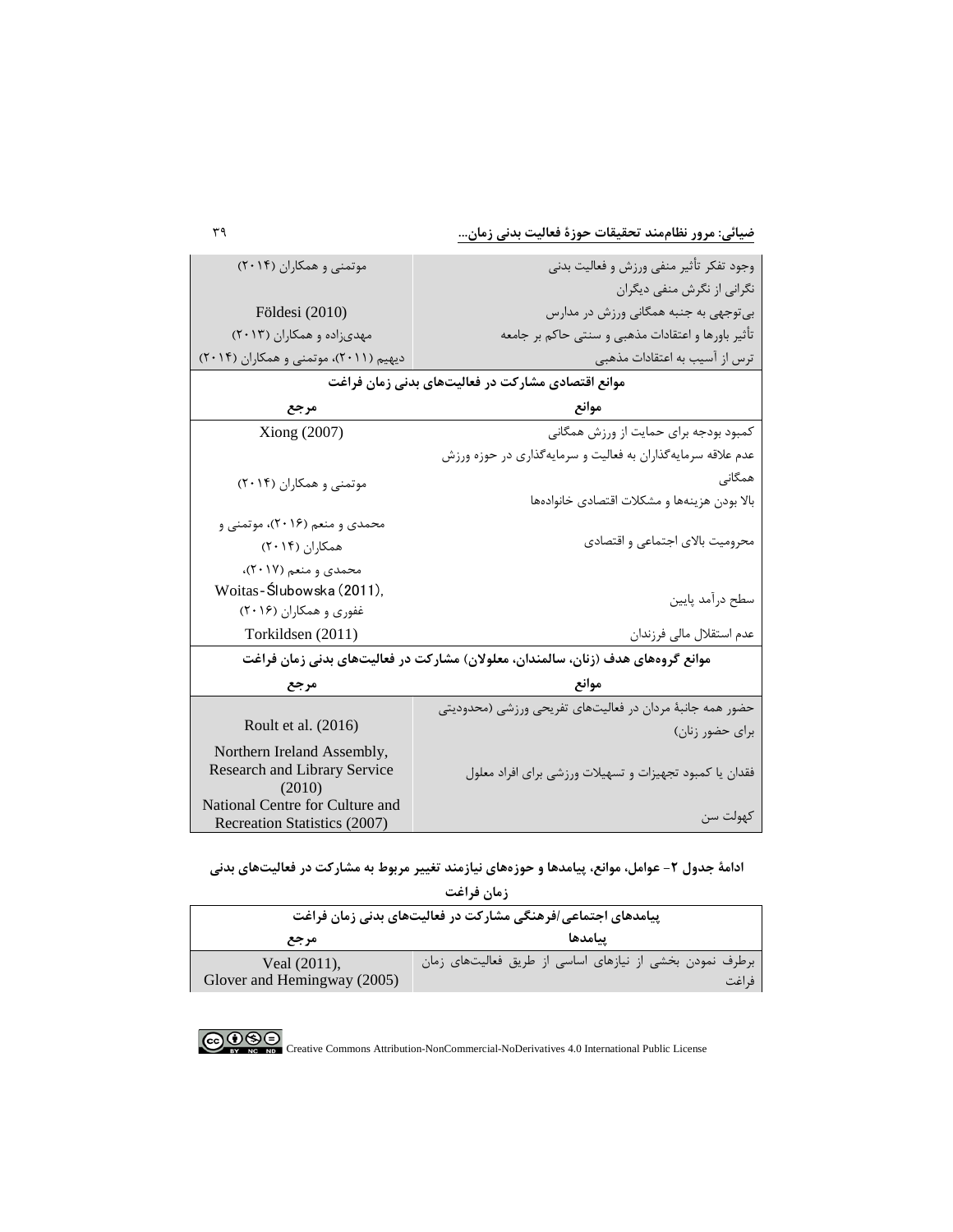|                                                               | ايجاد فرصتي براي عدالت اجتماعي                                        |
|---------------------------------------------------------------|-----------------------------------------------------------------------|
| Spracklen et al. (2015)                                       | انسجام خانواده                                                        |
| Laakso et al. (2008)                                          | افزایش امکان مشارکت در فعالیت بدنی در نتیجه جهانی شدن ورزش            |
| Heo et al. (2017)                                             | بهزيستي سالمندان                                                      |
|                                                               | برنامهریزی برای افزایش زمان فراغت به عنوان جایگزینی برای هزینه-       |
|                                                               | های پیشگیری و درمان                                                   |
| Tuso (2015)                                                   | شکل گیری کمپینهای اجتماعی و کمپینهای رسانههای جمعی با                 |
|                                                               | هدف تشويق مردم به فعاليت بدني                                         |
| Spracklen et al. (2015)                                       | درگیر شدن و ایجاد ارتباط بین اقلیتهای قومی                            |
| Office for recreation and sport                               | ايجاد غرور اجتماعي                                                    |
| of South Australia (2011)                                     |                                                                       |
| Office for recreation and sport<br>of South Australia (2011), |                                                                       |
| Meenagh (2011),                                               |                                                                       |
| هزارجریبی و ارفعی (۲۰۱۲)،                                     | كاهش رفتارهاي ضد اجتماعي                                              |
|                                                               |                                                                       |
| کتبی و همکاران (۲۰۱۵)                                         |                                                                       |
|                                                               | پیامدهای مربوط به ورزش/علوم ورزشی مشارکت در فعالیتهای بدنی زمان فراغت |
| مرجع                                                          | ينامدها                                                               |
|                                                               | برطرف نمودن بخشى از نيازهاى اساسى از طريق فعاليتهاى زمان              |
| Veal (2011),                                                  | فراغت                                                                 |
| Glover and Hemingway (2005)                                   | ايجاد فرصتي براي عدالت اجتماعي                                        |
| Spracklen et al. (2015)                                       | انسجام خانواده                                                        |
| Laakso et al. (2008)                                          | افزایش امکان مشارکت در فعالیت بدنی در نتیجه جهانی شدن ورزش            |
| Heo et al. (2017)                                             | بهزيستي سالمندان                                                      |
|                                                               | برنامهریزی برای افزایش زمان فراغت به عنوان جایگزینی برای هزینه-       |
|                                                               | های پیشگیری و درمان                                                   |
| Tuso $(2015)$                                                 | شکل گیری کمپینهای اجتماعی و کمپینهای رسانههای جمعی با                 |

**ادامۀ جدول -2 عوامل، موانع، پیامدها و حوزههاي نیازمند تغییر مربوط به مشارکت در فعالیتهاي بدنی** 

| زمان فراغت                                                    |                                           |  |
|---------------------------------------------------------------|-------------------------------------------|--|
| Spracklen et al. (2015)                                       | درگیر شدن و ایجاد لینک برای اقلیتهای قومی |  |
| Office for recreation and sport<br>of South Australia (2011)  | ایجاد غرور اجتماعی                        |  |
| Office for recreation and sport<br>of South Australia (2011), |                                           |  |
| Meenagh $(2011)$ ,                                            | كاهش رفتارهاي ضد اجتماعي                  |  |

COOCO Creative Commons Attribution-NonCommercial-NoDerivatives 4.0 International Public License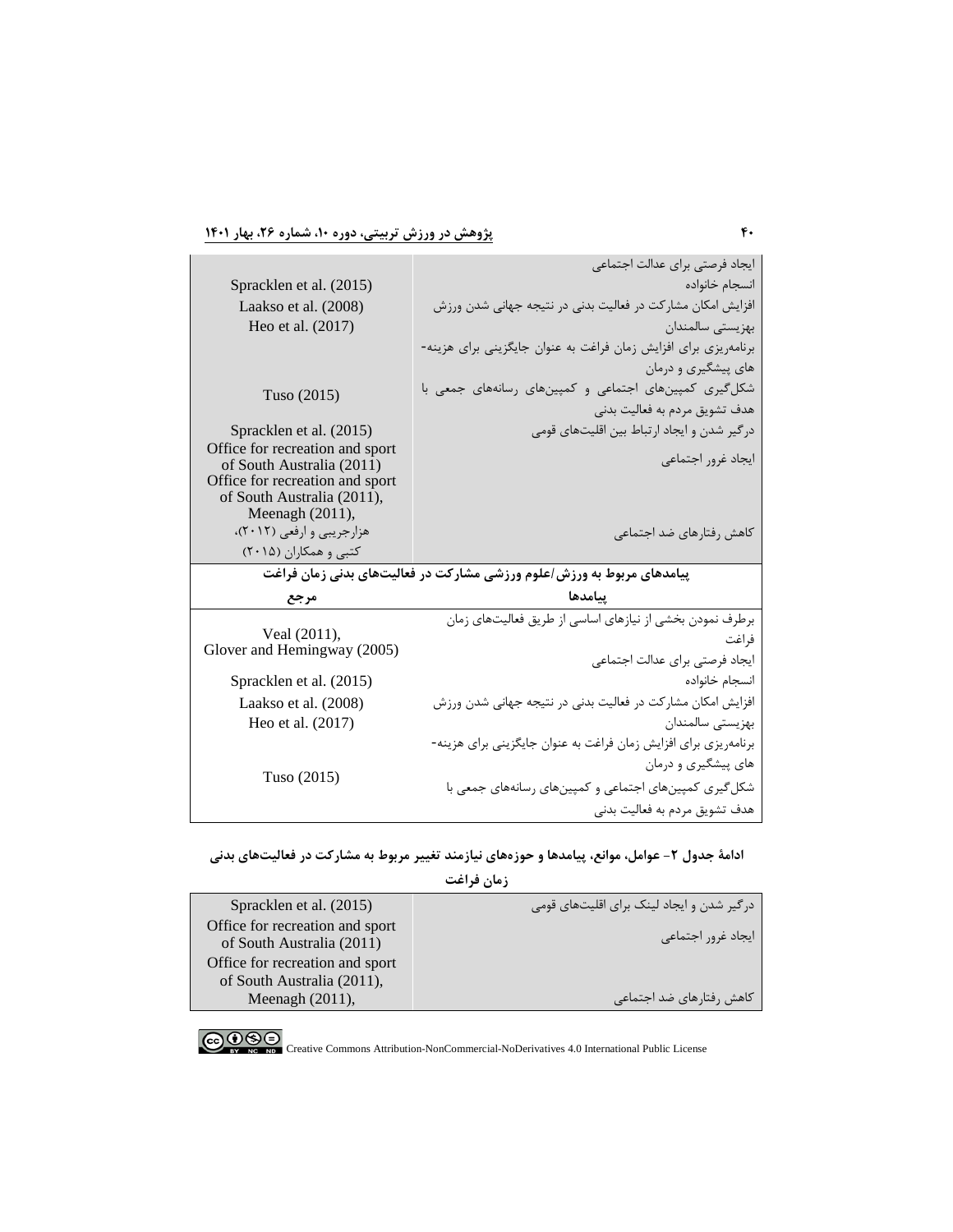**ضیائی: مرور نظاممند تحقیقات حوزة فعالیت بدنی زمان...** 41

| هزارجریبی و ارفعی (۲۰۱۲)،                                                      |                                                              |  |
|--------------------------------------------------------------------------------|--------------------------------------------------------------|--|
| کتبی و همکاران (۲۰۱۵)                                                          |                                                              |  |
| پیامدهای مربوط به ورزش <i>اع</i> لوم ورزشی مشارکت در فعالیتهای بدنی زمان فراغت |                                                              |  |
| مرجع                                                                           | ييامدها                                                      |  |
|                                                                                | افزایش همکاری بین سازمانهای سلامت و آژانسهای تفریح عمومی به  |  |
|                                                                                | منظور فراهم آوردن خدمات تفريحي براي ساكنين داراي معلوليت يا  |  |
|                                                                                | بیماری                                                       |  |
| Austin et al. (2008)                                                           | توسعه استراتژیها به منظور بهبود برنامههای تفریحی (و ورزشی)   |  |
|                                                                                | ایجاد زمینهای بازی مورد نیاز بچهها                           |  |
| Tuyckom (2011)                                                                 | حرکت به سمت ارتقای «شهروند فعال» از طریق استراتژیهای سرمایه- |  |
|                                                                                | گذاری اجتماعی که بچهها و افراد جوان را هدف قرار میدهد.       |  |
| Eichberg (2010)                                                                | گسترش ورزش سبز (ورزش در طبیعت)                               |  |
| Palacios-Cena et al. (2011)                                                    | افزایش زمان فعالیت بدنی اوقات فراغت در ردههای مختلف سنی      |  |
| Roult et al. (2016)                                                            | تحرک و فعالیت بدنی در کنار سالنهای ورزشی                     |  |
| Office for recreation and sport                                                |                                                              |  |
| of South Australia (2011),<br>Molina-García et al. (2009)                      | گسترش مدارس و باشگاههای ورزشی                                |  |
| پیامدهای فردی/بین فردی مشارکت در فعالیتهای بدنی زمان فراغت                     |                                                              |  |
| مرجع                                                                           | يبامدها                                                      |  |
| Sperazza and Banerjee (2009),                                                  |                                                              |  |
| Lin et al. $(2016)$                                                            | آسودگی روحی آسودگی جسمی، ذهنی                                |  |
| Chin et al. (2011)                                                             | توسعه مهارتها                                                |  |
| Spracklen et al. (2015)                                                        | رسیدن به حس تعلق و هویت                                      |  |

**ادامۀ جدول -2 عوامل، موانع، پیامدها و حوزههاي نیازمند تغییر مربوط به مشارکت در فعالیتهاي بدنی** 

| زمان فراغت<br>حوزههای نگرشی و سبک زندگی نیازمند تغییر |                                                        |  |
|-------------------------------------------------------|--------------------------------------------------------|--|
|                                                       |                                                        |  |
| مهدی;اده و همکاران (۲۰۱۳)،<br>Hutzler $(2012)$        | نگرش منفی مدیران و مسئولان مرتبط به ورزش و فعالیت بدنی |  |
| Northern Ireland Assembly,                            | اعتقاد زنان به غیر زنانه بودن فعالیتهای ورزشی          |  |



COOCO EX NO Creative Commons Attribution-NonCommercial-NoDerivatives 4.0 International Public License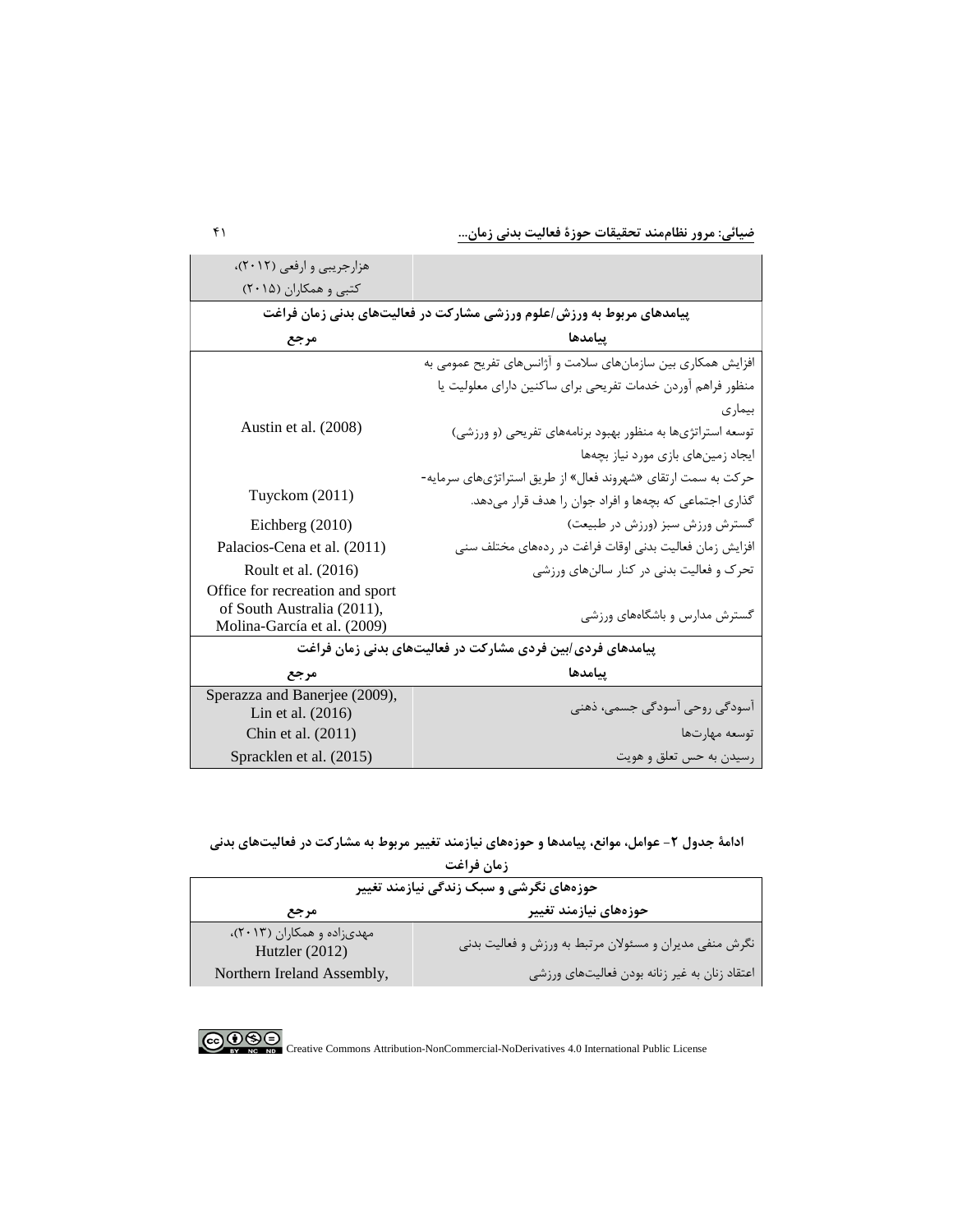**42 پژوهش در ورزش تربیتی، دوره ،10 شماره ،26 بهار 1401**





**شکل -1 نمایش شماتیک یافتههاي تحقیق**

# **بحث و نتیجهگیري**

بدون شک مرور مطالعات پیشین پیرامون موضوعی خاص و تلاش براي سازماندهی به دادهها و اطلاعات موجود، میتواند باعث فراهم آوردن درك جامعی از وضعیت جاري گردد و نیز کمک شایانی براي تدوین برنامههاي آتی در این زمینه باشد. بنابراین هدف از انجام مطالعه حاضر مرور مقالات حوزة فعالیت بدنی زمان فراغت بود. از این رو، بعد از بررسی منابع مرتبط، موارد تعیین-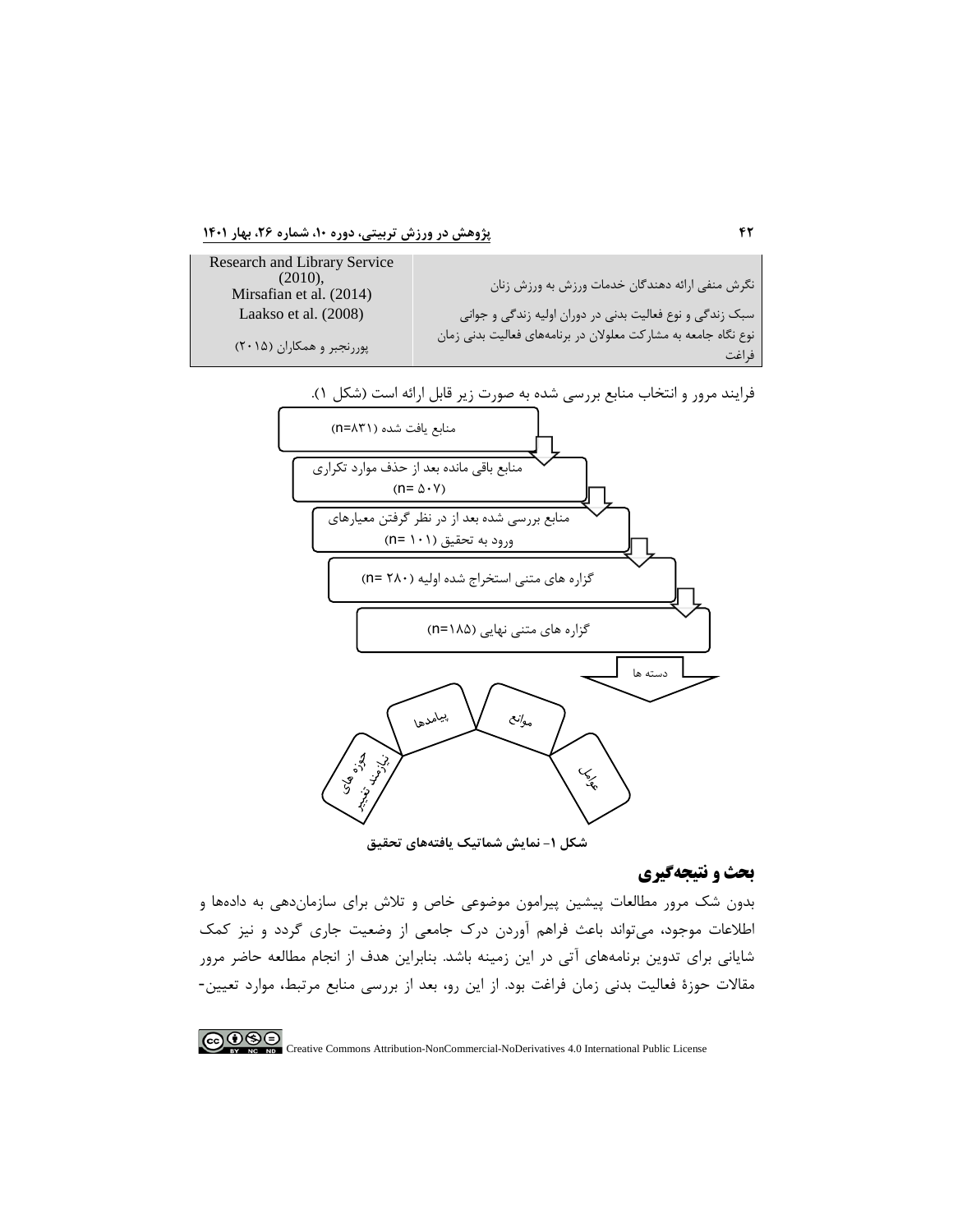کنندة مشارکت اعضاي جامعه در این دسته از فعالیتها در قالب چهار دسته کلی عوامل، موانع، پیامدها و حوزههاي نیازمند تغییر قرار گرفتند. عوامل، محركهاي مشارکت در فعالیتهاي بدنی زمان فراغت بودند که در این مطالعه در قالب عوامل فردي/بین فردي، گروههاي هدف (زنان، کودکان، معلولان، سالمندان)، اقتصادي، سیاسی/قانونی، اجتماعی/فرهنگی، ساختاري و ورزش/علوم ورزشی تقسیمبندي شدند. به طور کلی، با مروري بر این موارد نقش عوامل اجتماعی به لحاظ افزایش تعاملات انگیزشی بین اقشار مختلف جامعه که داراي اشتراکاتی هستند در کنار اقدامات مدیریتی در فراهم آوردن و اختصاص دادن بسترهاي کافی براي شرکت در این دسته از فعالیتهاي سلامتمحور بسیار مشهود به نظر میرسد.

همچنین با توجه به اینکه اقشار آسیبپذیر سهم زیادي از جمعیت هر جامعهاي را تشکیل می- دهند، رسیدگی به کمبودها و نیازهاي آنها در این زمینه نقش قابل توجهی در ایجاد جامعه فعال خواهد داشت. بدین ترتیب، ضروري است در تدوین برنامههاي توسعهاي فعالیت بدنی نگاهی فراگیر به نیازهاي گروههاي مختلف جمعیتی داشت و شرایط را براي مشارکت بیشتر آنان فراهم نمود.

در حقیقت، میتوان اذعان داشت که وجود فضاهاي حمایتی در ابعاد اجتماعی، مدیریتی و همچنین اقتصادي از اصلیترین هدایتگران مردم براي شرکت منظم و سازمانیافته در این فعالیتها هستند. البته در این راستا نیز نباید از نقش حیاتی اقدامات آموزشی و تربیتی مانند آموزش سبک زندگی فعال از سنین اولیه زندگی و نیز اقدامات فرهنگی از قبیل توسعۀ بستههاي رسانهاي و فرهنگ فعالیتهاي بدنی در سازمانها غافل شد. با تمام این تفاسیر، بدیهی است که آگاهی یافتن از فواید برخورداري از فعالیتهاي بدنی کافی نخستین گام در مسیر اصلاح رفتار فراغتی مردم است.

همچنین بازدارندههاي پرداختن به فعالیتهاي بدنی زمان فراغت را نیز میتوان در دستههاي ساختاري، فردي/بینفردي، فرهنگی/اجتماعی، مدیریتی، نگرشی، اقتصادي و گروههاي هدف جاي داد.

بر این اساس، به نظر میرسد زیرساختها و تجهیزات ناکافی، دسترسی نامناسب به مجموعهها و محلهاي شرکت در فعالیتهاي بدنی، مشکلات اقتصادي ناشی از درآمد ناکافی و غالب بودن باورهایی از قبیل اختصاص داشتن فعالیتهاي بدنی به گروههاي خاص (مانند مردان و افراد سالم)، از موانع اصلی مشارکت هستند. البته باید اشاره نمود که نقش بازدارندگی باورها غالباً در کشورهاي اسلامی مانند ایران بارز است و در سایر کشورها «انگیزههاي درونی و احساسات ناشی از مشارکت» قدرت تعیین کنندگی بیشتري در این دستهبندي دارند. به هر حال، به نظر میرسد تدوین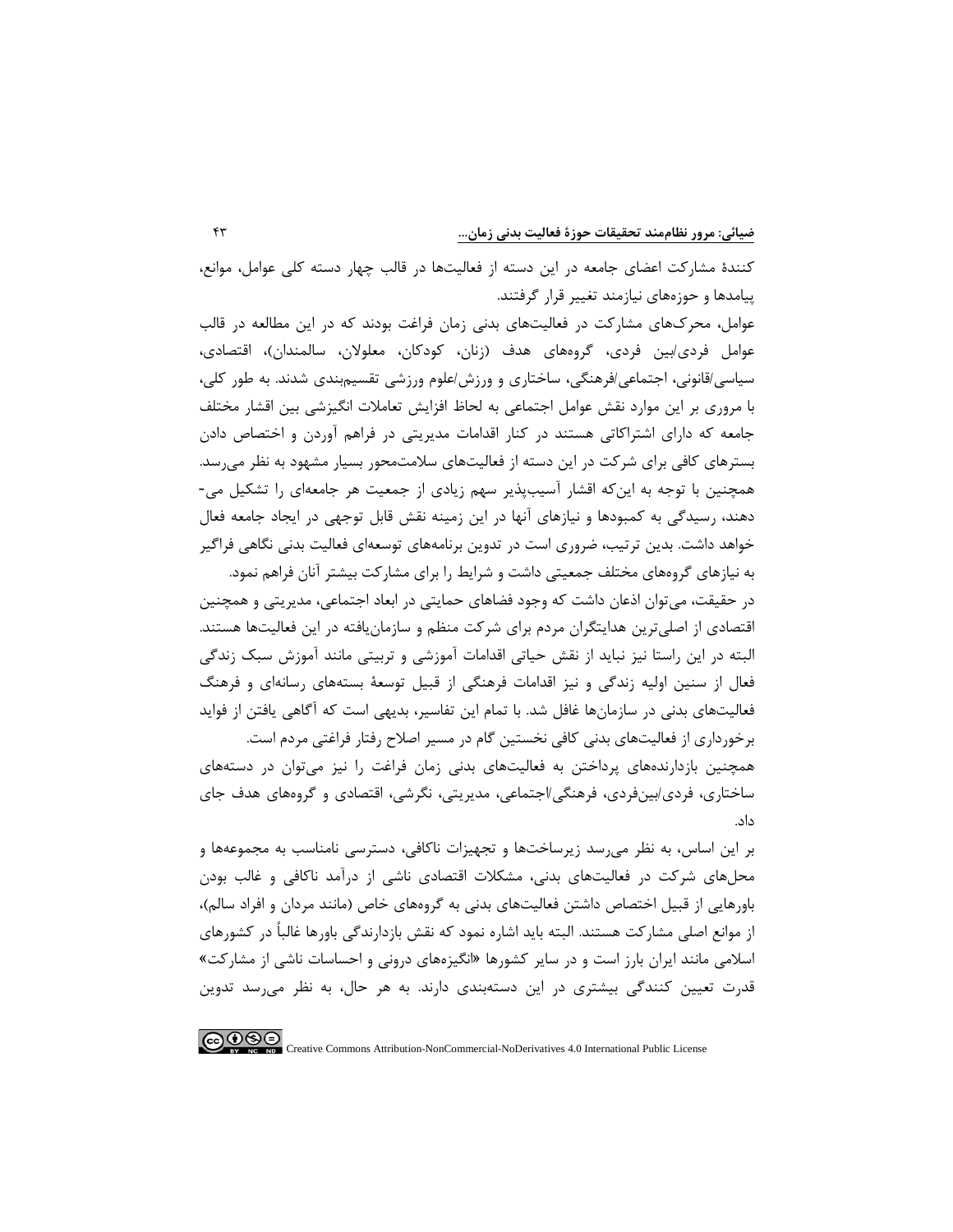راهکارهاي هدفمند مانند توسعۀ فعالیتهاي بدنی در طبیعت و فضاي باز، ورزشهاي بدون وسیله در منزل، توسعۀ ورزشهاي بومی و محلی و تدارك اقدامات فرهنگی و انگیزشی نقش قابل توجهی در افزایش یا حداقل حفظ سطح مشارکت ایرانیان در این برنامهها داشته باشند. رسانهها و حتی شبکههاي اجتماعی مجازي از ابزارهاي مناسبی در تغییر نگرش و ایجاد سبک زندگی فعال محسوب میشوند. این در حالی است که با توجه به اهمیت فعالیت بدنی در ایجاد سلامت جسمی و ذهنی و پرورش نسل آینده با نشاط و سالم، پیشرفت فناوري (در کنار سایر عوامل) سبب توسعۀ بیتحرکی در بین اعضاي جامعۀ ایرانی شده است. کما اینکه آمارهاي موجود نیز گویاي این واقعیت است که درصد زیادي از ایرانیان فعالیت بدنی کافی ندارند (رئیسی، 2016). همچنین رسانهها نقش خود را در توسعه و ترویج برنامههاي فعالیت بدنی سلامتمحور براي عموم مردم به خوبی ایفا نمیکنند. محصولات رسانهاي اغلب در خدمت پوشش مسابقات و رویدادهاي ورزش حرفهاي است و اندك برنامههاي رسانهاي موجود نیز توجه ویژهاي به اهمیت توسعۀ فعالیتهاي بدنی در بین اقشار آسیبپذیر جامعه (زنان، سالمندان و معلولان) ندارند. این موضوع براي کشورهایی مانند ایران که در آن مشارکت زنان در این دسته از فعالیتهاي سلامتمحور به دلیل برخی باورهاي عمدتاً سنتی و مذهبی با محدودیتهایی مواجه است، اهمیت فراوانی پیدا میکند. به ویژه اینکه این قشر از جامعه میتوانند تأثیر بسزایی نیز در شکلگیري الگوهاي رفتاري نسلهاي آینده داشته باشند. علاوه بر این، در نظر گرفتن توسعه فعالیت بدنی براي سالمندان نیز حائز اهمیت است؛ چرا که بر اساس پیشبینیها جمعیت سالمندان ایران تا سال ،1430 به حدود 26 میلیون نفر خواهد رسید (امینی، اینگمان و صحاف `[،](#page-27-0) ۲۰۱۳). بدون شک نادیده گرفتن این موضوع هزینههاي سنگینی براي دولت و جامعه در پی خواهد داشت. ضمن اینکه فراهم نبودن بسترهاي مناسب براي مشارکت معلولان در فعالیتهاي بدنی زمان فراغت، فعالیتهاي فراغتی آنان را نیز به محیطهاي بسته مانند منازل محدود نموده است. این در حالی است که قرار دادن این قشر در جریان زندگی اجتماعی باید هدف اصلی تمام برنامهها و سیاستهاي مرتبط با معلولان باشد. در واقع میتوان گفت که برنامههاي ورزشی و فعالیتهاي بدنی زمان فراغت میتوانستند بهترین وسیله در این فرایند اجتماعیسازي باشند، اما عملاً شاهد اقدامات مشخص و منظمی در این رابطه نیستیم.

در مجموع میتوان گفت توسعۀ برنامههاي فرهنگی به منظور تشویق مشارکت و آگاهی دادن در این زمینهها و در نظر گرفتن علایق گروههاي مختلف به همراه تدوین برنامههاي هدفمند در سطح

<span id="page-27-0"></span>1. Amini, Ingman & Sahaf

$$
\textcircled{\footnotesize{6.0}} \textcircled{\footnotesize{1}}
$$

-

Creative Commons Attribution-NonCommercial-NoDerivatives 4.0 International Public License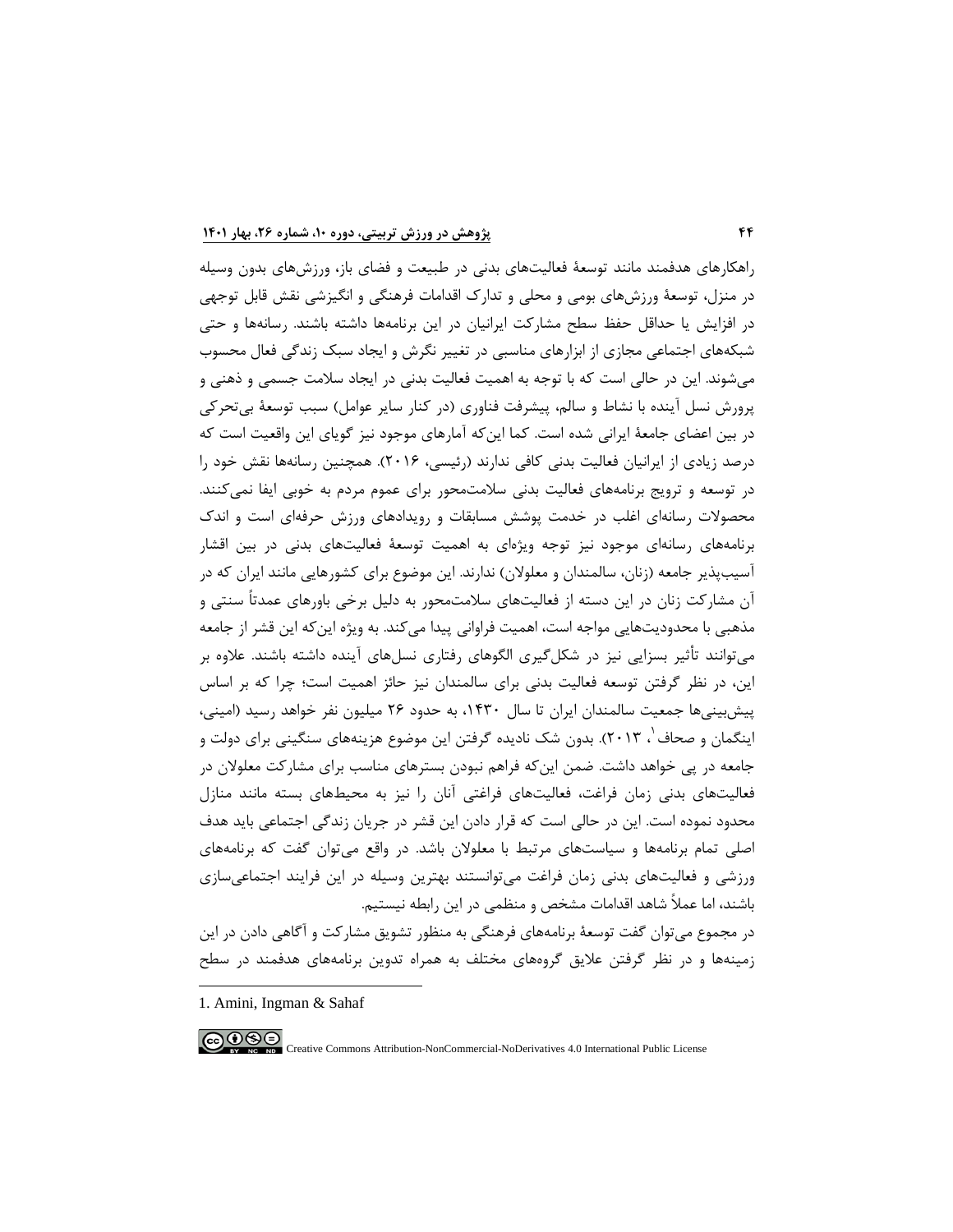مدارس میتوانند قدرت این بازدارندهها را به طور چشمگیري کاهش دهند. همچنین از آنجایی که عدم تمایل والدین به مشارکت میتواند بر تصمیمگیري فرزندان نیز تأثیرگذار باشد، الگوهاي رفتاري که معمولاً از دوران اولیۀ زندگی در خانواده شکل میگیرد هم قادر خواهد بود وضعیت مشارکت نسلهاي آینده در این فعالیتها را تعیین نماید و سد محکمی در برابر تمایل به مشارکت در این دسته از فعالیتهاي بدنی باشند.

علاوه بر اینها، پرداختن به فعالیتهاي بدنی مفرح و سلامتمحور طبیعتاً دربردارندة فواید بسیاري براي اعضاي جامعه است. بدین ترتیب در مطالعه حاضر پیامدهاي مشارکت در این فعالیتها در سه

گروه پیامدهاي فرهنگی/اجتماعی، مربوط به ورزش/علوم ورزشی و فردي/بین فردي قرار گرفتند. به نظر میرسد پیامدهاي اجتماعی از مهمترین دستاوردهاي مشارکت فعال در فعالیتهاي بدنی زمان فراغت هستند چرا که افزایش تعاملات اجتماعی به نوبه خود ضمن تشویق براي مشارکت بیشتر، میتواند به ترویج سبک زندگی فعال نیز بیانجامد. علاوه بر این، کاهش رفتارهاي ضد اجتماعی و هزینههاي ناشی از درمان بیماريهاي جسمی و روانی، میتوانند از دیگر بروندادهاي افزایش مشارکت در فعالیتهاي بدنی زمان فراغت به شمار آیند. به طور کلی، توسعۀ جامع فعالیت- هاي بدنی زمان فراغت قادر خواهد بود نقش بسزایی در ایجاد نشاط و رضایت اجتماعی اقشار مختلف جامعه داشته باشد و نیز فراتر از آن به همبستگی اجتماعی منجر گردد.

در نهایت با مروري بر حوزههاي شناسایی شدة نیازمند تغییر، میتوان دریافت که اینها شامل حوزههایی هستند که وابستگی چندانی به عوامل بیرونی و خارج از کنترل مدیران سازمانهاي فراغتی ندارند. بنابراین در حالیکه ایجاد تغییر در آنها داراي پیچیدگی کمتري است اما در مقابل میتواند به طور چشمگیري مشارکت اعضاي جامعه را در فعالیتهاي بدنی زمان فراغت ارتقا دهد. مواردي شامل نگرشهاي منفی یا محتاطانۀ تصمیمگیرندگان کلیدي نسبت به فعالیتهاي بدنی، اعتقاد به غیرزنانه بودن این فعالیتها، پیروي از سبک زندگی غیرفعال در دوران اولیۀ زندگی، نگرش منفی به ورزش زنان و عدم آمادگی ذهنی اعضاي جامعه در ارتباط با مشارکت معلولین در برنامههاي ورزش و فعالیت بدنی، همگی آشکارا از باورها و نگرشها سرچشمه میگیرند. در چنین شرایطی نیاز به تدوین برنامههاي توجیهی و آموزشی براي تصمیمگیران و ارائه دهندگان این خدمات از یک سو، آمادهسازي و انتشار تولیدات رسانهاي به منظور اشاعۀ فرهنگ مشارکت زنان و معلولین در این فعالیتها از سویی دیگر داراي ضرورت فراوانی است.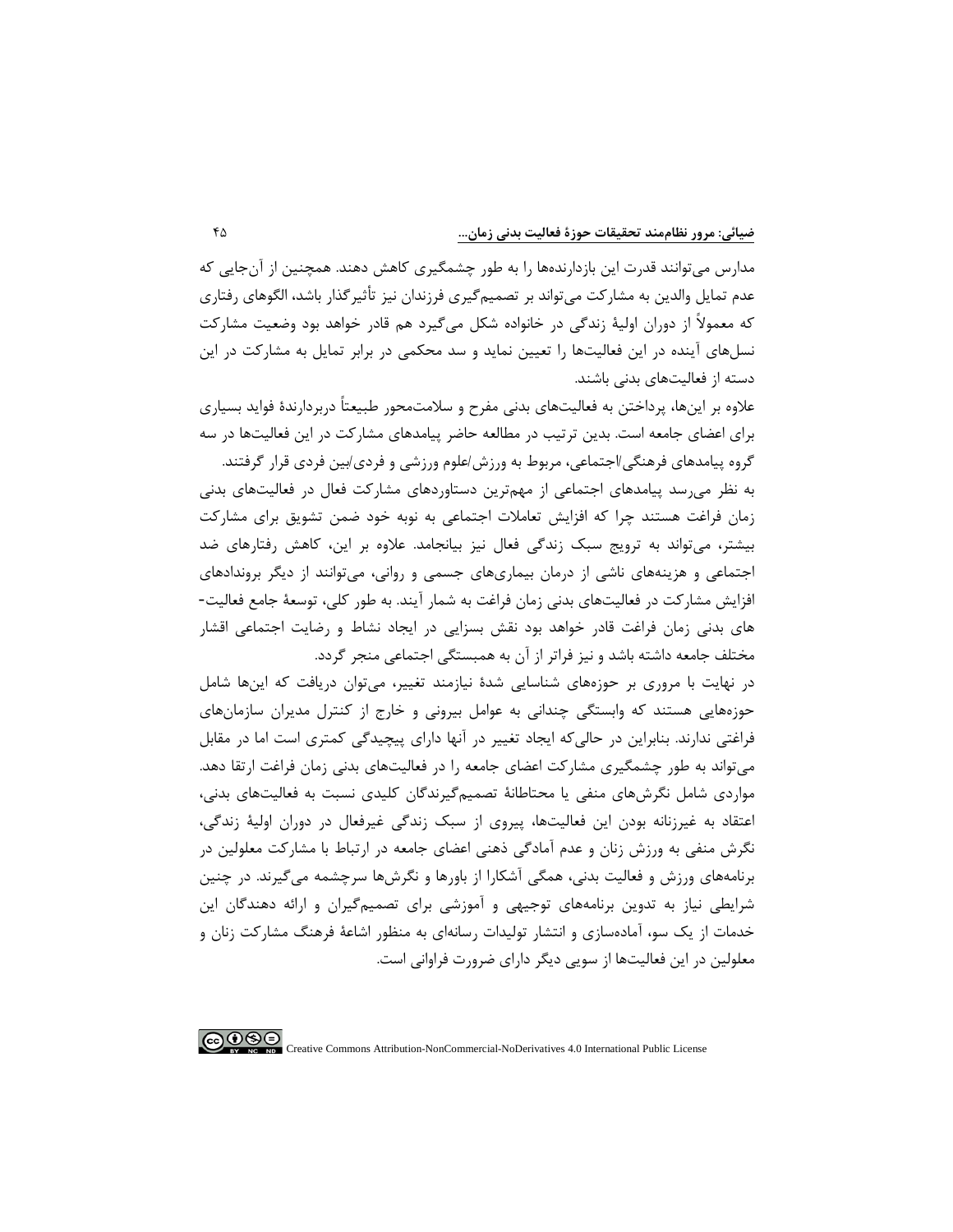در پایان میتوان اینگونه نتیجهگیري نمود که مطالعات گذشته، مسائل پیرامون مشارکت در فعالیت بدنی زمان فراغت را از منظرهاي مختلف بررسی نمودهاند. بر اساس این پژوهشها به منظور افزایش مشارکت در این فعالیتها نیازمند تدوین برنامههاي جامع از طریق توسعۀ هماهنگیها و همکاريها بین سازمانها و نهادهاي مختلف در سطح کشور میباشیم.

به عبارت دیگر میتوان گفت همکاري بین ارگانها و نهادهاي مسئول در توسعۀ این فعالیتها (مانند شهرداريها، سازمانهاي ورزشی و فراغتی و...) اقدامی غیرقابل اجتناب است. اگر چه فراهم آوردن امکانات و تجهیزات سختافزاري گامی بلند براي تسهیل مشارکت مردم است؛ اما لازم است تا در تدارك این امکانات و فضاها و تجیهز محلهاي فعالیت بدنی، نیازهاي اقشار مختلف جامعه مانند گروههاي آسیبپذیر (مانند معلولین، زنان، کودکان، سالمندان) نیز به صورت برابر در نظر گرفته شود.

در مجموع، بعد از مهیا نمودن این شرایط، از طریق آموزش سبک زندگی فعال به ویژه از سنین پایه (در خانواده و مدرسه) میتوان با اطمینان بیشتري به تربیت نسلهاي آینده با نشاط و سالم پرداخت. همواره باید در نظر داشت که توجه غالب به نیازهاي گروهی خاص (افراد سالم) و مفعول باقی گذاشتن سایر گروههاي جمعیتی قطعاً نمیتواند به هدف ایجاد یک جامعۀ فعال و با نشاط کمک کند.

بر اساس این یافتهها و نتایج، تحقیقات آتی میتوانند به طور ویژه به مطالعۀ نقش و سهم رسانههاي داخلی در برنامههاي فعالیت بدنی براي اقشار مختلف جامعه بپردازند. به نظر میرسد توسعه محصولات رسانهاي درباره اهمیت فعالیتهاي بدنی سلامتمحور میتوانتد موجب تشویق مشارکت اعضاي جامعه در این فعالیتها گردد. همچنین لازم است با استفاده از روشهاي تحقیق کیفی به مطالعه راهکارهاي تعامل و مشارکت هر یک از نهادهاي مسئول (آموزش و پرورش، نهادهاي ورزشی، ارگانهاي سلامت و شهرداريها) در توسعۀ این فعالیتهاي فراغتی در شرایط موجود اقتصادي-اجتماعی کشور پرداخت. علاوه بر اینها، با توجه به اهمیت مشارکت اقشار آسیبپذیر در این دسته برنامهها، محققان آینده میتوانند به توسعۀ مدلها و استراتژيهاي مشارکت این گروههاي جمعیتی بپردازند.

**تقدیر و تشکر**

Creative Commons Attribution-NonCommercial-NoDerivatives 4.0 International Public License

ெ⊕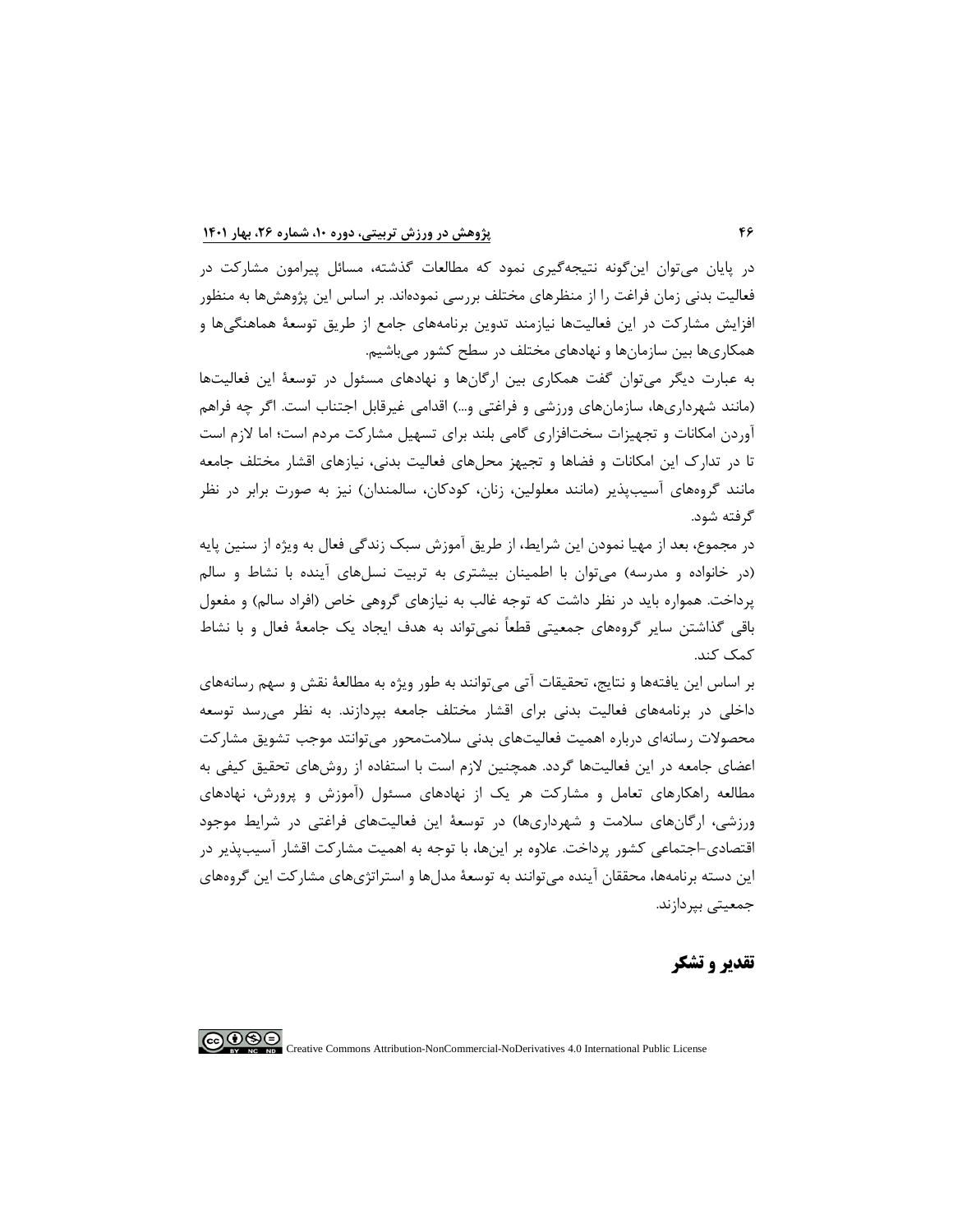این مطالعه برگرفته از رسالۀ مقطع دکتري نویسنده نخست مقاله با عنوان «آیندهپژوهی فعالیت بدنی زمان فراغت ایرانیان با استفاده از رویکرد سناریونویسی» بود. بدینوسیله از تمامی اساتیدي که در به ثمر رساندن این پژوهش همکاري نمودند، صمیمانه سپاسگزارم.

**منابع**

- 1. [Amini, R., Ingman, S.R., & Sahaf, R. \(2013\). Aging in](https://www.academia.edu/2529557/AGING_IN_IRAN_PAST_PRESENT_AND_FUTURE) Iran: Past, present and future. *[Aging in Emerging Economies](https://www.academia.edu/2529557/AGING_IN_IRAN_PAST_PRESENT_AND_FUTURE)*, (4)1: 17-34.
- 2. [Asgari, B., Elahi, A., & Poursoltanizarandi, H. \(2014\). Content](https://smrj.ssrc.ac.ir/article_214.html?lang=en) analysis of sport [management's articles of the journal of research in sport sciences.](https://smrj.ssrc.ac.ir/article_214.html?lang=en) *Sport Management Studies*, [\(22\): 155-172.](https://smrj.ssrc.ac.ir/article_214.html?lang=en) (Persian)
- 3. [Bichescu, A. \(2014\). Leisure Time Sport Activities of the Students at Resita](https://www.sciencedirect.com/science/article/pii/S1877042814018217)  University. *[Procedia-Social and Behavioral Sciences](https://www.sciencedirect.com/science/article/pii/S1877042814018217)*, 117: 735-740. [DOI: 10.1016/j.sbspro.2014.02.291](https://www.sciencedirect.com/science/article/pii/S1877042814018217)
- 4. [Casey, M. M., Eime, R. M., Payne, W. R., & Harvey, J. T. \(2009\). Using a](https://pubmed.ncbi.nlm.nih.gov/19556398/)  [socioecological approach to examine participation in sport and physical activity](https://pubmed.ncbi.nlm.nih.gov/19556398/)  [among rural adolescent girls.](https://pubmed.ncbi.nlm.nih.gov/19556398/) *Qualitative health research*, 19(7): 881-893.
- 5. [Chamanpira, M., Farahani, A., & Farahani, M. J. \(2014\). Older Adults' Leisure Time](https://www.sid.ir/en/Journal/ViewPaper.aspx?ID=464327)  [And Physical Activity With Emphesis On Sport Equipments Provided By The](https://www.sid.ir/en/Journal/ViewPaper.aspx?ID=464327)  [Tehran Municipality In 2010.](https://www.sid.ir/en/Journal/ViewPaper.aspx?ID=464327) *Iranian Journal of Aging*, 9(3): 179-189.
- 6. David, A. M., & Năstase, S. (2012). Calitatea vieții la pacienții cu afecțiuni [oncologice şi patologie depresiv](https://www.revistacalitateavietii.ro/2012/CV-1-2012/03.pdf)-anxioasă comorbidă. *Quality of Life/Calitatea Vietii*[, 23\(1\):](https://www.revistacalitateavietii.ro/2012/CV-1-2012/03.pdf)  [45-62.](https://www.revistacalitateavietii.ro/2012/CV-1-2012/03.pdf)
- 7. [Depei, L. \(1989\). Sports and the Leisure Lives of Chinese City Dwellers.](https://www.tandfonline.com/doi/abs/10.1080/07053436.1989.10715333) *Loisir et [Société / Society and Leisure](https://www.tandfonline.com/doi/abs/10.1080/07053436.1989.10715333)*, 12(2): 325-340. [DOI:10.1080/07053436.1989.10715333.](https://www.tandfonline.com/doi/abs/10.1080/07053436.1989.10715333)
- 8. [Dias, D. F., Loch, M. R., & Ronque, E. R. V. \(2015\). Perceived barriers to leisure](https://pubmed.ncbi.nlm.nih.gov/26602712/)[time physical activity and associated factors in adolescents.](https://pubmed.ncbi.nlm.nih.gov/26602712/) *Ciencia & saude coletiva*, 20(11): [3339-3350.](https://pubmed.ncbi.nlm.nih.gov/26602712/)
- 9. [Forghani, M. M., & Khajir, Y. \(2006\). Local magazines and presidential elections.](https://www.sid.ir/fa/journal/ViewPaper.aspx?id=87235) *[Social Sciences Quarterly](https://www.sid.ir/fa/journal/ViewPaper.aspx?id=87235)*, (37): 141-166. (Persian)
- 10. Haycock, D., & [Smith, A. \(2012\). A family affair? Exploring the influence of](https://www.tandfonline.com/doi/full/10.1080/02614367.2012.715181)  [childhood sport socialisation on young adults' leisure-sport careers in north-west](https://www.tandfonline.com/doi/full/10.1080/02614367.2012.715181) England. *Leisure Studies*[, 33\(3\): 285-304. DOI:10.1080/02614367.2012.715181.](https://www.tandfonline.com/doi/full/10.1080/02614367.2012.715181)

Creative Commons Attribution-NonCommercial-NoDerivatives 4.0 International Public License

ெ⊕ை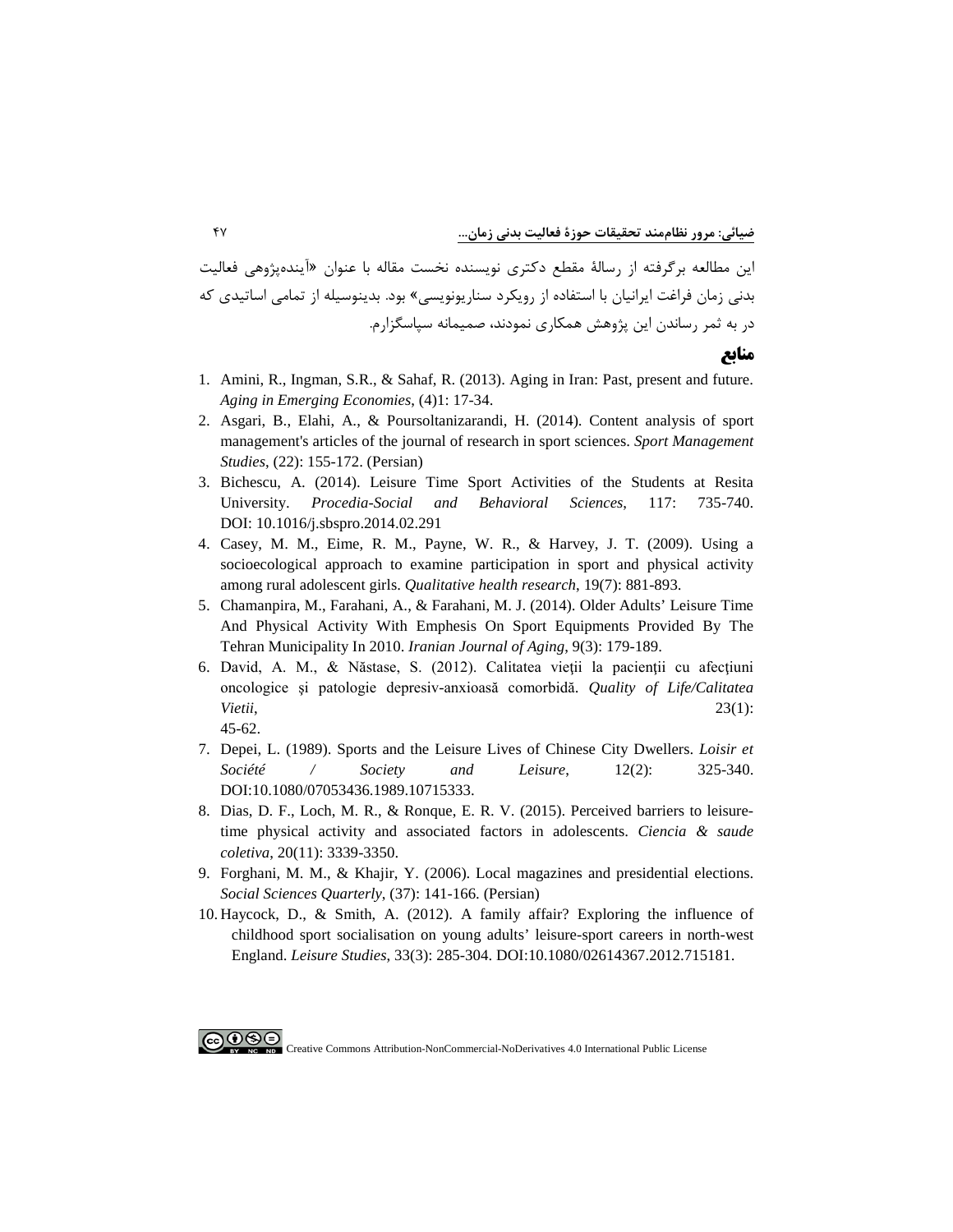- 11. [Heo, J., Lee, Y., McCormick, B. P., & Pedersen, P. M. \(2010\). Daily experience of](https://www.tandfonline.com/doi/full/10.1080/02614360903434092)  [serious leisure, flow and subjective well](https://www.tandfonline.com/doi/full/10.1080/02614360903434092)‐being of older adults . *Leisure Studies*, [29\(2\): 207-225.](https://www.tandfonline.com/doi/full/10.1080/02614360903434092)
- 12. [Hirvensalo, M., & Lintunen, T. \(2011\). Life-course perspective for physical activity](https://eurapa.biomedcentral.com/articles/10.1007/s11556-010-0076-3)  and sports participation. *[European Review of Aging and Physical Activity](https://eurapa.biomedcentral.com/articles/10.1007/s11556-010-0076-3)*, 8(1): 13.
- 13. [Hosseinpor, J., Doosti, M., Hosseini, S. E., & Saki, R. \(2014\). Leisure time among](https://www.sid.ir/fa/seminar/ViewPaper.aspx?ID=70066)  [employees of Naja educational centers indicating on sport activity.](https://www.sid.ir/fa/seminar/ViewPaper.aspx?ID=70066) *Management in [Marine Science Education](https://www.sid.ir/fa/seminar/ViewPaper.aspx?ID=70066)*, (2): 67-76. (Persian)
- 14. [Kim, J., Park, S.-H., Malonebeach, E., & Heo, J. \(2015\). Migrating to the East: a](https://yonsei.pure.elsevier.com/en/publications/migrating-to-the-east-a-qualitative-investigation-of-acculturatio)  [qualitative investigation of acculturation and leisure activities.](https://yonsei.pure.elsevier.com/en/publications/migrating-to-the-east-a-qualitative-investigation-of-acculturatio) *Leisure Studies*, 35(4): [421-437. DOI:10.1080/02614367.2015.1014929.](https://yonsei.pure.elsevier.com/en/publications/migrating-to-the-east-a-qualitative-investigation-of-acculturatio)
- 15. [Kirchengast, S. \(2014\). Physical Inactivity from the Viewpoint of](https://www.mdpi.com/2075-4663/2/2/34) Evolutionary Medicine. *Sports*[, 2\(2\): 34-50. DOI: 10.339 /sports2020034.](https://www.mdpi.com/2075-4663/2/2/34)
- 16. [Lee, K.-U., Kim, H.-R., and Yi, E.-S. \(2014\). The effect of push factors in the leisure](https://www.ncbi.nlm.nih.gov/pmc/articles/PMC4025556/)  [sports participation of the retired elderly on re-socialization recovery resilience,](https://www.ncbi.nlm.nih.gov/pmc/articles/PMC4025556/) *Journal of Exercise Rehabilitation*[, 10\(2\): 92-99 DOI: 10.12965/jer.140090.](https://www.ncbi.nlm.nih.gov/pmc/articles/PMC4025556/)
- 17. [Mäkinen, T. E., Borodulin, K., Tammelin, T. H., Rahkonen, O., Laatikainen, T., &](https://ijbnpa.biomedcentral.com/articles/10.1186/1479-5868-7-27)  [Prättälä, a. R. \(2010\). Research the effects of adolescence sports and exercise on](https://ijbnpa.biomedcentral.com/articles/10.1186/1479-5868-7-27)  [adulthood leisure-time physical](https://ijbnpa.biomedcentral.com/articles/10.1186/1479-5868-7-27) activity in educational groups. *International Journal [of Behavioral Nutrition and Physical Activity](https://ijbnpa.biomedcentral.com/articles/10.1186/1479-5868-7-27)*, 7(27): 1-11.
- 18. [McNeill, M., Lim, B. S. C., Wang, C. K. J., Tan, W. K. C., & MacPhail, A. \(2009\).](https://journals.sagepub.com/doi/abs/10.1177/1356336x09345224)  [Moving towards quality physical education: Physical education provision in](https://journals.sagepub.com/doi/abs/10.1177/1356336x09345224)  Singapore. *[European physical education review](https://journals.sagepub.com/doi/abs/10.1177/1356336x09345224)*, 15(2): 201-223.
- 19. [Mehdizadeh, R., Andam, R., & Rouzbahani, S. \(2013\). Obstacles against sport for all](http://ensani.ir/fa/article/342963/%D9%85%D9%88%D8%A7%D9%86%D8%B9-%D8%AA%D9%88%D8%B3%D8%B9%D9%87-%D9%88%D8%B1%D8%B2%D8%B4-%D9%87%D9%85%DA%AF%D8%A7%D9%86%DB%8C-%D8%AF%D8%B1-%D8%AF%D8%A7%D9%86%D8%B4%DA%AF%D8%A7%D9%87-%D9%87%D8%A7)  at universities. *[Research in Sport Sciences](http://ensani.ir/fa/article/342963/%D9%85%D9%88%D8%A7%D9%86%D8%B9-%D8%AA%D9%88%D8%B3%D8%B9%D9%87-%D9%88%D8%B1%D8%B2%D8%B4-%D9%87%D9%85%DA%AF%D8%A7%D9%86%DB%8C-%D8%AF%D8%B1-%D8%AF%D8%A7%D9%86%D8%B4%DA%AF%D8%A7%D9%87-%D9%87%D8%A7)*, (1): 109-126. (Persian)
- 20. [Mirsafian, H., Dóczi, T., & Mohamadinejad, A. \(2014\). Attitudes](https://www.tandfonline.com/doi/abs/10.1080/00210862.2013.823790) of Iranian female [university students to sport and exercise.](https://www.tandfonline.com/doi/abs/10.1080/00210862.2013.823790) *Iranian Studies*, 47(6): 951-966.
- 21. [Mohammadi, M., & Monem, R. \(2016\). The obstacles against elderlies in sports](https://en.civilica.com/doc/512636/) participation and leisure time. *[Paper presented at The First International Congress](https://en.civilica.com/doc/512636/)  on Sports Management*[, Hamedan, Iran.](https://en.civilica.com/doc/512636/) (Persian)
- 22. [Motmeni, A., Hemmati, A., & Moradi, H. \(2013\). Identifying and prioritizing the](https://smrj.ssrc.ac.ir/article_145.html?lang=en)  [barriers for women's sports activities.](https://smrj.ssrc.ac.ir/article_145.html?lang=en) *Sport Management Studies*, (24): 111-130. (Persian)
- 23. [Nobakht, F., Aafif, A. H., & Ashrafi, N. \(2018\). On the relationship between](http://jsp.uma.ac.ir/m/article_703.html?lang=en)  [physical self-conception and leisure time activities of gifted students with an](http://jsp.uma.ac.ir/m/article_703.html?lang=en)  [emphasis on physical activity.](http://jsp.uma.ac.ir/m/article_703.html?lang=en) *Journal of school psychology*, 7(2): 278-290. (Persian)



COCO SO Creative Commons Attribution-NonCommercial-NoDerivatives 4.0 International Public License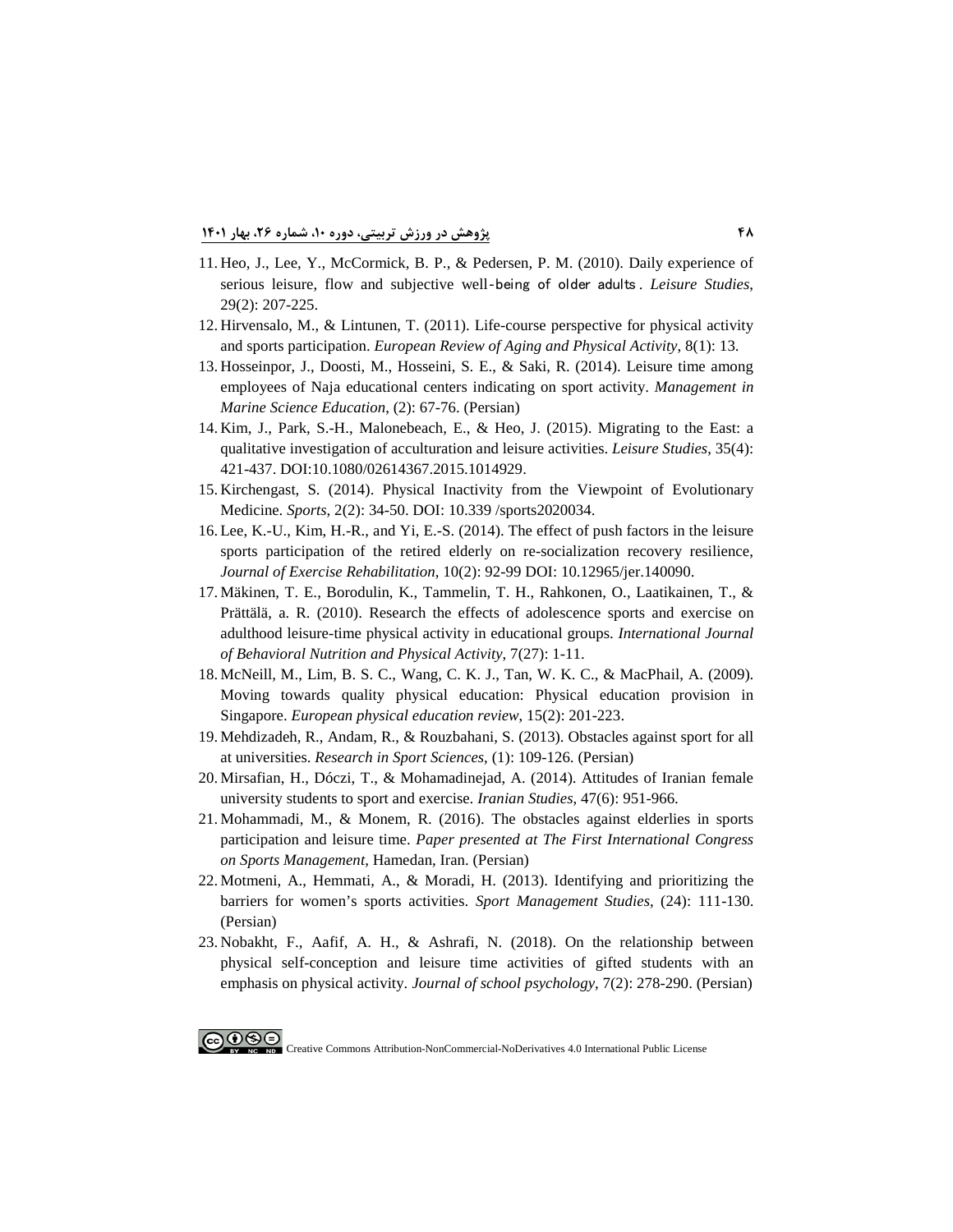- 24. [O'Reilly, N., Berger, I. E., Hernandez, T., Parent, M. M., & Séguin, B. \(2015\).](https://www.tandfonline.com/doi/abs/10.1016/j.smr.2014.07.003)  [Urban sports capes: An environmental deterministic perspective on the management](https://www.tandfonline.com/doi/abs/10.1016/j.smr.2014.07.003)  [of youth sport participation.](https://www.tandfonline.com/doi/abs/10.1016/j.smr.2014.07.003) *Sport Management Review*, 18(2): 291-307.
- 25[.Raeisi, A. \(2017\). 9 out of 10 Iranians over the age of 18 are inactive.](http://heart.kaums.ac.ir/Default.aspx?PageID=45&NewsID=460) (Persian)
- [26.Razavi, S. M. H., Rajabzadeh, R., Mirzapour, A. A., & Sajadi, S. A. \(2013\). The role](http://msb.journals.umz.ac.ir/article_799.html)  [of sport and physical activity among the disabled.](http://msb.journals.umz.ac.ir/article_799.html) *Sport Management and Motor Behavior*, 9(18): [129-140 \(Persian\)](http://msb.journals.umz.ac.ir/article_799.html)
- 27. [Sadeghi, R., Balaei, E., & Mohammadpour, A. \(2008\). Social inequality in leisure.](http://msb.journals.umz.ac.ir/article_799.html)  *[Social Welfare](http://msb.journals.umz.ac.ir/article_799.html) Quarterly*, ۱۰(۳۹), ۳٥۷-۳۸۹. (Persian)
- 28. Shabani, A., Ghafouri, F., [& Honari, H. \(2010\). Challenges of Sport for All in Iran.](http://ensani.ir/fa/article/310022/%D8%A8%D8%B1%D8%B1%D8%B3%DB%8C-%DA%86%D8%A7%D9%84%D8%B4-%D9%87%D8%A7%DB%8C-%D9%88%D8%B1%D8%B2%D8%B4-%D9%87%D9%85%DA%AF%D8%A7%D9%86%DB%8C-%D8%AF%D8%B1-%D8%A7%DB%8C%D8%B1%D8%A7%D9%86) *[Research in Sport Sciences](http://ensani.ir/fa/article/310022/%D8%A8%D8%B1%D8%B1%D8%B3%DB%8C-%DA%86%D8%A7%D9%84%D8%B4-%D9%87%D8%A7%DB%8C-%D9%88%D8%B1%D8%B2%D8%B4-%D9%87%D9%85%DA%AF%D8%A7%D9%86%DB%8C-%D8%AF%D8%B1-%D8%A7%DB%8C%D8%B1%D8%A7%D9%86)* (10): 13-26. (Persian)
- 29. [Shahbazi, M., Shabanimoghddam, K., & Saffari, M. \(2013\). Sport for all \(necessities,](https://www.sid.ir/fa/Journal/ViewPaper.aspx?ID=226194)  [obstacles, and strategies\).](https://www.sid.ir/fa/Journal/ViewPaper.aspx?ID=226194) *Parliament and Strategy*, 20(76): 69-96. (Persian)
- 30. [Shahi, Z., Jadidi, B., & Khabiri, M. \(2014\). Leisure](https://jrsm.khu.ac.ir/browse.php?a_code=A-10-3-79&slc_lang=fa&sid=1) time among blind students in [Iran indicating in sports activities. Sport Management and Motor Behavior, 4\(7\):](https://jrsm.khu.ac.ir/browse.php?a_code=A-10-3-79&slc_lang=fa&sid=1)  [131-147.](https://jrsm.khu.ac.ir/browse.php?a_code=A-10-3-79&slc_lang=fa&sid=1) (Persian)
- 31. [Spracklen, K., Long, J., & Hylton, K. \(2015\). Leisure opportunities and new migrant](https://cogentoa.tandfonline.com/doi/full/10.1080/02614367.2014.939989)  [communities: challenging the contribution of sport.](https://cogentoa.tandfonline.com/doi/full/10.1080/02614367.2014.939989) *Leisure Studies*, 34(1): 114-129. [DOI:10.1080/02614367.2014.939989.](https://cogentoa.tandfonline.com/doi/full/10.1080/02614367.2014.939989)
- 32. [Taymoori, P., Rhodes, R., and Berry, T. \(2008\). Application of a social cognitive](https://pubmed.ncbi.nlm.nih.gov/18936269/)  [model in explaining physical activity in Iranian female adolescents.](https://pubmed.ncbi.nlm.nih.gov/18936269/) *Health [Education Research](https://pubmed.ncbi.nlm.nih.gov/18936269/)*, 25(2): 257-267.
- 33. [Torkildsen, G. \(2010\). Torkildsen's Sport and Leisure Management \(P. Taylor, Ed.\)](https://www.taylorfrancis.com/books/mono/10.4324/9780203877517/torkildsen-sport-leisure-management-george-torkildsen-peter-taylor)  [\(6th ed.\). Routledge.](https://www.taylorfrancis.com/books/mono/10.4324/9780203877517/torkildsen-sport-leisure-management-george-torkildsen-peter-taylor)
- 34. [Vamaghi, M., Rafiei, H., Sajadi, H., & Rashidian, A. \(2010\). Systematic review of](http://refahj.uswr.ac.ir/article-1-554-en.html)  [studies on street children in Iran in recent decade: Poverty, a risk factor for becoming](http://refahj.uswr.ac.ir/article-1-554-en.html)  a street child. *[Social Welfare](http://refahj.uswr.ac.ir/article-1-554-en.html) Quarterly*, 9 (35): 337-378. (Persian)
- 35. [Veal, A. J. \(2016\). Leisure, income inequality and the Veblen effect: cross-national](https://www.tandfonline.com/doi/full/10.1080/02614367.2015.1036104)  [analysis of leisure time and sport and cultural activity.](https://www.tandfonline.com/doi/full/10.1080/02614367.2015.1036104) *Leisure Studies*, 35(2): [215–240 DOI: 10.1080/02614367.2015.1036104.](https://www.tandfonline.com/doi/full/10.1080/02614367.2015.1036104)
- [36.Ware, V., & Meredith, V. \(2013\). Supporting healthy communities through sports](https://dro.deakin.edu.au/view/DU:30069872)  and recreation programs (26): *[Australian Institute of Health and Welfare](https://dro.deakin.edu.au/view/DU:30069872)*.

Creative Commons Attribution-NonCommercial-NoDerivatives 4.0 International Public License